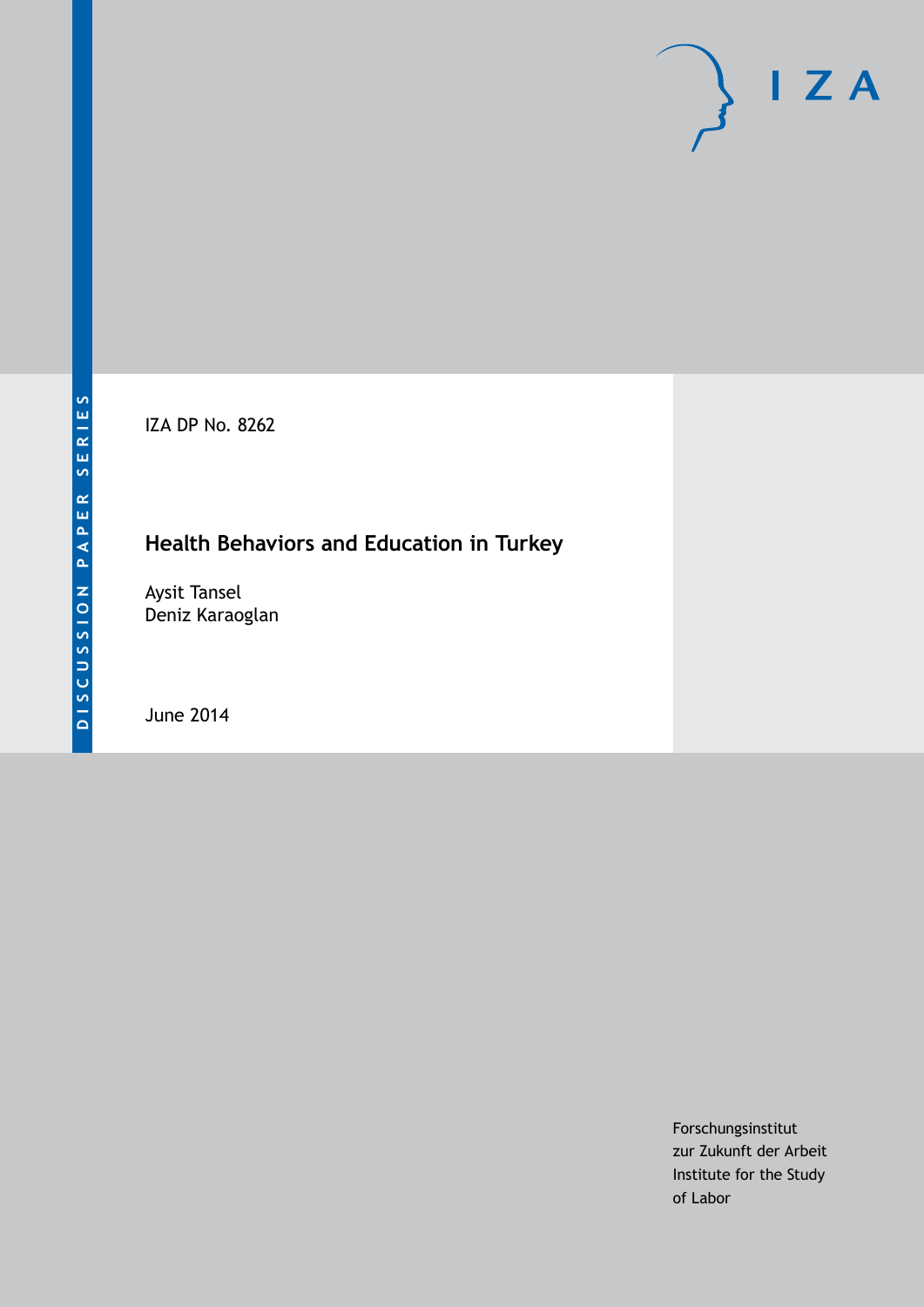# **Health Behaviors and Education in Turkey**

# **Aysit Tansel**

*Middle East Technical University, IZA and ERF*

# **Deniz Karaoglan**

*Middle East Technical University*

# Discussion Paper No. 8262 June 2014

IZA

P.O. Box 7240 53072 Bonn Germany

Phone: +49-228-3894-0 Fax: +49-228-3894-180 E-mail: [iza@iza.org](mailto:iza@iza.org)

Any opinions expressed here are those of the author(s) and not those of IZA. Research published in this series may include views on policy, but the institute itself takes no institutional policy positions. The IZA research network is committed to the IZA Guiding Principles of Research Integrity.

The Institute for the Study of Labor (IZA) in Bonn is a local and virtual international research center and a place of communication between science, politics and business. IZA is an independent nonprofit organization supported by Deutsche Post Foundation. The center is associated with the University of Bonn and offers a stimulating research environment through its international network, workshops and conferences, data service, project support, research visits and doctoral program. IZA engages in (i) original and internationally competitive research in all fields of labor economics, (ii) development of policy concepts, and (iii) dissemination of research results and concepts to the interested public.

IZA Discussion Papers often represent preliminary work and are circulated to encourage discussion. Citation of such a paper should account for its provisional character. A revised version may be available directly from the author.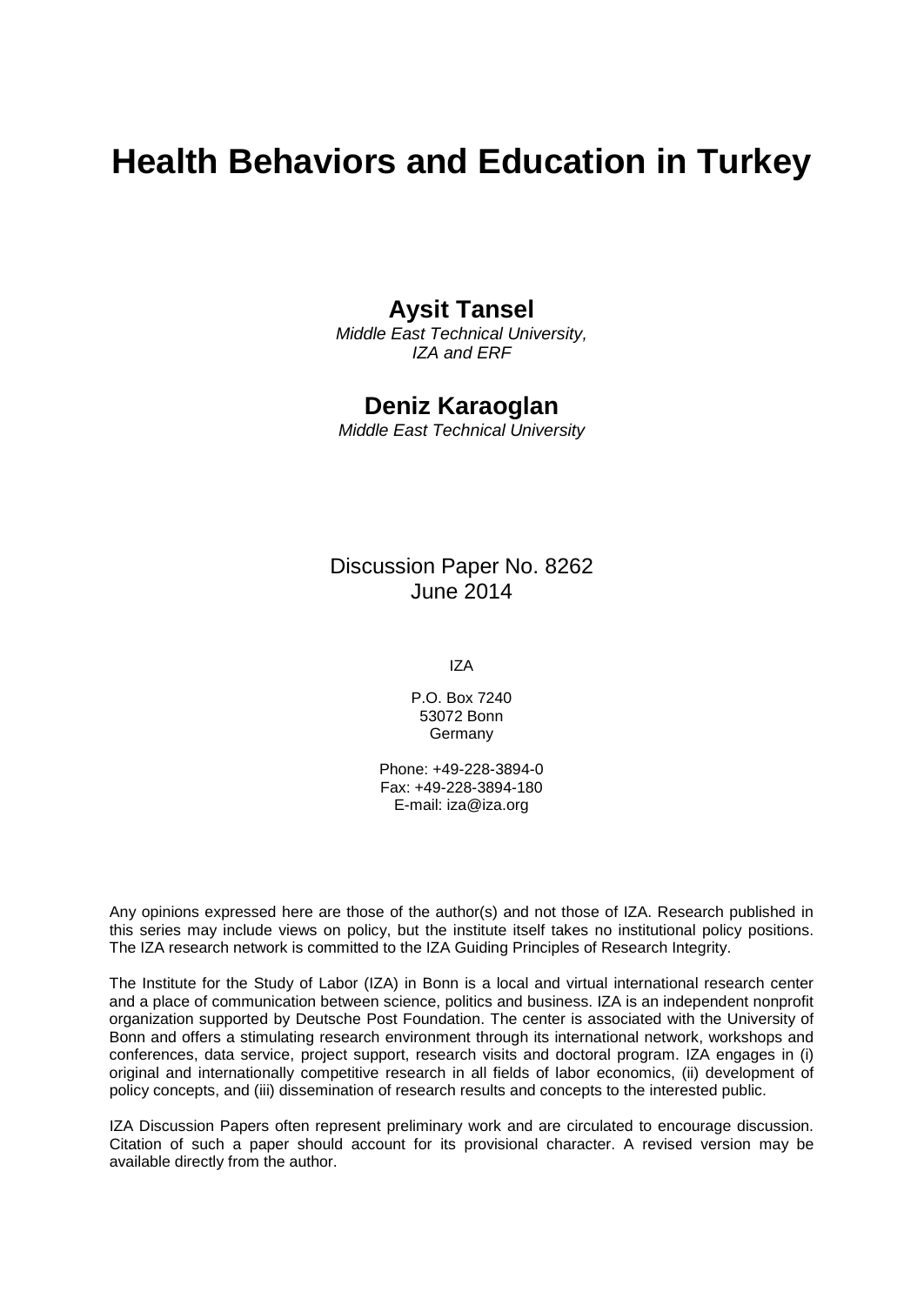IZA Discussion Paper No. 8262 June 2014

# **ABSTRACT**

# **Health Behaviors and Education in Turkey**

This is the first study which provides empirical analysis of the variation in health behaviors for adult men and women in Turkey which is a developing country. The health behaviors considered are smoking, drinking, fruit and vegetable consumption, exercise and body mass index (BMI). We find that in Turkey education is the most important factor that affects the health behaviors. The results indicate that smoking is positively associated with education at all levels with a decreasing effect with the level of education unlike in the developed countries. This result indicates that smoking is a serious public health problem in Turkey at all levels of education. Further, alcohol consumption and schooling are positively related and it increases by the level of education. Higher educated individuals clearly eat more fruits, vegetables and exercise more and their BMI levels are in the normal range compared to less educated and illiterate. We also highlight the importance of demographic factors, labor market status and household income. We use Health Survey of Turkish Statistical Institute (TURKSTAT) for years 2008, 2010 and 2012. This study will provide a baseline for further studies on the various aspects of health behaviors in Turkey.

JEL Classification: 110, 112, 119

Keywords: health behaviors, education, demographic factors, Turkey

Corresponding author:

Aysit Tansel Department of Economics Middle East Technical University 06800 Ankara **Turkey** E-mail: [atansel@metu.edu.tr](mailto:atansel@metu.edu.tr)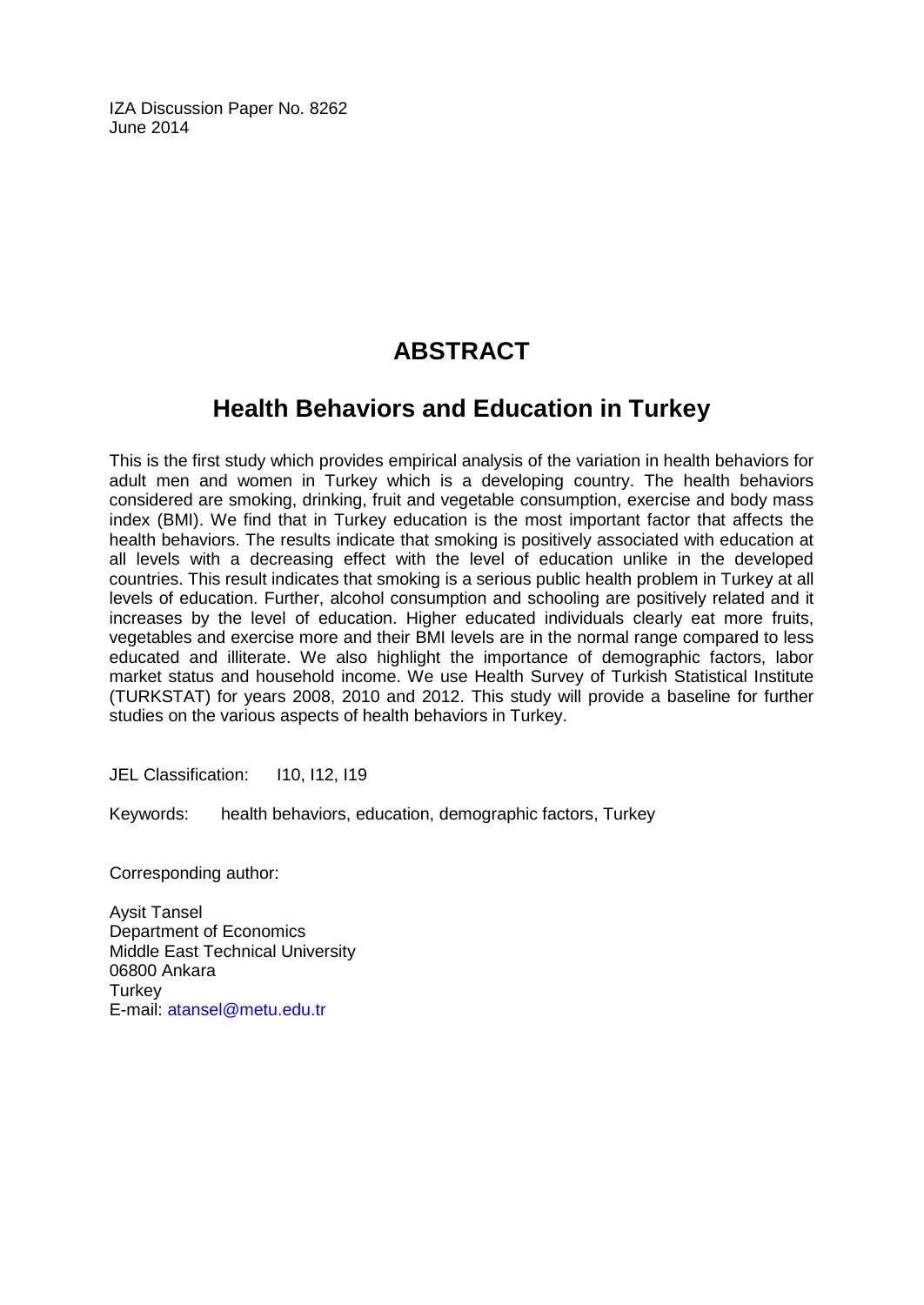#### **1. Introduction**

Grossman (1972) is one of the earliest economists who provide formal explanations of the observed differences in health behaviors by education. Importance of this topic is due to the fact that differences in health outcomes are mainly related to differences in health behaviors although observed health behaviors do not explain all of the differences in health outcomes. Mokdad et al. (2004) estimate that almost half of the adult mortality in the US are ascribed to risky health behaviors. Cutler and Lleras-Muney (2008) and a number of studies focus on differences in lifeexpectancy by education in the US and the UK. Lleras-Muney (2005) examines the relationship between education and adult mortality in the US. Cutler and Lleras-Muney (2010) emphasize that health outcome differences by education need to be explained by health behavior differences by education. These differentials in health behaviors by education are studied mostly in developed countries. However, there is less evidence on this issue in developing countries. Thus, the purpose of this paper is to examine the health behaviors by education in Turkey which is a developing country. We will also highlight the differences in health behaviors by other indicators such as demographic factors, labor market status and household income.

Risky health behaviors negatively affect the individual's health. For instance, as the frequency of risky health behaviors increase, people are more likely to report poor self-assessed health (SAH) (Brunello et al., 2011), which is a good predictor of mortality (Idler and Benyamini, 1997). Risky health behaviors also lead to serious diseases such as cardiovascular diseases, cancer, diabetes, etc… Some of the articles related to this are Cawley and Ruhm (2011), Hung et al. (2004) and Stewart et al. (2009) among others. Hence, it is important to determine the variations in risky health behaviors.

The health behaviors considered in this study are smoking, alcohol consumption, fruit and vegetable consumption, exercise and body mass index (BMI). Among these health behaviors, smoking and BMI are the ones that are examined most often in the literature. Example of these studies include Cutler et al. (2003), Cutler and Gleaser (2005), De Walque (2007), Chaloupka and Warner (2000), Mullahy (1997), Gruber and Frakes (2006) and Carbone et al. (2005). There are several studies which investigate the relationship between risky health behaviors and various educational and demographic factors that might influence them. Cutler and Lleras-Muney (2010) study this relationship in the USA and the UK. An earlier study, Kenkel (1991) and Lantz et al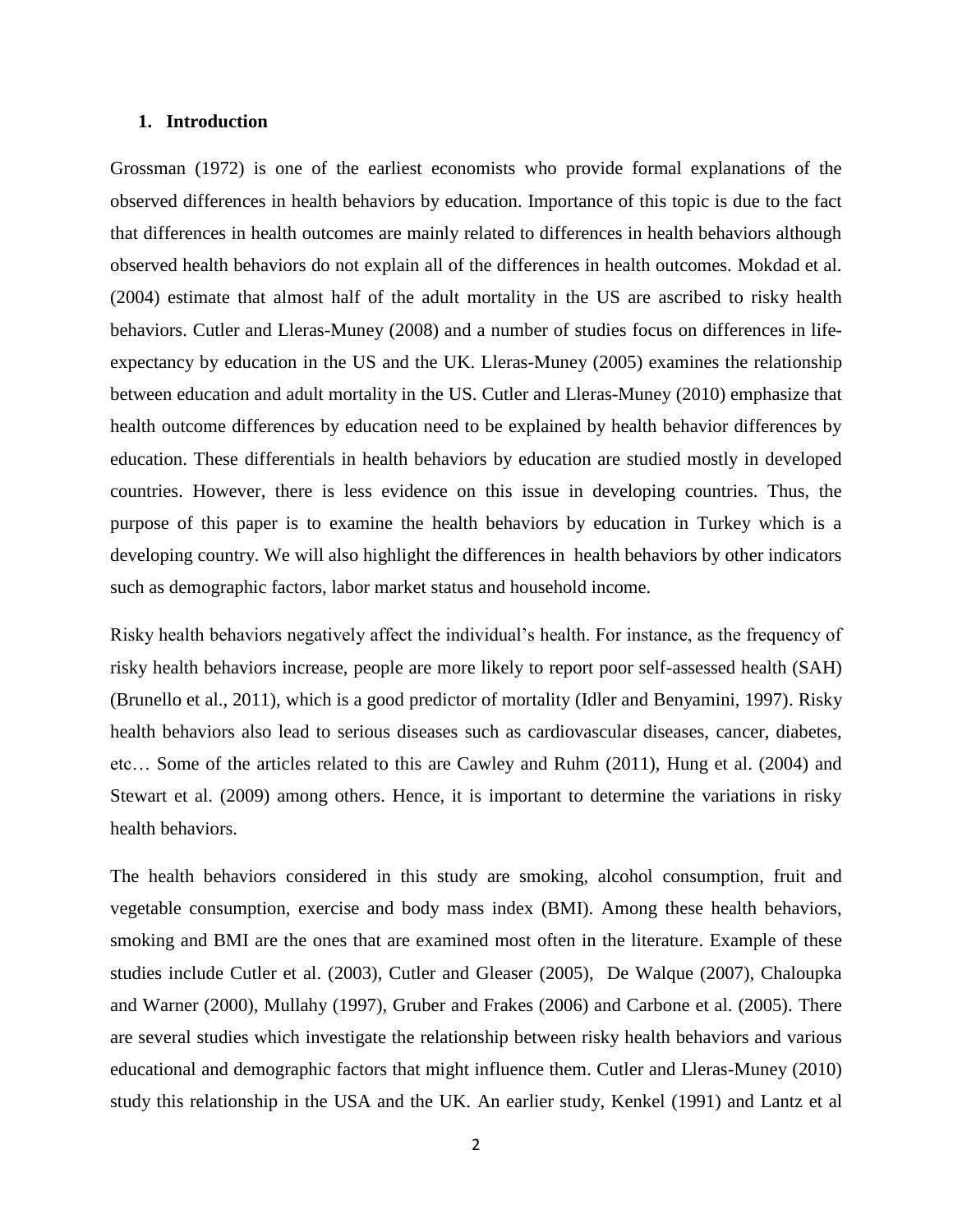(1998 and 2001) also investigate this relationship in the USA. Ettner (1996) examines the effect of socioeconomic status of the individual and alcohol consumption in the USA. There are other studies that examine the relationship between risky health behaviors and education for developed countries other than the USA. For instance, Kemptner et al. (2011) examine this relationship for West-Germany. They look at the association between education and smoking as well as obesity. Brunello et al. (2013) examine the relationship between schooling and obesity for the case of 13 European countries. Webbink et al. (2010) examine the education and obesity relationship in Australia (2010). It is important to note that these studies do not always indicate the expected negative association between risky health behavior and education. For instance, Kenkel (1991) finds in USA that although education positively and significantly affects the frequency of exercise and negatively and significantly affects smoking, its effect on alcohol drinking is positive. Similarly, another study, Kemptner et al. (2011) find that although an increase education level decreases the likelihood of being obese for both men and women in West-Germany, there is no significant link between education and smoking.

This is the first study that investigates the relationship between health behaviors and education in Turkey. Previous literature on the determinants of health behaviors in Turkey is very limited and mostly focus on one health behavior at a time. For instance, Tansel (1993) examines the tobacco consumption in Turkey. She finds a larger decrease in demand for tobaccos if people are educated about the harmful effects of smoking than if there is an increase in tobacco prices. In another study, Erem et al. (2004) investigate the determinants of obesity in Trabzon, a city located in the Black Sea Region of Turkey. Two of their main findings are that obesity increases with age and it is more prevalent among women than among men. They also discuss the factors which affect BMI levels. Hatemi et al. (2003) study the relationship between hypertension and obesity for 11 different cities located in four different regions of Turkey. Other studies related to the determinants of health behaviors in Turkey include Metintaş et al. (1998), Erbaydar et al. (2005), Kocabaş et al. (1994) and Yumuk (2005).

In this paper, we examine the determinants of health behaviors for adult population in Turkey using Turkish Health Survey data set for the years 2008, 2010 and 2012. Probit models (OLS for BMI) are used to estimate determinants of health behaviors. We find that education has the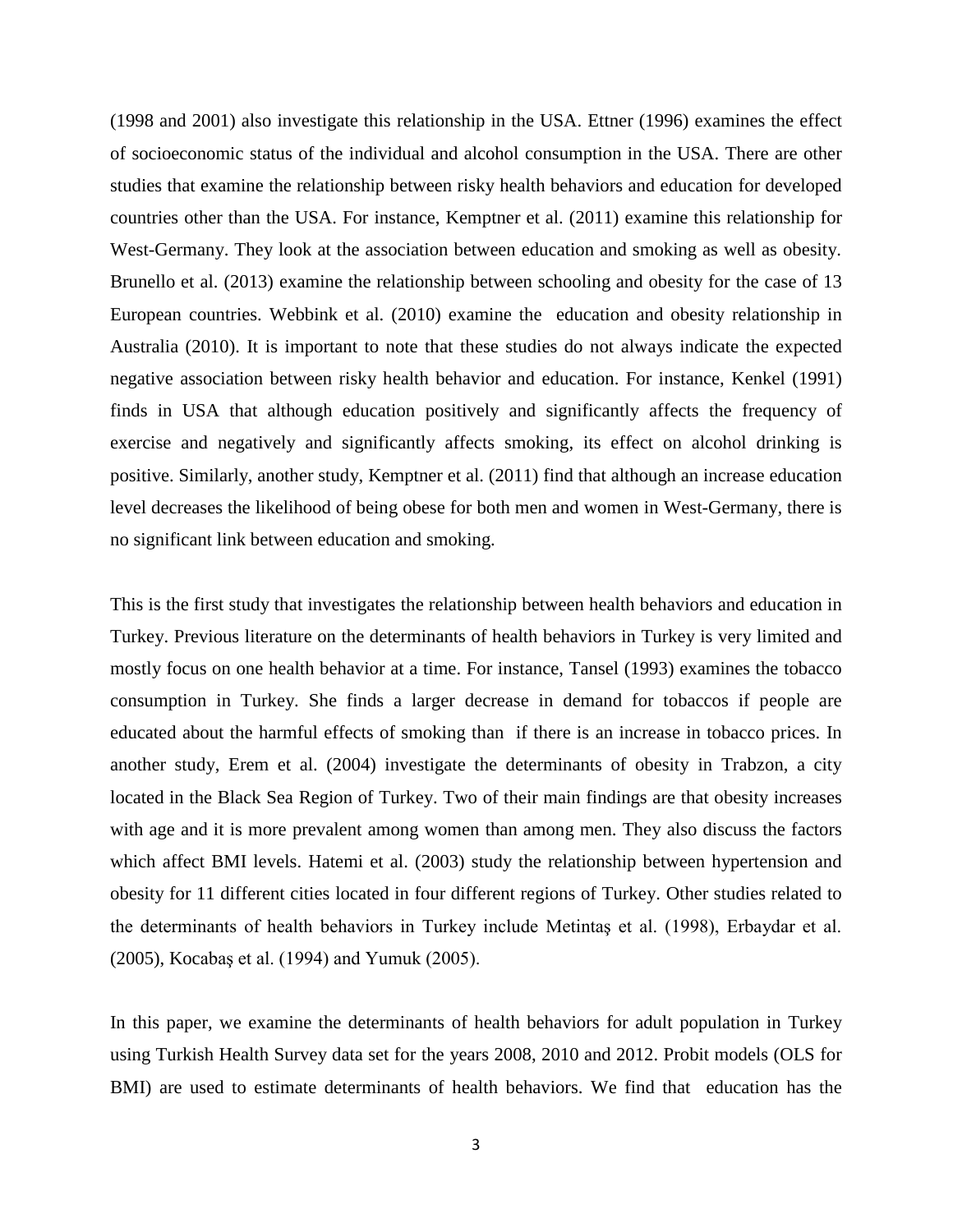strongest effect on all of the health behaviors considered. University graduates tend to smoke less, consume more fruits and vegetables, and exercise more frequently than less educated individuals. In addition, they have lower BMI levels compared to the less educated ones. Alcohol consumption is an exception to these evidences. Our results indicate that highly educated people tend to consume more alcohol than less educated people.

This paper is organized as follows. Section 2 presents the theoretical framework. Section 3 provides a description of the Turkish Health Survey data used in this study. Section 4 describes the empirical specification used in estimation. Section 5 presents the empirical results using Turkish Health Survey data. Finally, concluding remarks are provided in Section 6.

#### **2. Theoretical Framework**

The first theoretical model for demand for health is developed by Grossman (1972). Grossman emphasizes that health is a durable capital stock that deteriorates with time. He argues that health capital is different from education in the sense that while education determines the individual's time productivity (such as wages), the stock of health determines the total amount of productive time an individual uses freely. The relationship between the two forms of human capital is examined in Grossman's (1972) model. In his model health is determined within the model (endogeneous) whereas education is taken as exogeneous. He concludes that education is positively associated with health capital and negatively associated with expenditures on health care.

Demand for health also varies with the rate of depreciation on the stock of health which is assumed exogenous Grossman argues that depreciation rate rises with age and falls with higher levels of education. As a result demand for good health decreases and expenditure on medical care increases. The associations of wage rate with the demand for good health and health care are positive Higher levels of education enhance the wage rate and wage rate improves the quality of individual's health capital.

Bolin (2011) extends Grossman's (1972) model to continuous time. He solves the individual's utility maximization problem and derives predictions on how education, age and wage rate affect the individual's health level. He argues that education influences the demand for health in two ways. First, education enhances household production efficiency (the efficiency effect), second,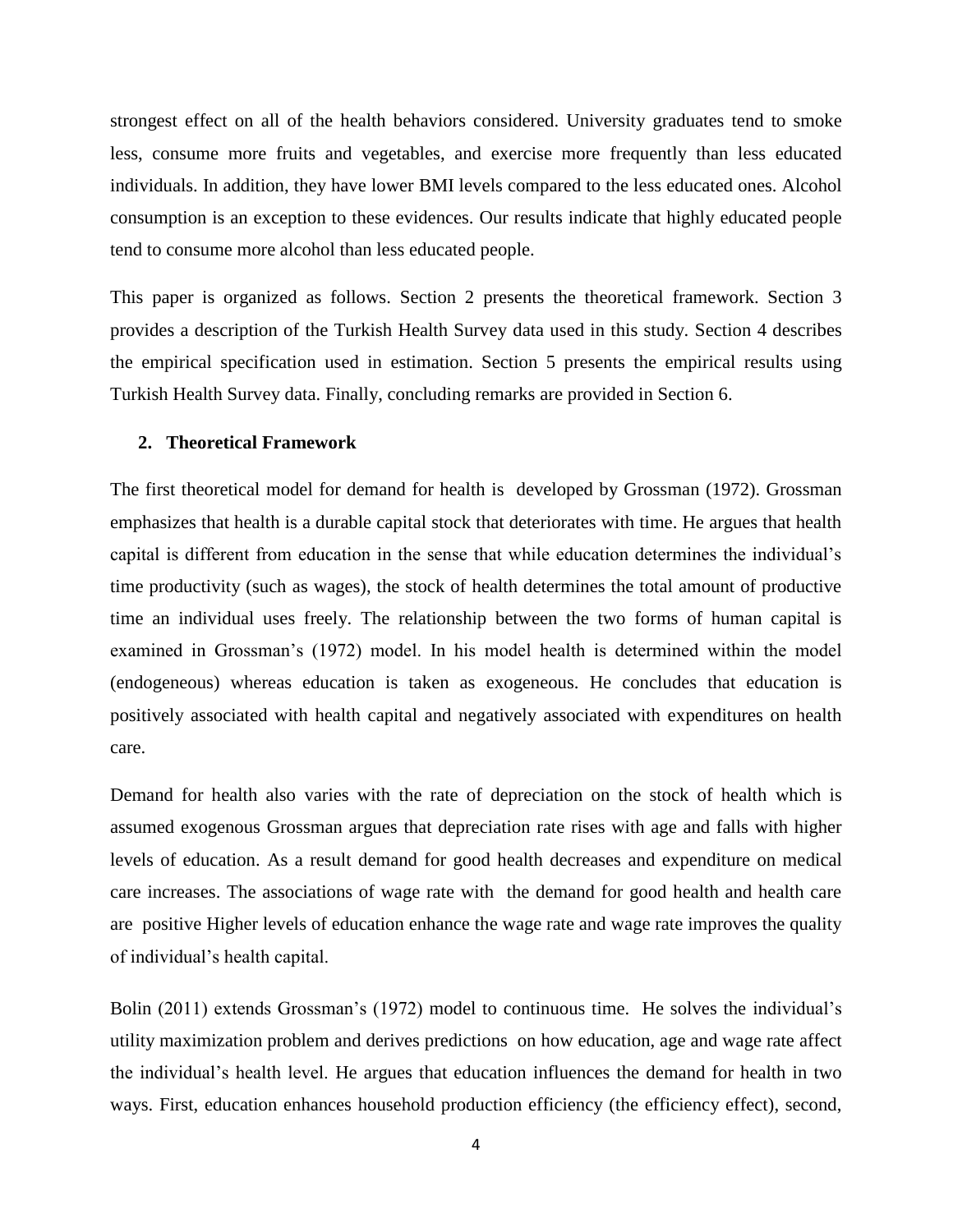education increases the cost of own time used in household production since it rises the market productivity and hence the wage rate (the time-price effect). Efficiency effect decreases the marginal cost of producing health capital since fewer resources are used to produce a certain quantity of gross health investments. Therefore, efficiency effect increases the demand for health. On the other hand, the time price effect causes a decrease in health demand because marginal cost of health capital increases due to a higher unit cost of own time. However, the time price effect cannot outweigh the efficiency effect, or the two effects cannot completely offset each other, since individual's own time is not the only input to health production. In other words, the positive effect of education always dominates its negative effect. In Bolin's model a higher wage rate increases the value of available healthy time, therefore as wage increases, the incentives for being healthy strengthen. On the other hand, higher wage rate makes own time used for producing gross investments in health more expensive. A higher cost of own time will increase the marginal cost of health capital leading to a decrease in the demand for health. As in the education case, positive effect of wage rate on health always dominates the negative effect of wage rate on health since individual's own time is not the only input that produces health. In Bolin's model as age increases, the possibility of having a certain level of health decreases. As the rate of depreciation increases over time, the model also predicts that health decreases with age. Because the rate of depreciation increases with age, the equilibrium amount of health (therefore the demand) for the old individual is lower than the health for the young individual.

The covariates, which explain the variations in health outcomes, discussed in previous paragraphs are not health related behaviors. In the theory, health related behaviors are also used as input for health production. In Grossman's both 1972 and 2000 health demand models medical care is the only health input. However, as Grossman (2000) suggests, it is oversimplification because other market goods and services such as housing, diet, recreation, tobacco consumption and excessive alcohol use also influence health. Grossman states that smoking and excessive alcohol consumption have negative marginal products in the production of health. However, they are purchased since these risky behaviors may have positive marginal products in producing some commodities such as "smoking pleasure".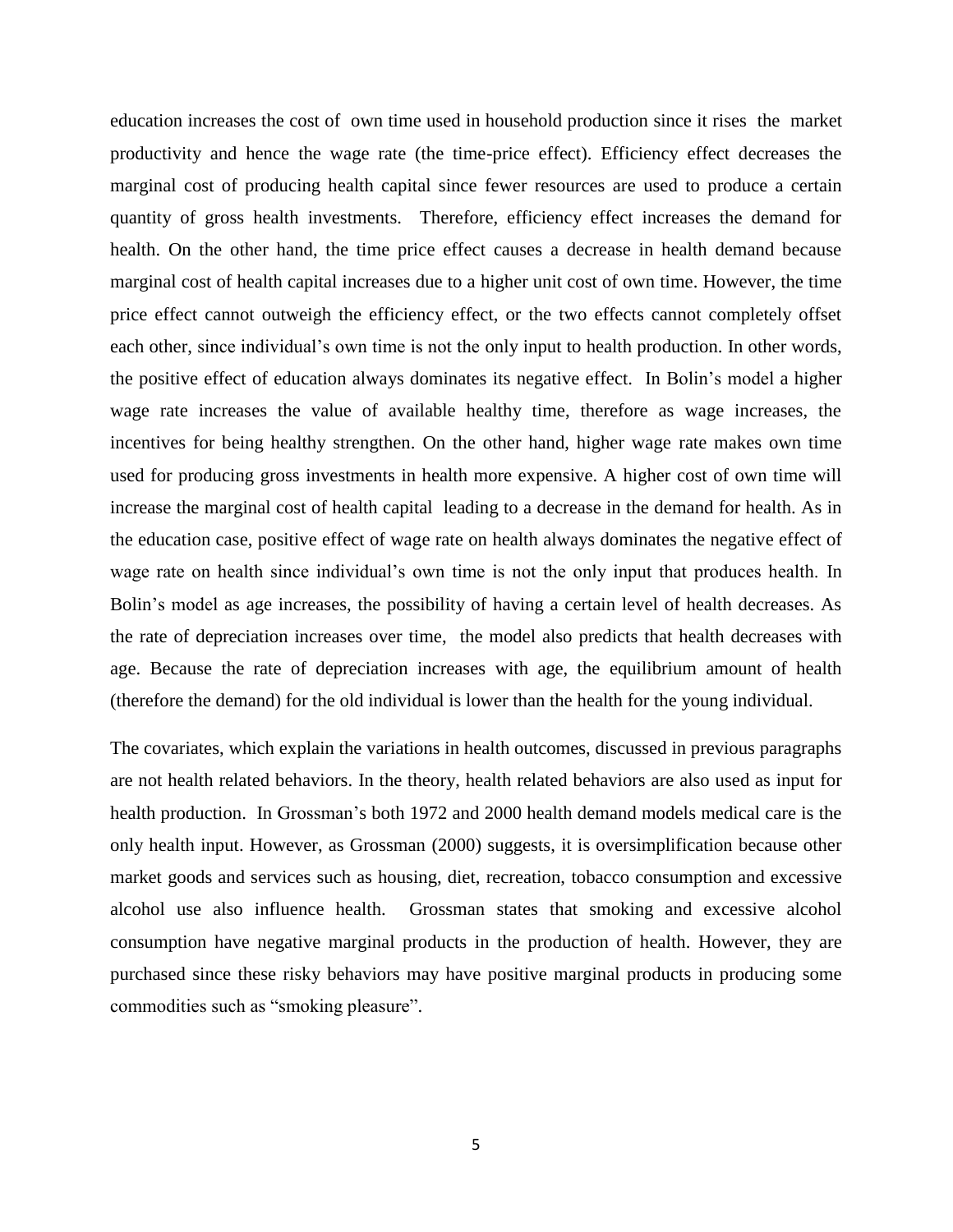#### **3. Data**

 $\overline{a}$ 

This study uses the results of Turkish Health Survey (THS) for Turkey for the years 2008, 2010 and 2012. THS is cross sectional data set over individuals. It is prepared and conducted by Turkish Statistical Institute (TURKSTAT). In this survey health related questions are asked separately for 3 different age groups, 0-6, 7-14 and 15 or above. In this paper, we concentrate on the individuals who are 25 or above in order to analyze the determinants of health behaviors of adult men and women, who are assumed to complete their schooling. Since we do not observe significant differences between their main results when we use the surveys separately, we pool the THSs of 2008, 2010 and 2012 in our analysis of the determinants of health behaviors in Turkey<sup>1</sup>.

Next, in THS, we are able to observe the demographic factors of the respondents above 25, such as age, gender, education level, marital status, household income, region (urban/rural) and labor market status (employed, unemployed or out of labor force). In THS age is given in six categories: "25-34, 35-44, 45-54, 55-64, 65-74 and  $75+$ "<sup>2</sup>. We used mid-points of these age categories in our analysis. Marital statuses of the respondents are grouped into three as married, single and widowed/divorced. The respondent is referred as widowed if his/her wife/husband is dead or he/she is divorced if he/she is separated from his/her wife/husband legally. Since widowed and divorced individuals have similar history (are married before but now live alone) we combine them into one in our analysis. We define the years of schooling in the following manner: If the individual is illiterate, his/her years of schooling is equal to 0. If the individual knows reading/writing, but he/she is not a graduate from any school then his/her years of schooling is equal to 2. The individual's years of schooling is equal to 5, 8 and 11 if he/she has completed primary, middle and high school respectively. Finally, the individual's years of schooling is equal to 15 if the individual has university or higher degree. In addition, we also classify education into six groups: Illiterate, literate but is not graduate of any school (nongraduate), and graduates of primary school, middle school, high school and university or higher degree. We test the effect of each education category on individual's health behavior. Lastly, we considered three employment statuses of the individuals as employed, unemployed and inactive.

<sup>&</sup>lt;sup>1</sup> Separate analysis of the 2008, 2010 and 2012 surveys are available from authors upon request.

 $20-6$ , 7-14,15-24 age groups are also in the data set. We exclude them from the sample as we concentrate on adults, who complete their schooling, in this study.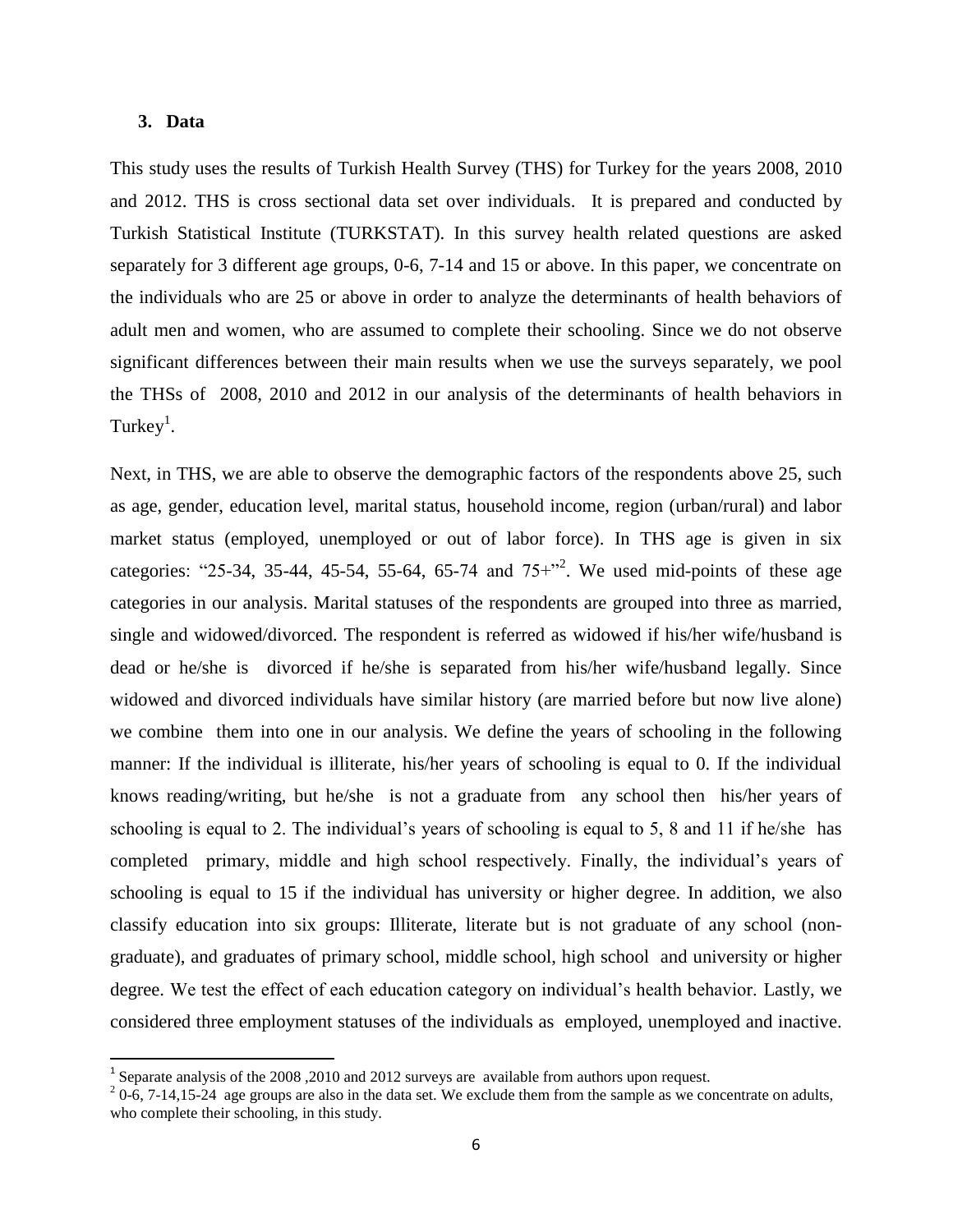The respondents who have a regular job are referred to as "employed", whereas the individuals who are not working but are seeking job are considered as "unemployed". The respondents who are seasonal workers, students, housewives, pensioners, and the individuals who are unable to work are considered as inactive.

In this study, the health behaviors considered are smoking, alcohol consumption, fruit and vegetable consumption, exercise and the body mass index (BMI). With regards to smoking the following question was asked:

### *"Were you a regular tobacco consumer and do you still consume tobacco?"*

If the response is, *"Yes, everyday"* or *"Yes, sometimes"*, then the individual is considered as a tobacco consumer. In the empirical model for smoking behavior the dependent variable is equal to 1 if the individual has been a regular tobacco consumer and is currently a regular smoker and 0 if he/she does not smoke. Similarly, with regards to alcohol consumption the following question was asked:

#### *"Did you consume alcohol regularly or occasionally and do you still consume alcohol?"*

If the response is *"Yes, everyday"* or *"Yes, sometimes"*, then the individual is considered as an alcohol consumer. In our empirical model for alcohol consumption behavior the dependent variable is equal to 1 if the individual consumes alcohol regularly or occasionally and 0 if he/she does not consume alcohol.

In addition, the individual is considered to be regular fruit and vegetable consumer if he/she states that he/she consumes fruits, vegetables and/or their juice at least once a week. In our analysis for fruit and vegetable consumption behavior health behavior outcome is equal to 1 if the individual consumes fruits, vegetables and/or their juice at least once a week and 0 otherwise. In THS we also observe the respondent's frequency of exercise. In THS, body exercises are divided into 3 categories: High level exercise (such as aerobic exercise or working in construction sector), medium level exercise (such as riding a bicycle or house work) and low level exercise (such as walking). The number of days in a reference week in which the respondent exercises using one of the above ways for at least 10 minutes gives the frequency of exercise in a week. In the empirical analysis for exercise behavior health behavior outcome is equal to 1 if the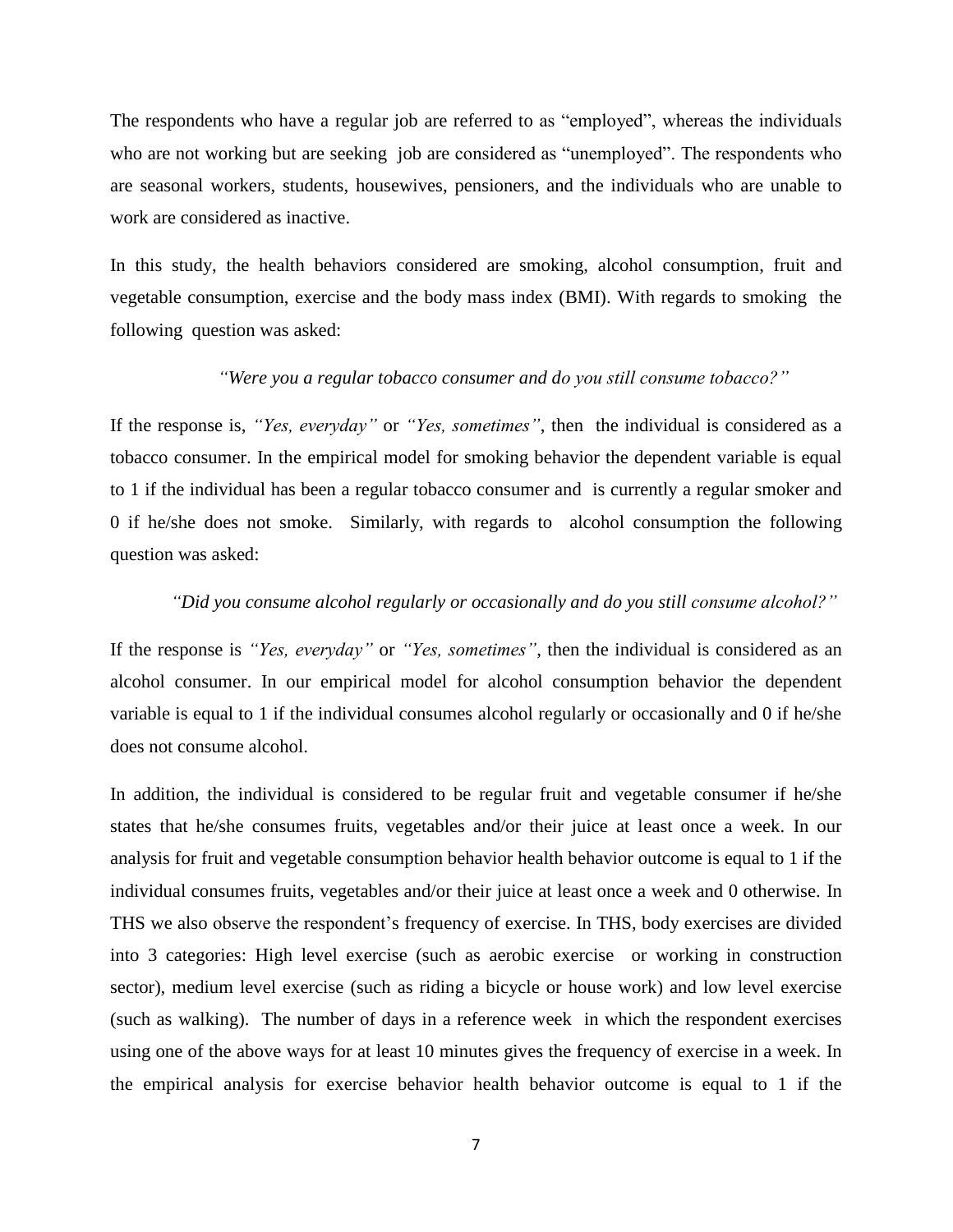individual exercises at a high level or medium level or low level (walking), for at least 10 minutes in a week and 0 if he/she does not exercise in a given week. Lastly, in THS data set the respondent's self-reported height (in centimeters) and weight (in kilograms) are available. In order to calculate the BMI of an individual, we first convert the height into meters by dividing the reported height by 100, and then divide the reported weight of respondent (in kilograms) to the square of the height in meters. The resulting number gives the BMI of the individual which is used in our analysis.

#### **4. Emprical Specification**

The empirical specification of the model we estimate in this paper is as follows: Our health outputs are health related behaviors. They are smoking, alcohol consumption, fruit and vegetable consumption, exercise and individual's BMI level. We investigate the effect of input on each health related behaviors separately in five different models. Formally, we can write our health function as follows:

$$
H = f(E, A, G, P, M, L, HI)
$$
 (1)

where H refers to health behavior. H is a function of education (E), age (A), gender (G) the place where the individual lives (P), marital status (M), labor market status (L) and the household Income (HI). Education is exogeneous in our model. Grossman (2004) states that formal school completed is the most important determinant of good health whether the measure of the good health is mortality morbidity self-evaluation of health or psychological indicators of good health. In order to examine the effect of education on health behaviors accurately, we restrict our sample to individuals who are above 25 in our analysis, since approximately around age 25, individuals complete their schooling in Turkey. As the theory supports that education is positively associated with good health, we assume that health behaviors that improve the quality of individual's health (Fruit and Vegetable Consumption, Exercise, Normal Ranges of BMI) are increasing in education, whereas health behaviors that weakens the individual's health quality (Smoking, Alcohol Consumption, High Ranges of BMI) are decreasing in education. We add age in our model as the theory suggests that health is a capital that depreciates over time. Both Grossman (1972) and Bolin (2011) indicate that rate of depreciation decreases with education level and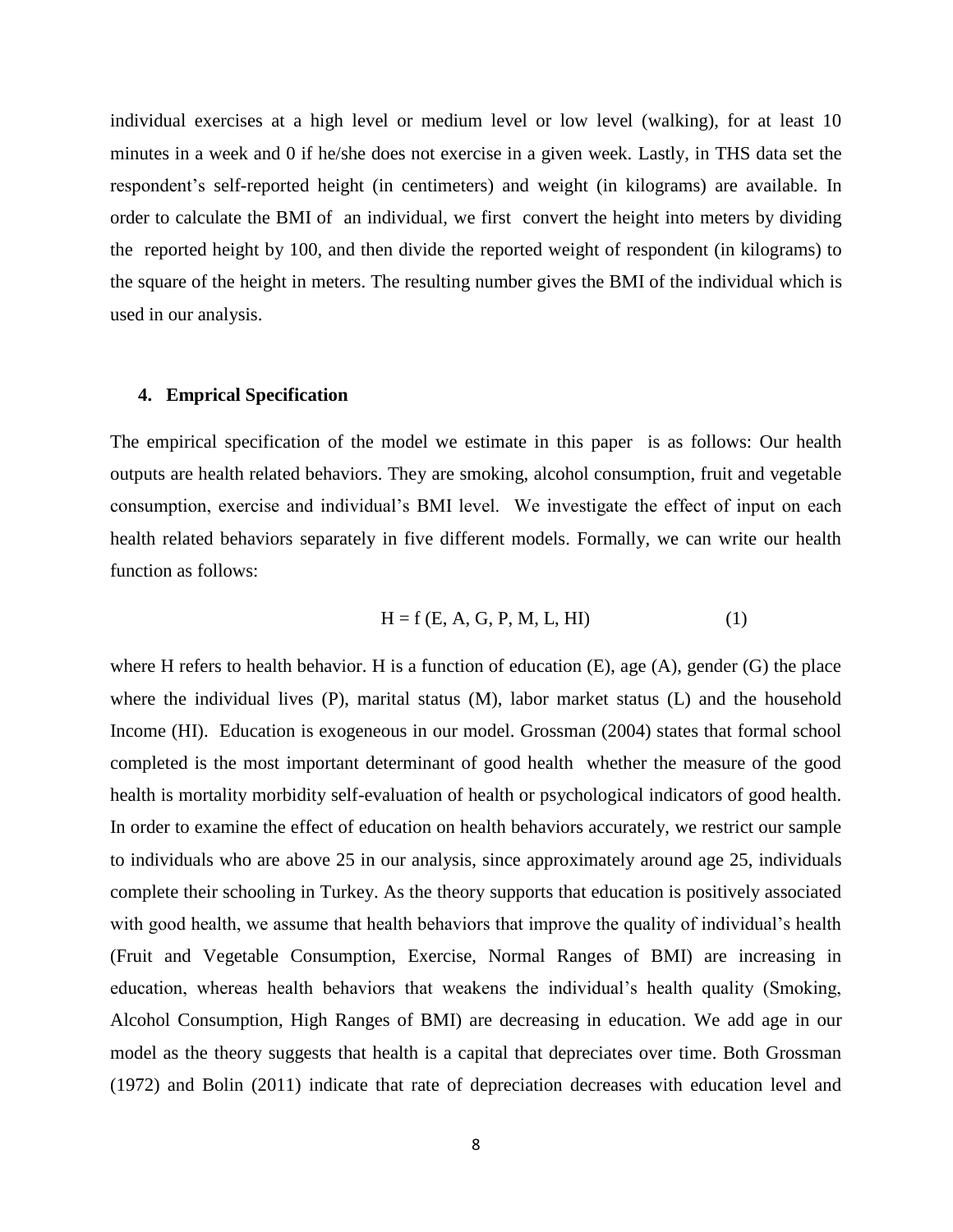increases with age. Therefore, other things being equal we assume that H is increasing in A if the health behavior is risky when other factors remain constant. We do not observe individual's wage rate in THS data set. Therefore, we include household income as a proxy for the individual income. We also include individual's employment status in our model as a proxy for the socioeconomic status (SES) of the individual. As the theory suggests that higher income levels lead to better health status, we assume H is decreasing in HI if the health behavior is risky when other factors remain constant. We assume that the SES of the employed individuals is higher since employed individuals earn their own income and have more social networks than unemployed or inactive individuals. Cutler et al. (2011) state that low SES in occupation leads to psychosocial stress because of subordination feelings and lack of control. They indicate that this stress causes deterioration in health. Hence, we assume that the occurrence of risky health behaviors decreases with higher employment status. If we assume E is a number that increments if the individual finds a job or finds a better job if he/she is already employed then H is decreasing in E. Finally, we add the gender, the place where the individual lives, and marital status as covariates that explain the variation in health related behavior. These covariates are widely empirically examined. The literature suggest that females have better health status than males (Case and Paxson (2005), Fuchs (2004)). Hence, if we define "G" as 1 if the individual is male, and "0" if the individual is female, then we assume that H is increasing in G if H corresponds to risky health behavior. In addition, empirical studies conclude that people living in more-favored places have better health statuses than people living in less-favored places (Reijneveld (2002)). In THS data set we observe whether the individual lives in urban or rural areas. We assume that living in urban areas are more preferred by individuals. Hence, if we define "P" as 1 if the individual lives in urban area, and "0" if the individual lives in rural area, then we assume that H is decreasing in P if H corresponds to risky health behavior. For marriage, the literature suggests that in general, married individuals are healthier than those who are not married since having a spouse is assumed to make positive contribution to an individual' health (Fuchs 2004). Therefore, we assume health behavior is a function of marital status (M). Defining M is equal to one if the individual is married then H is decreasing in M if H corresponds to risky health behavior. Finally we include dummy variables for the years 2010 and 2012 in our pooled sample (only 2012 for smoking). The determinants of variation in health behaviors are analyzed using a probit model (OLS for BMI).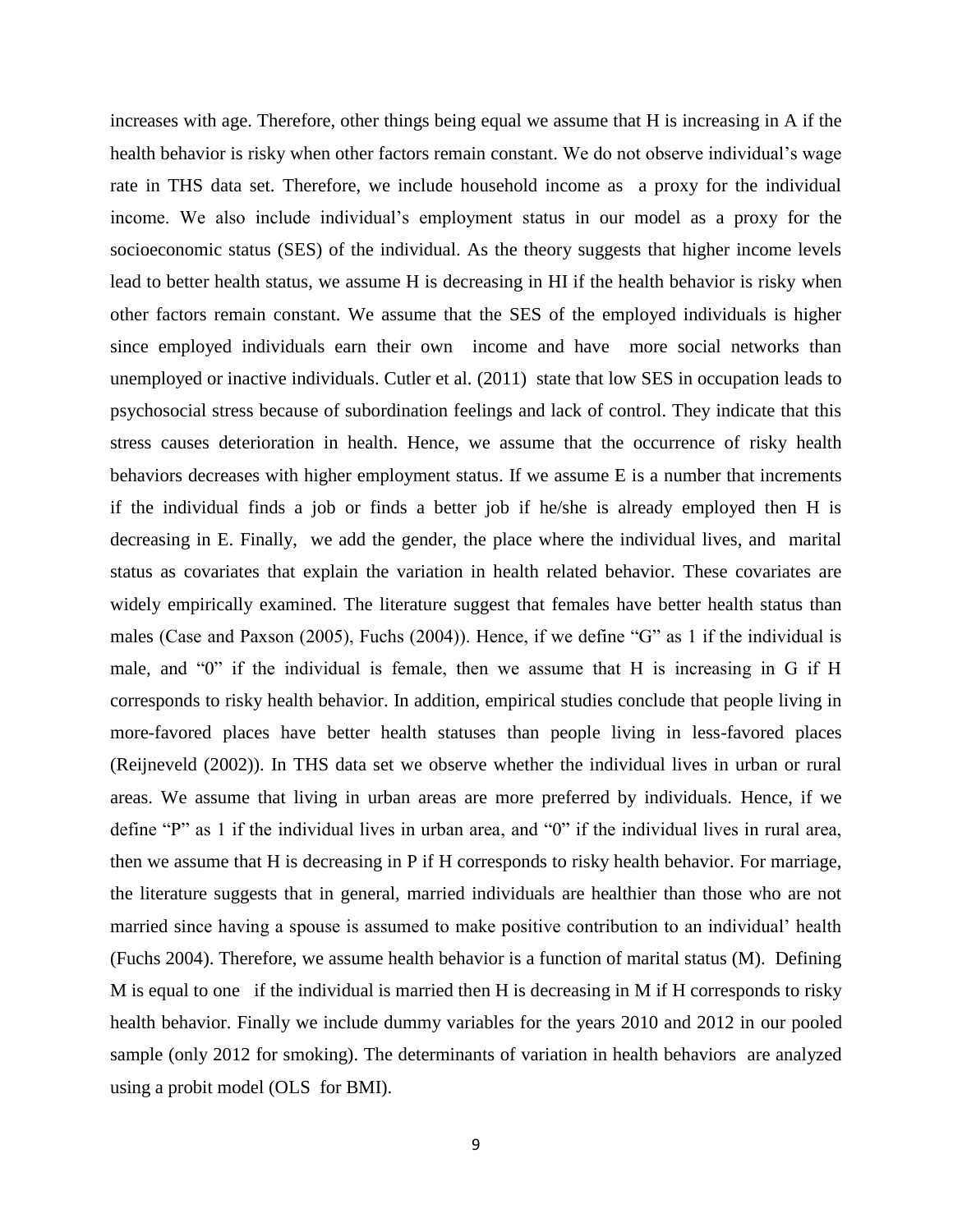#### **5. Empirical Results**

In this section we present the effects of individual characteristics on each of the health behavior separately. For the probit analysis, we present the marginal effects (in percentages). We run five different probit regressions (OLS for BMI) in the following manner: In the first regression, explanatory variables included are; years of schooling, square of years of schooling and gender dummy. In the second regression, we add age, square of age and a dummy that indicates whether the individual lives in urban or rural areas. Next, in the third regression we add marital status dummies. In the fourth regression we add dummies which shows labor market status of the individual. Lastly, in the fifth regression we include the individual's household income (in logarithms). Here, our objective is to see whether the magnitude and significance of years of schooling variable changes when other controls are added into the regression. We observe that the magnitude of the years of schooling variable reduces slightly as new control variables are included in the regression but its significance never changes, which is consistent with the findings of Cutler and Llearas-Muney (2010).

Next, we replicate the five regressions for each health behavior by adding five dummy variables which indicate the education levels of the individuals in place of years of education. This is a flexible specification as suggested by the previous specification with years of scooling and its square. By doing this, first, we aim to see if there would be a change in the interpretation of our findings. We observe that the neither the explanatory power nor the sign of other control variables do not change. Second, we aim to see how the health behaviors vary among different education groups. Indeed, unlike the previous studies, THS data set enable us to see the variation of health behaviors among different education levels.

Year dummies for 2010 and 2012 are included in all of the regressions. For alcohol consumption, the coefficient of the 2010 year dummy is estimated as a positive indicating that compared to 2008 there has been an increase in alcohol consumption in 2010. On the other hand, the coefficient estimate of the 2012 year dummy is negative which implies that in 2012 compared to 2008 alcohol consumption decreased in Turkey. We also find that fruit and vegetable consumption decreased in 2010 and 2012 compared to 2008. The coefficient estimate of the year dummy for 2010 and 2012 are positive for exercise and individual's BMI level,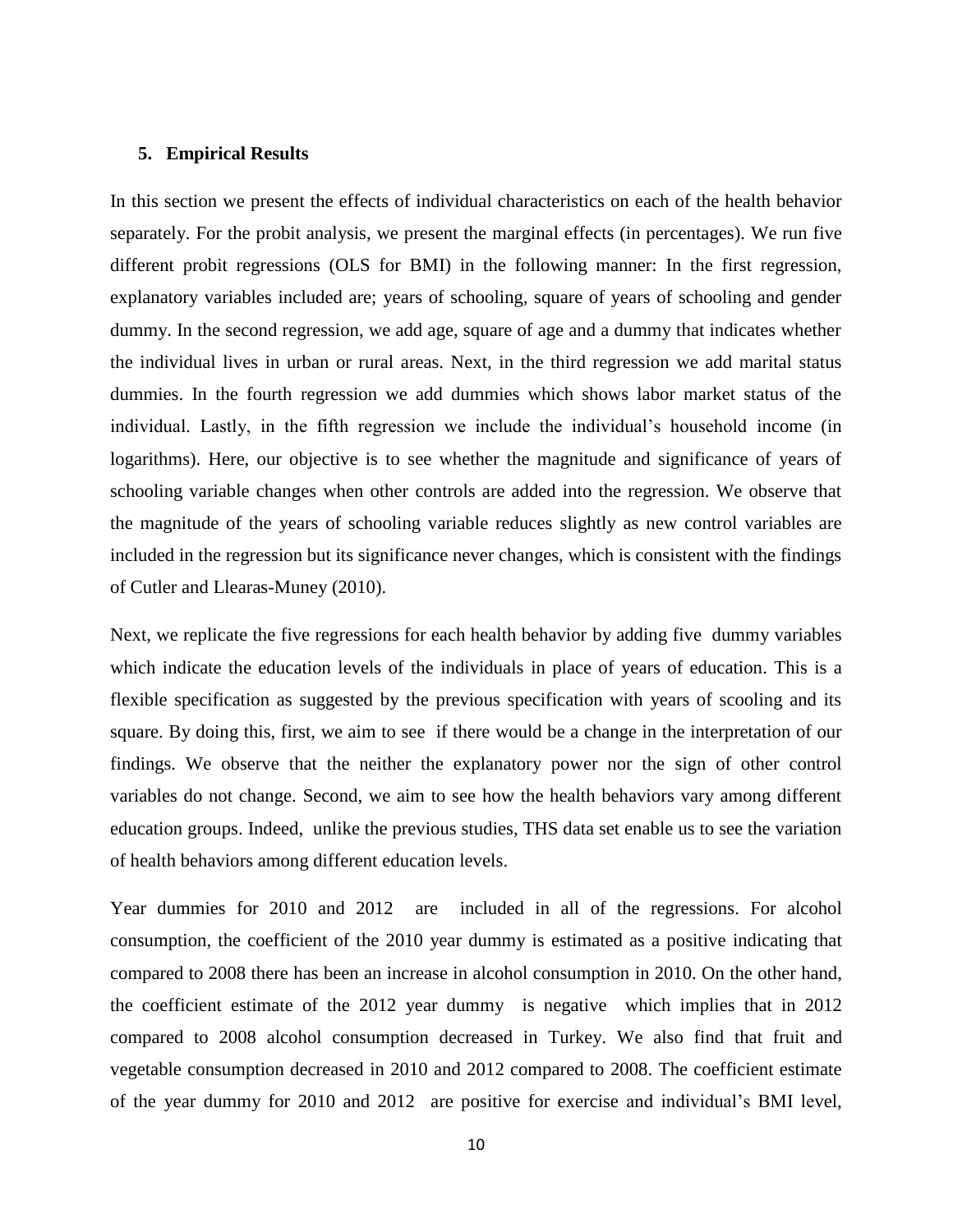which indicate that in 2010 and 2012 compared to 2008 there has been an increase in the prevalence of exercise and BMI levels. For smoking, only year dummy for 2012 is included in the regressions because smoking data are not available for 2008. We find that the coefficient estimate of the 2012 year dummy is negative. This suggests that in 2012 compared to 2010, there has been a raise in smoking in Turkey. In the rest of this paper we examine the each health behavior separately.

#### **5.1. Smoking**

OECD (2010) Health Data set reports that 25.4 per cent of adult population in Turkey is regular smoker which is the second highest after Estonia (26.2 per cent) among the OECD countries. Smoking is one of the most harmful health behaviors. Regular smokers are in great risk for cardiovascular disease, chronic lung disease and several types of cancer (Stewart et al., 2009; Chalupka and Warner, 2000). In THS data set smoking does not imply tobacco consumption only. It also includes other types of tobacco products such as cigars. We define an individual as smoker if he/she reports that he/she has been a regular smoker and he/she currently smokes. Table 1a presents the descriptive statistics for smoking for the pooled 2010 and 2012 survey<sup>3</sup>. We observe that years of schooling is higher among smokers than nonsmokers. Nevertheless, the prevalence of smoking is the highest among middle school graduates. We also note that among males the percentage of smokers is larger than nonsmokers. The fraction of smokers is higher in urban areas than in rural areas. When we compare the married, single and widowed/divorced we see that the proportion of the smokers is highest among the singles. Regarding employment status, we see that percentage of smokers among unemployed is higher than those among the employed and inactive individuals. Finally, we see that household income is slightly higher among smokers.

Table 1b reports the marginal effects (in percentages) from probit estimation results. We observe probability of smoking increases by 0.0384 percentage points when schooling increases by a year. The positive association between years of schooling and smoking in our study contradicts with previous studies such as Cutler and Learas-Muney (2010), Kenkel (1991) and Lantz et al. (2001). They all find a negative and significant relationship between years of schooling and smoking in the USA and UK which are developed countries. Turkey is considered as a

 $\overline{a}$ 

<sup>&</sup>lt;sup>3</sup> Smoking data is available only for 2010 and 2012.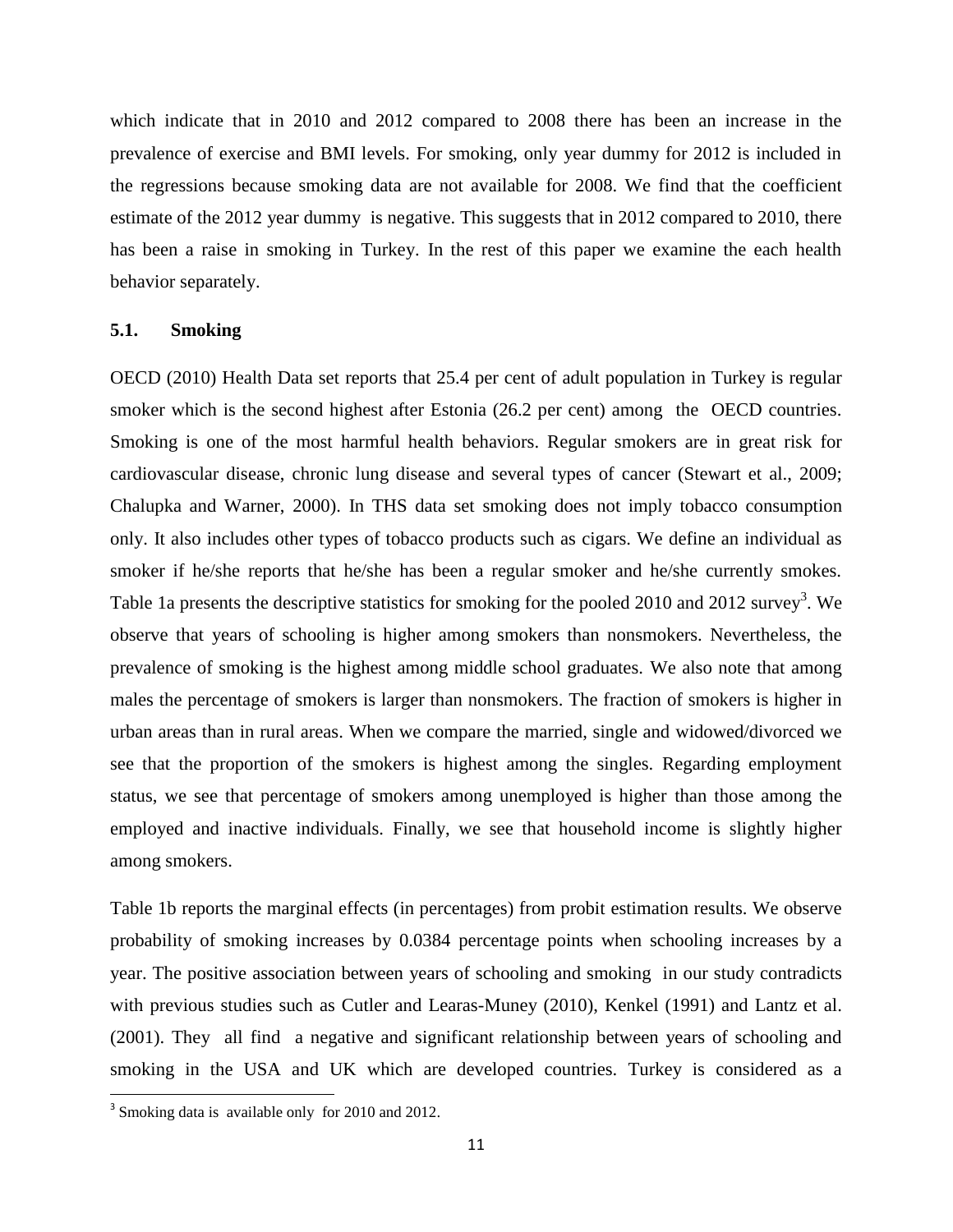developing country. For this reason, the relationship between education and smoking may differ in Turkey from that in the developed countries. Indeed the coefficient estimate of the years of schooling squared indicate that smoking and years of schooling has an inverted U-shaped relationship. This implies that the probability of smoking decreases among the highly educated. Table 1c reports the marginal effects (in percentages) (see also Figure 1) of probit estimation results where education dummies are used as education control variables instead of years of schooling. These results support our previous findings. We again find a positive relationship between smoking and education level which declines over education levels. For instance, the probability of smoking is lower for the individual with college or higher degree than that of the middle school graduate. The probability of smoking increases by 0.1727 percent for middle school graduates and by 0.0542 percent for college graduates relative to an illiterate individual. Hence, we conclude that individuals who have college degree are better informed about adverse health effects of smoking than the lower educated people.

The results for the other covariates are similar in Tables 1b and 1c. We comment on them briefly. We find that men are more likely to smoke than women. Smoking and age have concave relationship. Moreover, as it is expected, urban residents tend to smoke more than rural residents. Next, we see that married and single individuals are less likely to smoke than widowed / divorced. Further, we note that the probability of an unemployed smoking (0.1099) is twice as large as the probability of an employed smoking (0.0536) relative to inactive. This result can be attributed to the stressful work life for employed individuals, and to being anxious while looking for a job for the unemployed. Finally, we find that household income does not significantly affect individual's smoking behavior. Cutler and Llearas-Muney (2010) also include labor market status along with other main covariates. They suggest that the inclusion of labor market status variables reduces the education coefficient by 10 percentage points. In our case inclusion of all other covariates reduces the coefficient of years of schooling by almost half (Table 1b, model 1 and model 5).

#### **5.2. Alcohol Consumption**

According the OECD (2010) Health Data set, only 1.5 per cent of adult population in Turkey consumes alcohol. This amount is very low compared to other OECD countries. The low percentage of alcohol consumption in Turkey is most probably due to religious traditions which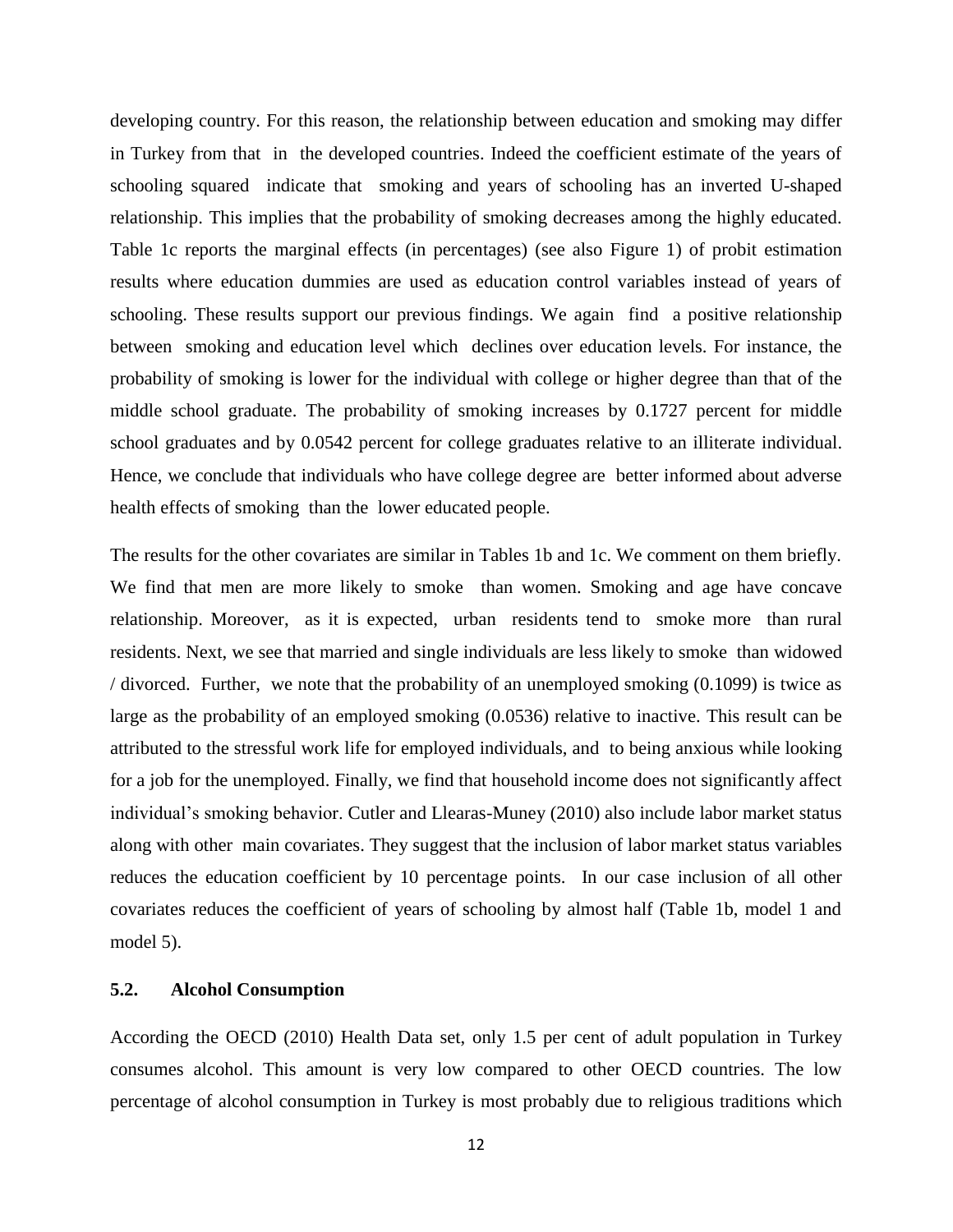prohibit alcohol consumption. Similarly, in THS the proportion of daily alcohol drinkers is very low, less than one percent (0.5 per cent, 0.4 per cent and 0.2 per cent in 2008, 2010 and 2012 respectively). In order to capture the variation in alcohol consumption, we combine the daily and occasional alcohol drinkers and call them as "alcohol drinkers" in our analysis. Table 2a reports the descriptive statistics for alcohol consumption. We refer to an individual as alcohol drinker if the individual states that he/she currently consumes alcohol regularly or occasionally. We see that average years of schooling is higher among alcohol drinkers (9.63 years) than among non-alcohol consumers (6.14 years). The occurrence of alcohol consumption increases as level of education increases and it is highest among the university or higher graduates. Percentage of alcohol drinkers is higher among males than among females. Alcohol consumers are younger than the non-alcohol consumers and the urban residents consume more than the rural residents. Regarding the marital status, we note that the percentage of alcohol drinkers is higher among singles than the married and widowed/divorced. The fraction of alcohol drinkers among employed and unemployed are equal and significantly higher than that of the inactive. Lastly, household income is significantly higher among alcohol consumers.

Table 2b presents the marginal effects (in percentages) from probit estimation results. Our results indicate that there is a positive relationship between education level and alcohol consumption. We find that the probability of alcohol consumption increases by 0.0236 per cent when schooling increases by one year. We replicate our model by adding education dummies in place of years of schooling. The marginal effects (in percentages) (see also Figure 1) from this regression are reported in Table 2c. Table 2c shows that the probability of alcohol consumption increases with education level. It increases by 0.0564 per cent for non-graduates, 0.1259 per cent for primary school graduates 0.1691 per cent for middle school graduates by 0.1795 percent for high school graduates and 0.2091 percent for the individuals with university or higher degree, compared to illiterates. This result can be attributed to two facts: First, highly educated people participate in social activities more than the low educated due to their larger social networks and they tend to consume more alcohol during the social activities. Second, as Kenkel (1991) suggests, more educated people may know that some drink is good for health, hence they drink more than the others.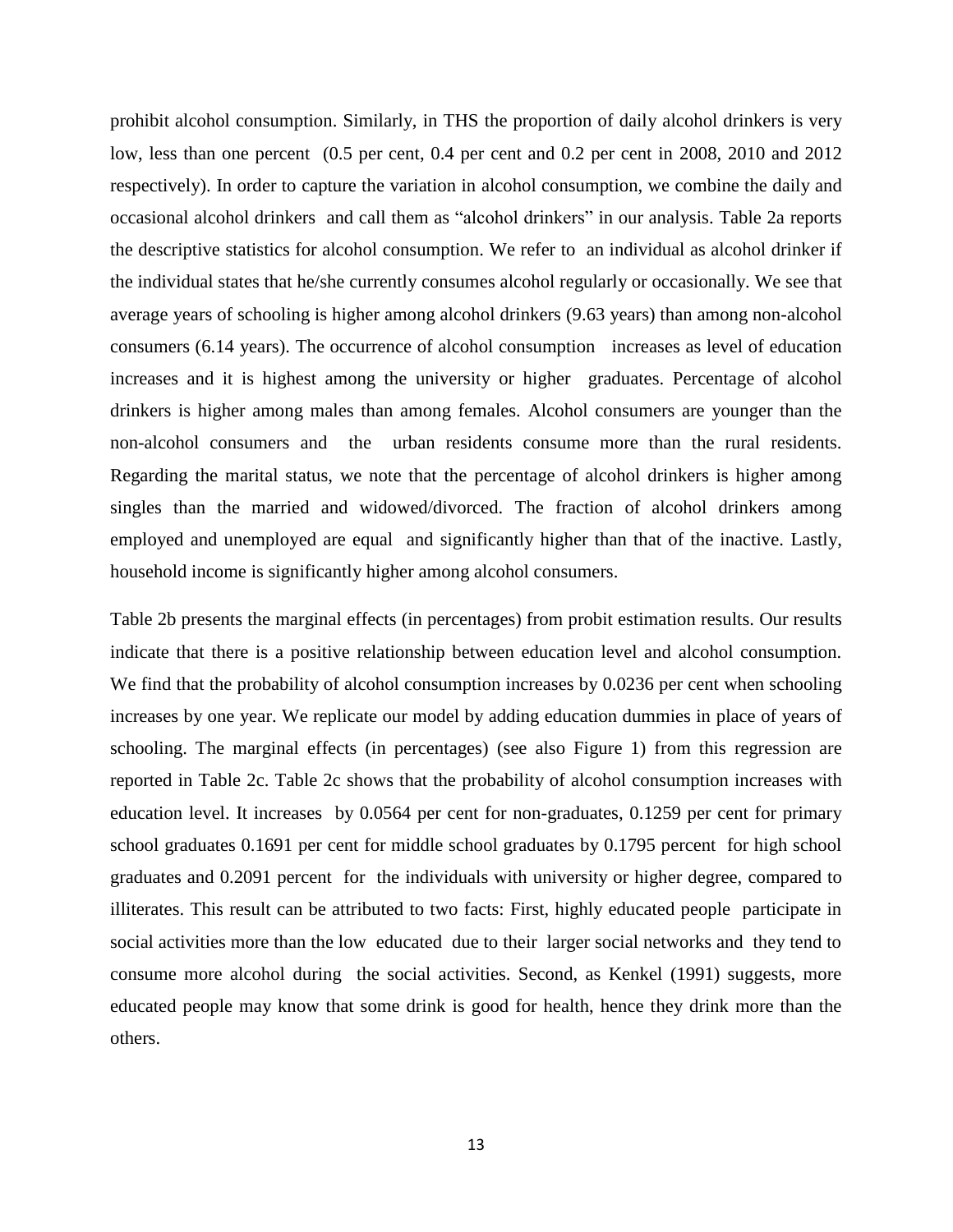We next consider the rest of the covariates. We see that males tend to consume more alcohol than females. Like in the case of smoking, the relationship between alcohol consumption and age is an inverted U-shaped. Alcohol consumption increases with age and roughly at age 48 alcohol consumption reaches a maximum after which it starts to decrease. The urban dwellers consume significantly more alcohol than the rural ones albeit it loses its significance when we control for income. The probability of alcohol consumption of married and single people are significantly less than that of widowed/divorced. Moreover, being in labor force also positively and significantly affects the probability of alcohol consumption. The probability of alcohol consumption increases by approximately 0.04 percent and 0.06 per cent for the employed and unemployed respectively compared to an inactive person. This finding may again be attributed to larger social networks for the employed and the anxiety/stress for the unemployed. Finally, we find that an increase in log of household income leads to 0.0390 per cent increase in probability of alcohol consumption.

In short, our results are consistent with Kenkel (1991) as well as Ettner (1996) who suggest higher probability of light drinking among higher socioeconomic groups. However, Cutler and Llearas-Muney (2010) find a negative association between probability of being heavy alcohol drinker and education It is important to note that the number of heavy drinkers in our data set is very small for a separate analysis. Thus; our results mostly explain the variations in light alcohol consumption by education and other determinants like Kenkel and Ettner.

#### **5.3. Fruit and Vegetable Consumption**

Fruit and vegetables are necessary for healthy life. Sufficient daily consumption of fruit and vegetables could prevent several kinds of diseases, such as cardiovascular diseases, certain cancers and diabetes (Hung et al. 2004). Hence, it is important to investigate the variation in fruit and vegetable consumption. We define an individual as a regular fruit and vegetable consumer if the individual reports that he/she consumes fruits, vegetables and/or their juice at least once a week. Table 3a presents the descriptive statistics. We observe that years of schooling is higher among fruit and vegetable consumers than non-consumers. The prevalence of regular fruit and vegetable consumption is the highest among individuals who have university or higher degree compared to other education groups. The fruit and vegetable consumption is higher among males. Fruit and vegetable consumers are younger and urban residents consume more fruits and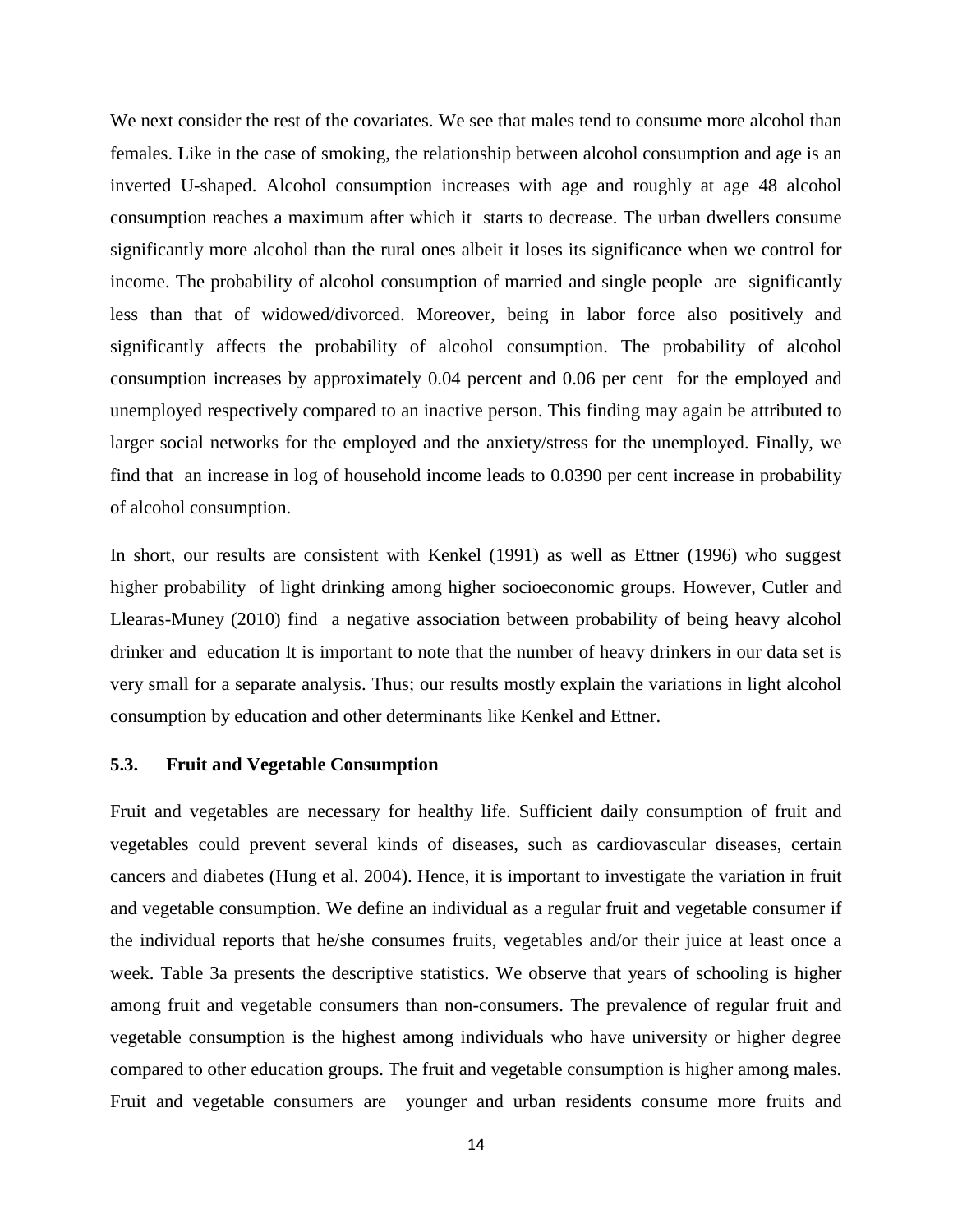vegetables than rural ones. Singles consume more fruits and vegetables than the married and widowed/divorced. Fruit and vegetable consumption is similar among the employed unemployed and inactive. Finally, household income is somewhat higher among the regular fruit and vegetable consumers.

Table 3b presents the marginal effects (in percentages) from probit estimation results We find that fruit and vegetable consumption is positively and significantly associated with education level. We observe that the probability of fruit and vegetable consumption increases by 0.0142 percent when years of schooling increase by a year. We re-estimate the regression by dropping years of schooling and including education level dummies in place. Marginal effects (in percentages) (see also Figure 1) from these probit estimation results are reported in Table 3c. We again find a positive relationship between fruit and vegetable consumption and education level. the probability of alcohol consumption increases with education level. It increases by 0.0358 per cent for non-graduates, 0.0595 per cent for primary school graduates 0.0812 per cent for middle school graduates by 0.0856 percent for high school graduates and 0.0881 percent for the individuals with university or higher degree compared to illiterates. We can conclude that people with higher levels of education are better informed about the benefits of fruit and vegetable consumption.

We now consider the rest of the covariates. We observe that males are more likely to consume fruits and vegetables than females. The probability of fruit and vegetable consumption and age has a U-shape relationship indicating an initial decline up to age 56 and an increase afterwards. Urban residents tend to consume more fruit and vegetables than rural ones. Singles tend to consume more fruits and vegetables than the widowed/divorced while the marginal effect for the married is not significantly different from the latter group. the probability of consuming fruit and vegetables for the employed and unemployed individuals is significantly smaller than that of the inactive. Finally, as household income increases the probability of consuming fruits and vegetables also increases.

#### **5.4. Exercise**

Regular physical activity is an important factor that improves the individual's health. It could prevent many diseases such as heart disease and stroke, high blood pressure, diabetes, obesity,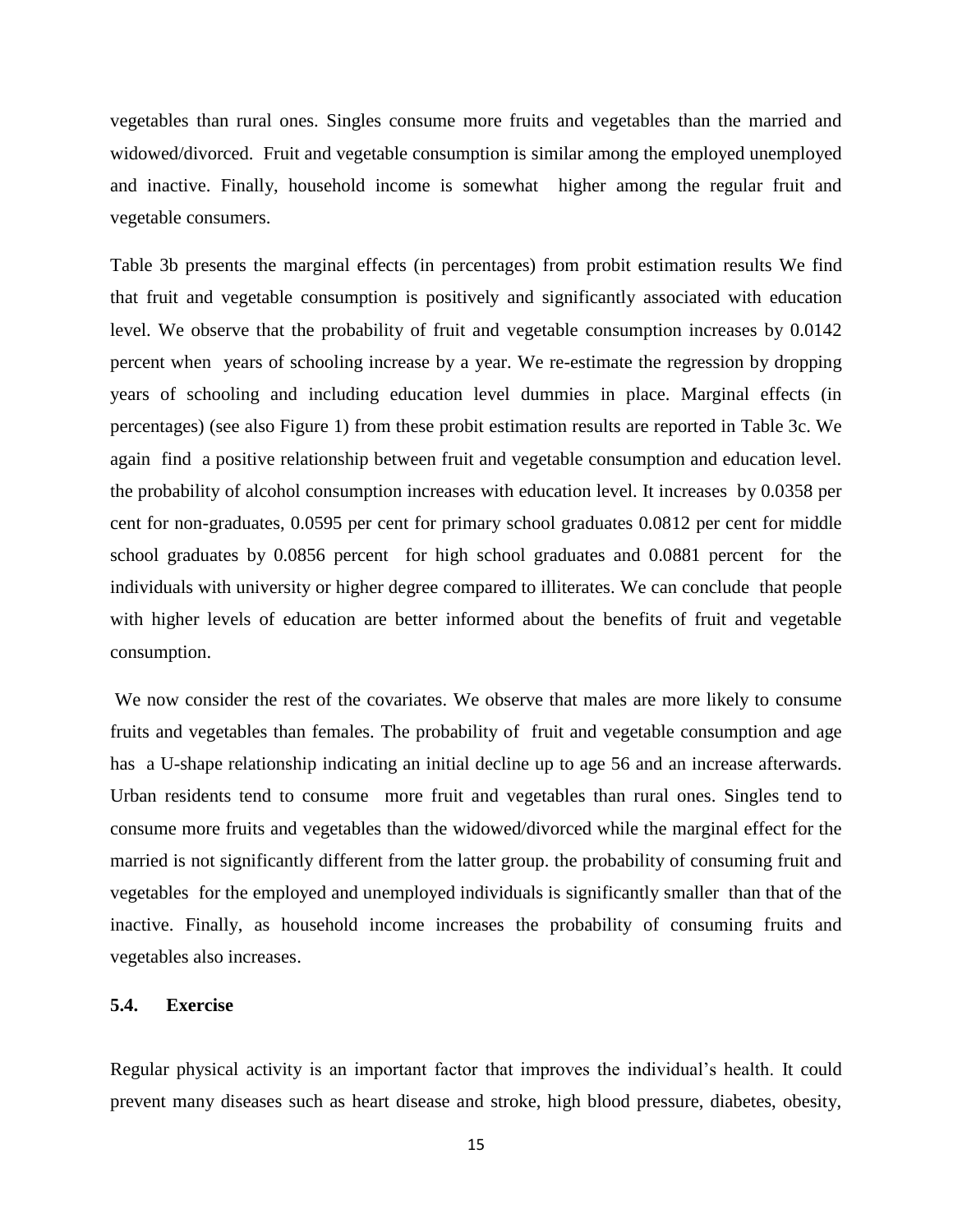back pain, osteoporosis, and can improve the psychological condition of the individual (Fletcher et al., 1996). Therefore, it is important to examine the variation in physical activity of the individuals. In THS we observe the respondent's frequency of exercise, divided into three categories: High level exercise (such as aerobic exercise or working in construction sector), medium level exercise (such as riding a bicycle or house work) and low level exercise (such as walking). If the individual does not experience one of these activities at least 10 minutes in the reference week, then we assume that individual does not make regular physical activity. Table 4a presents the descriptive statistic for exercise behavior. Individuals who exercise regularly have higher years of schooling and prevalence of exercise is higher among university graduates and among males. Individuals who exercise regularly are younger. Urban residents exercise slightly more than the rural ones. Married and single individuals exercise more than the widowed/divorced. Employed people exercise more than the unemployed and the inactive. Finally, average household income is slightly higher among individuals who exercise regularly.

Table 4b shows the marginal effects (in percentages) from probit estimation results for exercise behavior. We find that regular exercise is positively and significantly associated with education level. The probability of exercise increases by 0.0265 percent when years of schooling increase by a year. We re-estimate the regression by dropping years of schooling and including education level dummies in place. Marginal effects (in percentages) (see also Figure 1) from these probit estimation results are reported in Table 4c. We again find a positive relationship between exercise and education level. The probability of exercise increases with education level. It increases by 0.0880 per cent for non-graduates, 0.1157 per cent for primary school graduates 0.1494 per cent for middle school graduates by 0.1510 percent for high school graduates and 0.1557 percent for the individuals with university or higher degree compared to illiterates. Our results are consistent with previous literature findings. For instance, the studies for developed countries such as Kenkel (1991) and Lantz et al. (2001) in the USA also find a positive relationship between schooling and exercise.

We now consider the rest of the covariates. Males tend to exercise than the females. The probability of exercise and age has a concave relationship: Individuals are more likely to exercise as they get older, but roughly at age 46, probability of exercise starts to decrease. Rural residents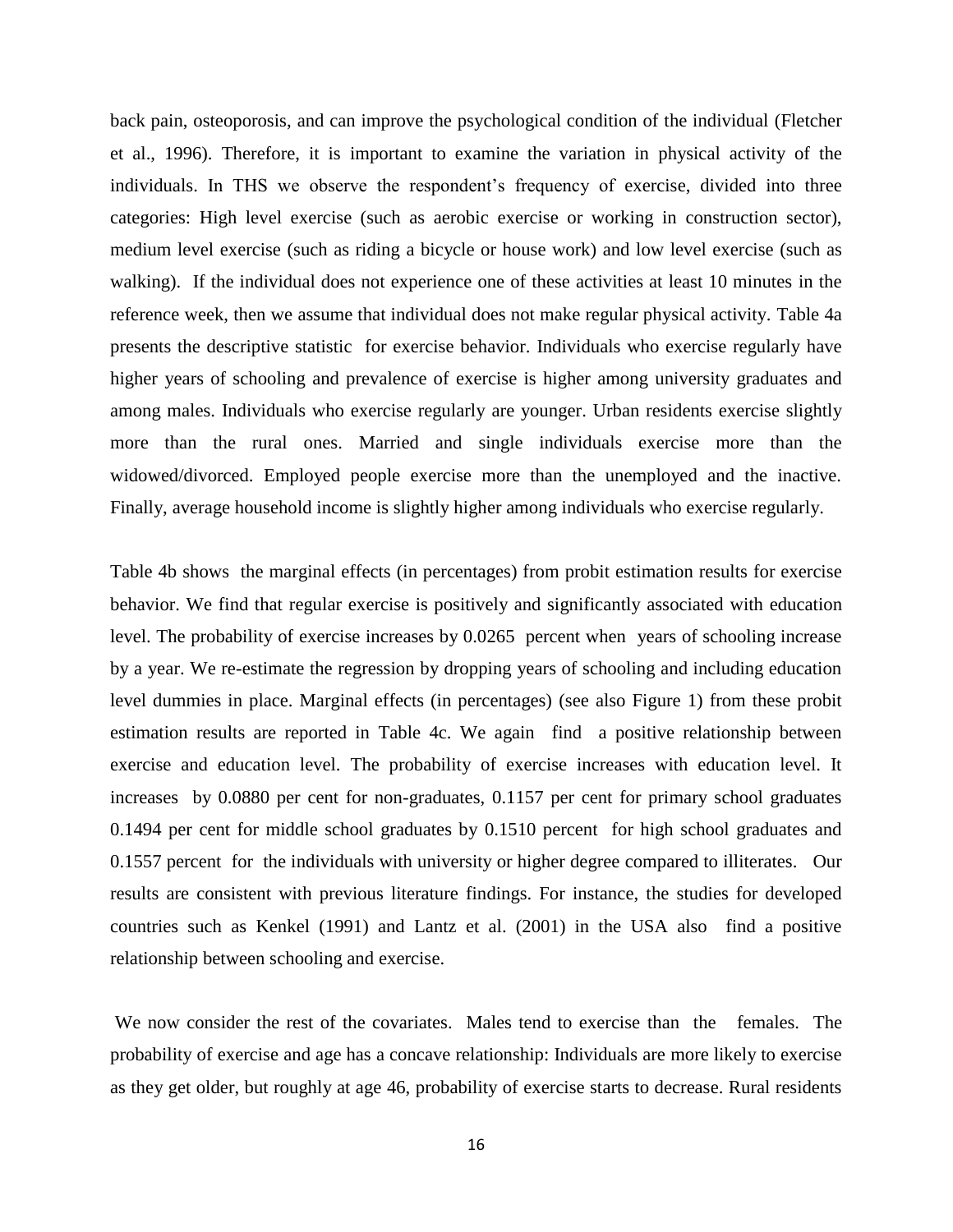tend to exercise more than the urban ones. The probability of exercise is significantly higher for the married people than for the widowed/divorced, whereas exercise behavior of single individuals do not significantly differ from that of widowed/divorced. Employed individuals tend to exercise significantly more than inactive while the exercise behavior of the unemployed is not significantly different from that of the inactive. The probability of exercise increases by 0.0411 percent if the individual is employed. These results are consistent with our expectations, since employed people are physically more active than the unemployed or the inactive. Finally, our results suggest that household income does not significantly affect the exercise behavior of the individual.

#### **5.5. Body Mass Index (BMI)**

Obesity is an increasing health problem in Turkey. It is important to analyze the determinants of obesity as it is a major source of certain diseases such as cardiovascular diseases, diabetes, and joint problems (Stewart et al., 2009). OECD (2010) Health Data indicate that 21 percent of females and 13.2 percent of males in Turkey were obese in 2010. World Bank (2008) reported that the adoption of Western diets high in refined carbohydrates, saturated fats and sugars and a more sedentary lifestyle are major contributors to the increase in overweight and chronic diseases in Turkey. BMI is used as a tool for determining if an individual is overweight or obese. An individual is considered as obese if his/her BMI is greater than 30, overweight if his/her BMI is greater than 25 and underweight if his/her BMI is under 18.5 according to World Health Organization (WHO) criteria. The BMI in our study is computed from the self-reported height (in centimeters) and weight (in kilograms) in the THS. We calculate individual's BMI by dividing the self-reported weight of respondent (in kilograms) to the square of the self-reported height in meters.

There are few studies that examine the determining factors of obesity in Turkey. These studies include Erem et al. (2004) and Hatemi et al. (2003). Erem et al. suggest that demographic factors such as marital status, number of births and household income as well as giving up smoking and alcohol consumption lead to higher BMI levels. On the contrary, they find that level of education, tobacco use, and higher physical activity is positively associated with lower BMI. Finally, they find that hypertension also promotes obesity. Hatemi et al. (2003) conclude that frequency of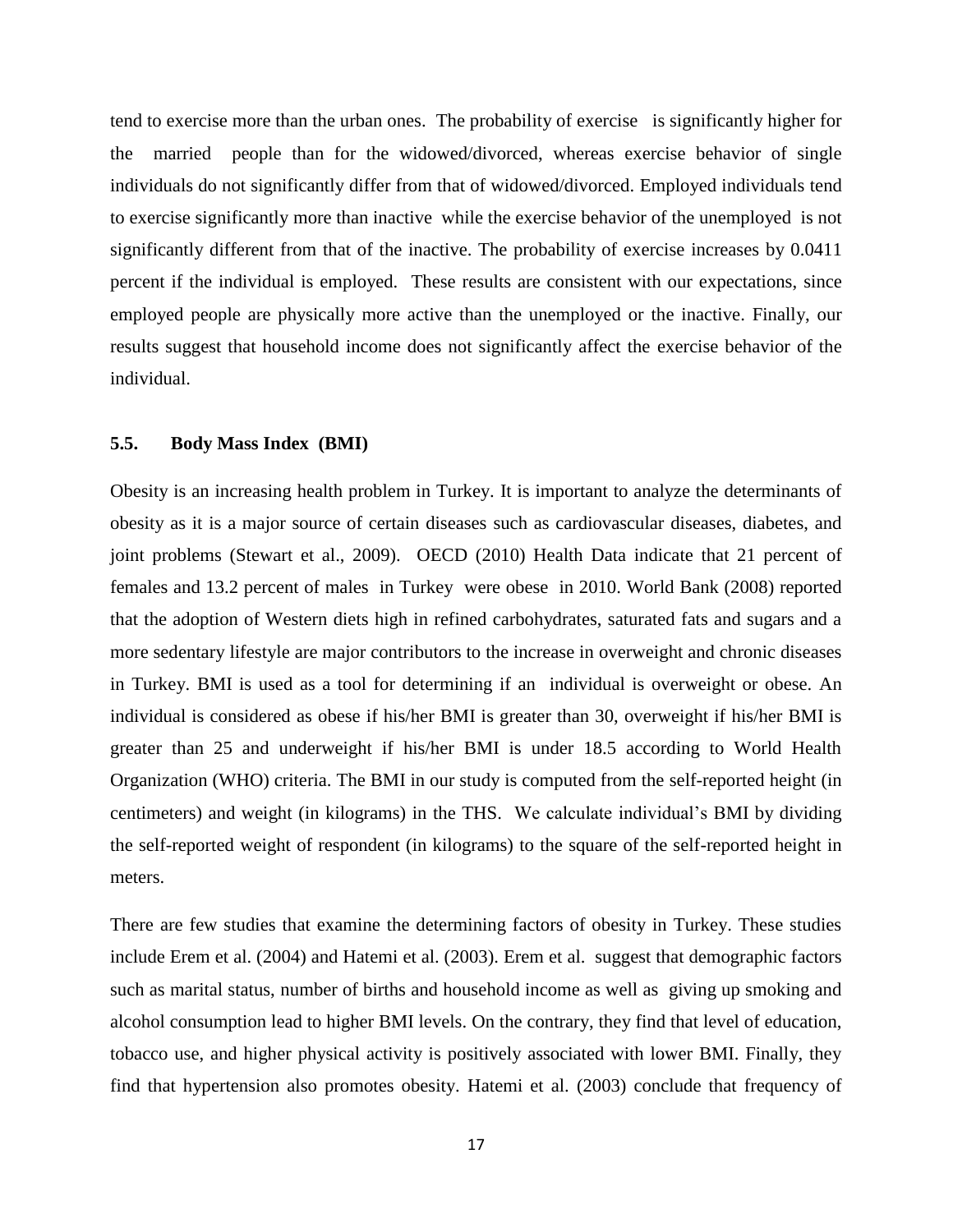being obese or overweight is very high in Turkey and there is a positive relationship between higher BMI and blood pressure for both men and women. Yumuk (2005) concludes that men tend to be overweight more than women, however, women are more likely to be obese than men.

Table 5a presents the descriptive statistics for five different BMI groups as well as the statistics for BMI for the whole sample. Accordingly, average years of schooling is lower among obese individuals. The prevalence of obesity is higher among illiterate and non-graduate individuals. Females are more obese than males and males are more overweight than females. Obese individuals are slightly older. There is no difference in the weight ranges of urban and rural residents. The occurrence of being overweight is higher among married and prevalence of obesity is higher among widowed/divorced individuals. Prevalence of being obese is higher among inactive individuals. Lastly, we observe that household income is slightly higher among overweight individuals.

Table 5b presents the OLS estimation results where the dependent variable is the individual's BMI. We find that an increase in years of schooling results with normal ranges of BMI. This result is similar to the results of the previous literature such as Kemptner et al. (2011), Brunello et al. (2011), Webbink et al (2010), Cutler and Llearas-Muney (2010) and Lantz et al. (2001). We find that one year increase in years of schooling leads to 0.11 unit decrease in individual's BMI level. Table 5c reports OLS estimation results where we drop years of schooling and add dummy variables for education levels instead (see also Figure 1). Our results suggest that BMI levels of illiterate and non-graduate people do not significantly differ from each other when we add logarithms of household income into our analysis. For other education groups, we observe that as education level increases, the individual's BMI level decreases. The BMI level decreases even more (by 1.72 units) if the individual has university or higher degree. This result suggests that more educated people are better informed about the risks of overweight or obesity.

We now consider the rest of the covariates. Females have significantly higher levels of BMI than males. However, when we add the logarithm of household income into our analysis, we see that BMI levels of males and females do not significantly differ from each other. BMI level increases with age at a decreasing rate. Urban residents have higher BMI levels than rural ones. Our results indicate that the BMI levels of married and single individuals are significantly lower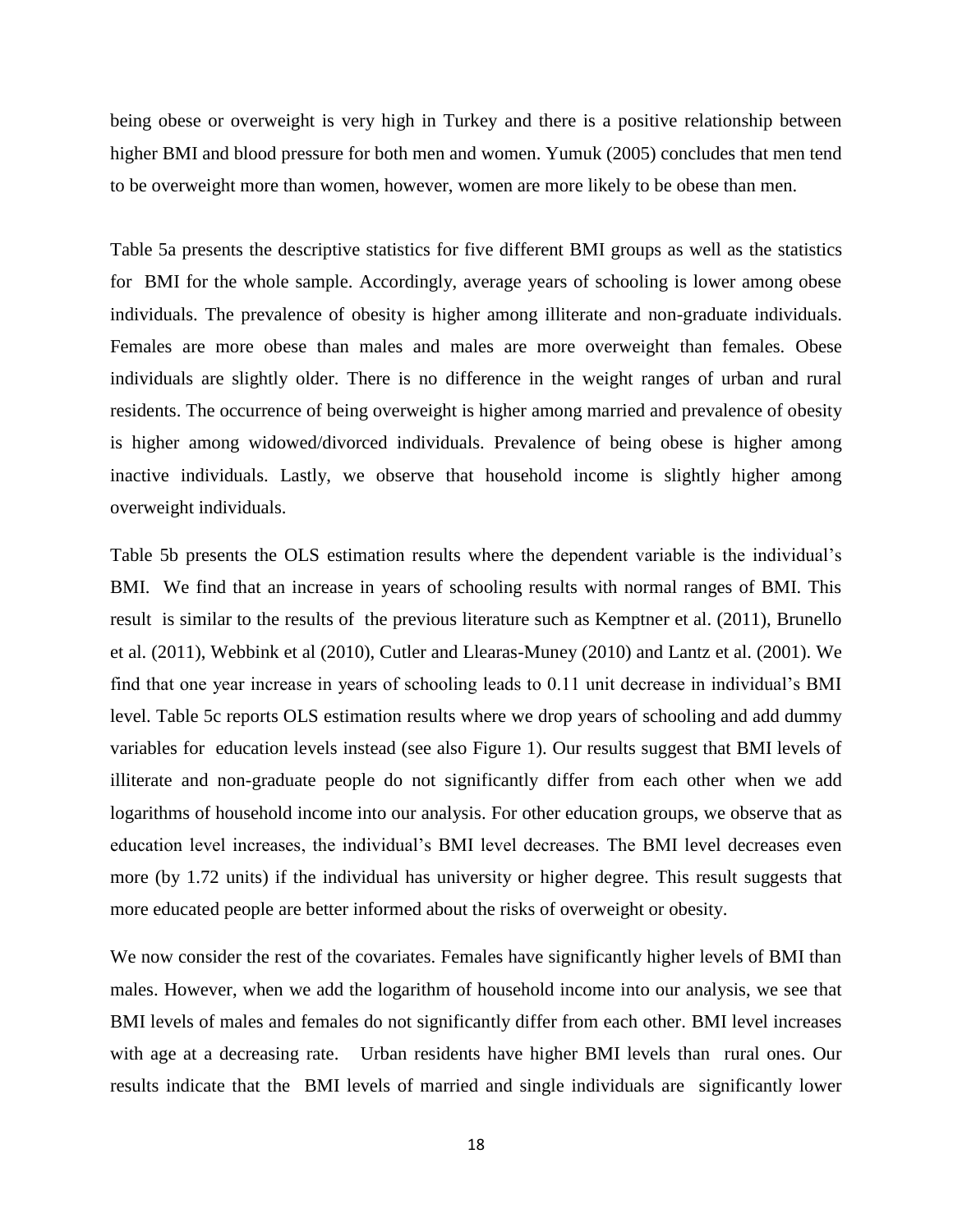from that of the widowed/divorced people. Next, we find that both employed and unemployed individuals have lower BMI levels than the inactive. This may be due to the more sedentary lifestyles of inactive people. Finally, we find that as household income increases so does BMI.

#### **6. Conclusion**

This paper investigates the determinants of health behaviors in Turkey in particular with respect to education. This study is the first study that analyzes the variations in health behaviors in Turkey in one study. The health behaviors considered are smoking, alcohol consumption, fruit and vegetable consumption, exercise and individual's BMI. We considered education as well as demographic factors, such as gender, age, the region where the individual lives (urban/rural), employment status of the individual and the household income. In conclusion, education is found to be an important factor that could reduce the probability of risky health behaviors in Turkey. Unlike the previous studies in developed countries, the probability of smoking increases with education. However, the effect of university or more education is smaller than the effect of lower levels of schooling. Thus the results indicate that smoking is positively associated with education at all levels with a decreasing effect with the level of education. This result indicates that smoking is a serious public health problem in Turkey at all levels of education. Policy makers must pay attention to this problem. Higher educated individuals clearly eat more fruits and vegetables compared to less educated and illiterate. We also find that higher educated individuals exercise more. Next, we observe that higher educated individuals clearly have BMI levels in the normal range compared to less educated. The only exception is the alcohol consumption where higher educated individuals tend to consume more alcohol in Turkey than the less educated.

As a result we can say that higher education may be a factor that heightens sensitivity towards adverse effects of risky behaviors except that of alcohol. Thus, policy makers should pay more attention to increasing education levels. Further, it is worthy to note that income does not significantly influence tobacco consumption but it significantly increases alcohol consumption, fruit and vegetable consumption and BMI while income does not affect the probability of exercise. Males tend to consume more tobacco and alcohol than females. They are also more likely to consume fruits and vegetables and exercise more than females. Finally, BMI of females is higher than that of males.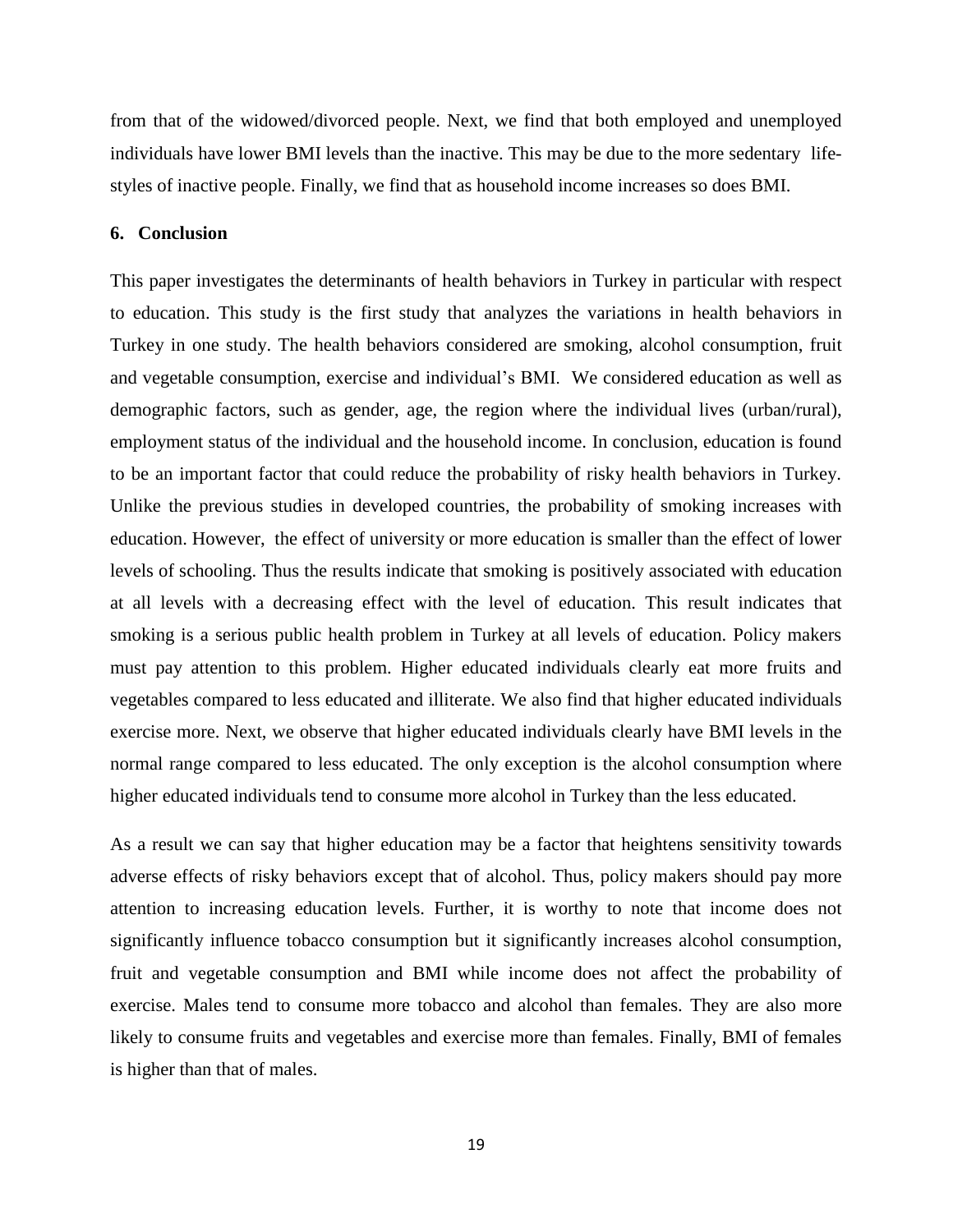#### **References**

Bolin, K. "Health Production." *Oxford Handbook of Health Economics. Ed. S. Glied and P.C. Smith. New York: Oxford University Press*, 2011: 95-123. Print.

Brunello, G., D. Fabbri, and M. Fort (2013) "The Causal Effect of Education on Body Mass: Evidence from Europe," *Journal of Labor Economics* 31(1): 195-223.

Brunello, G., M. Fort, N. Schneeweis and R. Winter-Ebmer (2011) "The Causal Effect of Education on Health: What is the Role of Health Behaviors?" *CEPR Discussion Paper* No. DP8707.

Carbone, J. C., S. Kverndokk, and O. J. Røgeberg (2005) "Smoking, Health, Risk, and Perception," *Journal of Health Economics* 24(4): 631-653.

Case, A. and C. Paxson (2005) "Sex Differences in Morbidity and Mortality," *Demography* 42(2): 189-214.

Cawley, J., and C. J. Ruhm (2011) "The Economics of Risky Health Behaviors," *Handbook of Health Economics* 2: 97-153.

Chaloupka, F. J., and K. E. Warner (2000) "The Economics of Smoking," *Handbook of Health Economics* 1: 1539-1627.

Cutler, D. M., E. L. Glaeser, and J. M. Shapiro (2003) "Why Have Americans Become More Obese?" *The Journal of Economic Perspectives* 17(3): 93-118.

Cutler, D. M., and E. L. Glaeser (2005) "What Explains Differences in Smoking, Drinking, and Other Health-Related Behaviors?" *The American Economic Review* 95(2): 238-242.

Cutler, D. M., Lleras-Muney, A. (2008) "Education and Health: Evaluating Theories and Evidence," In: James, S.H., Schoeni, R.F., Kaplan, G.A., Pollack, H. (Eds), Making Americans Healthier: Social and Economic Policy as Health Policy. Russel Sage Foundation, New York.

Cutler, D. M. and A. Lleras-Muney (2010) "Understanding Differences in Health Behaviors by Education," *Journal of Health Economics* 29(1):1-28.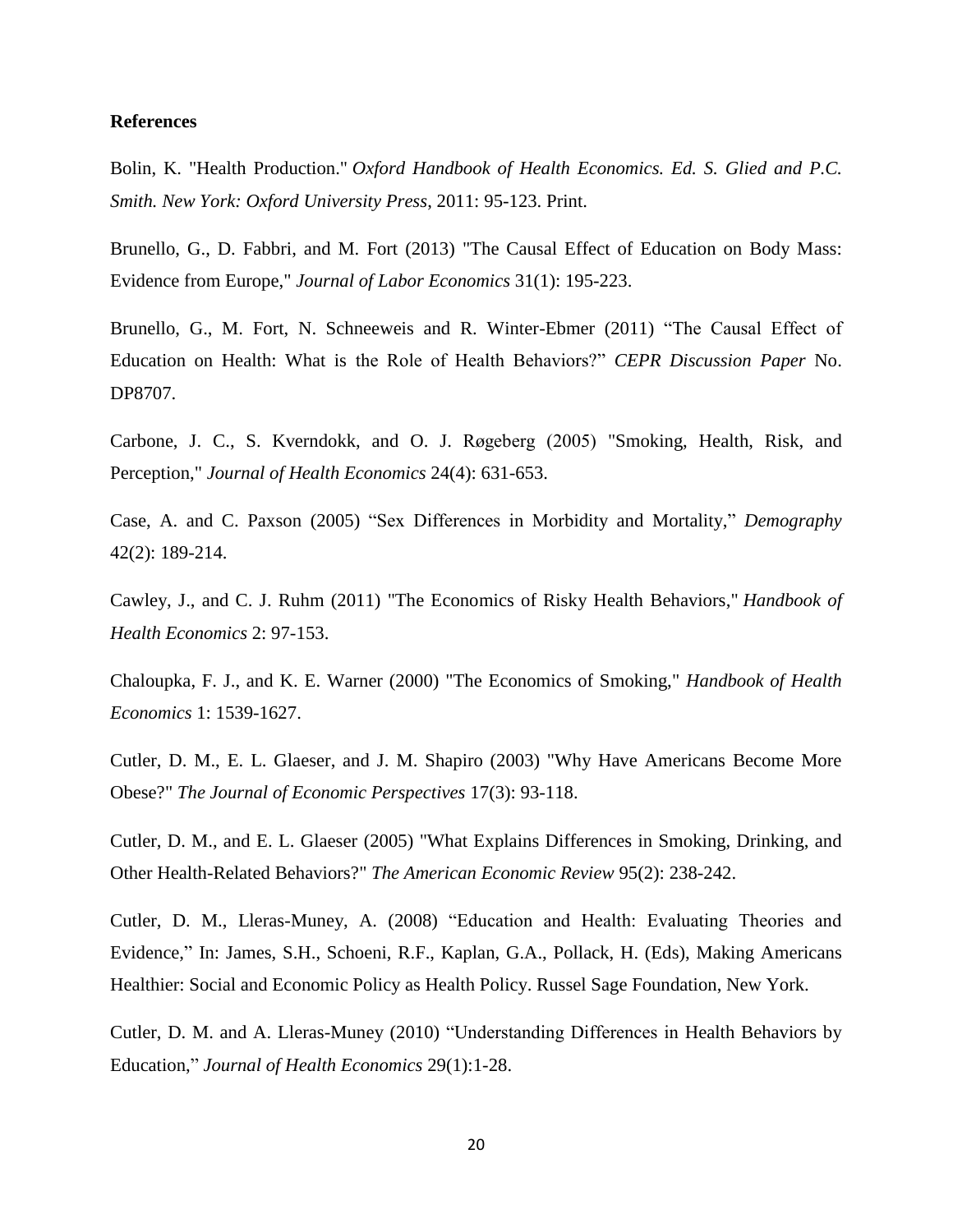Cutler, D. M., A. Lleras-Muney, and T. Vogl. "Socioeconomic Status and Health: Dimensions and Mechanisms," *Oxford Handbook of Health Economics. Ed. S. Glied and P.C. Smith. New York: Oxford University Press*, 2011: 124-163. Print.

De Walque, D. (2007) "Does Education Affect Smoking Behaviors?: Evidence Using the Vietnam Draft as an Instrument for College Education," *Journal of health economics* 26(5): 877- 895.

Erem, C., et al. (2004) "Prevalence of Obesity and Associated Risk Factors in a Turkish Population (Trabzon City, Turkey)," *Obesity Research* 12(7): 1117-1127.

Erbaydar, T., et al. (2005) "Influence of Social Environment in Smoking among Adolescents in Turkey," *The European Journal of Public Health* 15(4): 404-410.

Ettner, S. L. (1996) "New Evidence on the Relationship between Income and Health," *Journal of Health Economics* 15(1): 67-85.

Fletcher, G. F., et al. (1996) "Statement on Exercise: Benefits and Recommendations for Physical Activity Programs for All Americans A Statement for Health Professionals by the Committee on Exercise and Cardiac Rehabilitation of the Council on Clinical Cardiology, American Heart Association," *Circulation* 94(4): 857-862.

Fuchs, V. R. (2004) "Reflections on the Socio-Economic Correlates of Health," *Journal of Health Economics* 23(4): 653-661.

García, V. J., and C. Quintana-Domeque (2009) "Income and Body Mass Index in Europe," *Economics & Human Biology* 7(1): 73-83.

Grossman, M., (1972) "On the Concept of Health Capital and the Demand for Health," *Journal of Political Economy* 80(2): 223-255.

Grossman, M., "The Human Capital Model," *Handbook of Health Economics Vol.1. Ed. A.J. Culyer and J.P.Newhouse. Amsterdam: Elsevier*, 2000. 348-408. Print.

Grossman, M., (2004) "The Demand for Health, 30 Years Later: A Very Personal Retrospective and Prospective Reflection," *Journal of Health Economics* 23(4): 629-636.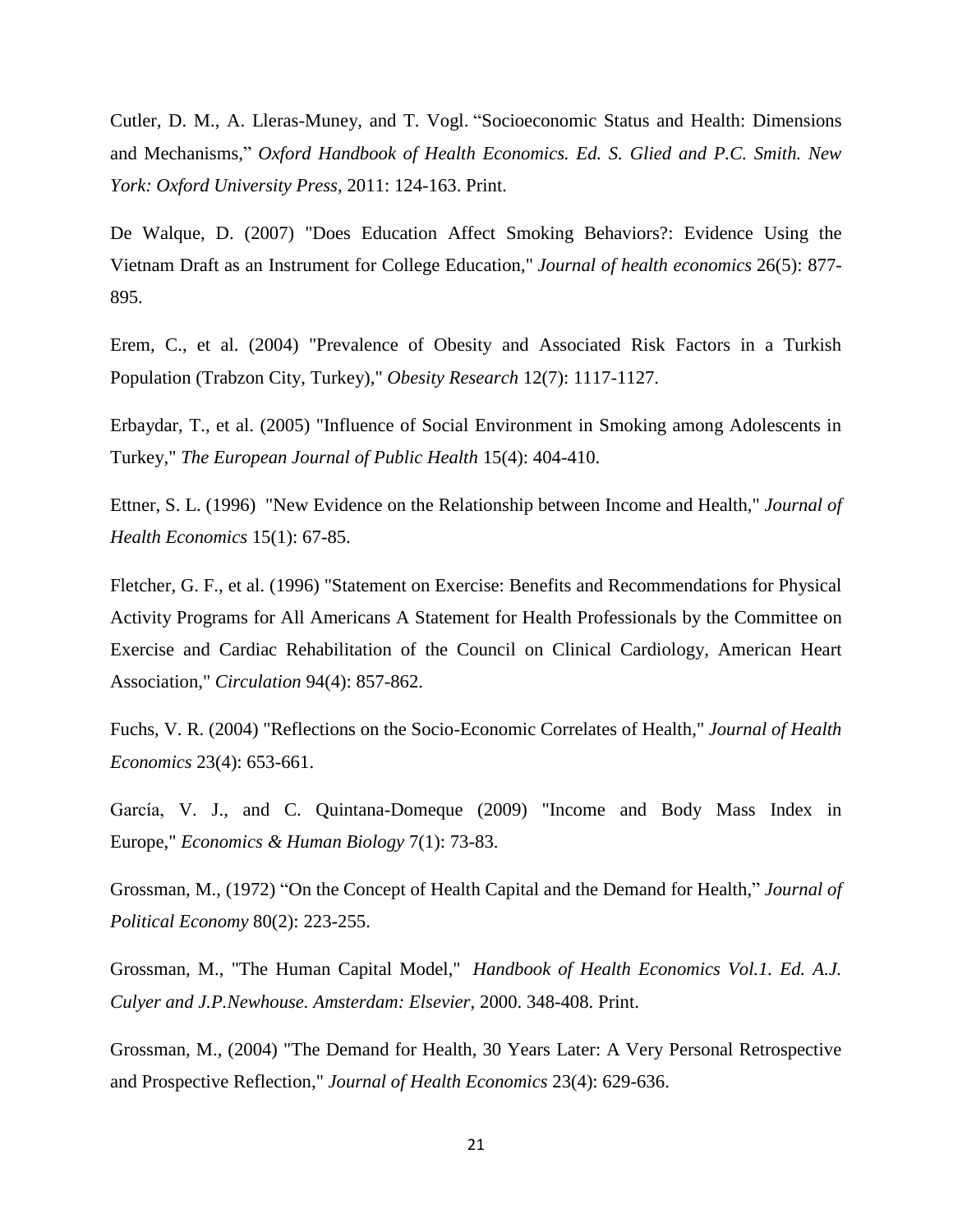Gruber, J., and M. Frakes (2006) "Does Falling Smoking Lead to Rising Obesity?" *Journal of Health economics* 25(2): 183-197.

Hatemi, H., et al. (2003) "Prevalence of Overweight and Obesity in Turkey," *Metabolic Syndrome and Related Disorders* 1(4): 285-290.

Hung, H.C., et al. (2004) "Fruit and Vegetable Intake and Risk of Major Chronic Disease," *Journal of the National Cancer Institute* 96(21): 1577-1584.

Idler, E. L. and Y. Benyamini (1997) "Self-Rated Health and Mortality: A Review of Twenty-Seven Community Studies," *Journal of Health and Social Behavior* 38(1): 21-37.

Kemptner, D., H. Jürges and S. Reinhold. (2011) "Changes in Compulsory Schooling and the Causal Effect of Education on Health: Evidence from Germany," *Journal of Health Economics* 30(2):340-354.

Kenkel, D. S. (1991) "Health Behavior, Health Knowledge, and Schooling," *Journal of Political Economy* 99(2): 287-305.

Kocabas, A., et al. (1994) "Smoking Patterns at Different Medical Schools in Turkey," *Tobacco Control* 3(3): 228-235.

Lantz, P. M., et al. (1998) "Socioeconomic Factors, Health Behaviors, and Mortality," *JAMA: The Journal of the American Medical Association* 279(21): 1703-1708.

Lantz, P. M., et al. (2001) "Socioeconomic Disparities in Health Change in a Longitudinal Study of US Adults: The Role of Health-Risk Behaviors," *Social Science & Medicine* 53(1): 29-40.

Lleras-Muney, A., (2005) "The Relationship between Education and Adult Mortality in the U.S," *Review of Economic Studies* 72(1): 189-221.

Metintaş, S., et al. (1998) "Smoking Patterns of University Students in Eskişehir, Turkey," *Public Health* 112(4): 261-264.

Mokdad, A. H., J. S. Marks, D. F. Stroup, and J. L. Gerberding (2004) "Actual Causes of Death in the United States 2000," *Journal of American Medical Association* 291(10): 1238-1245.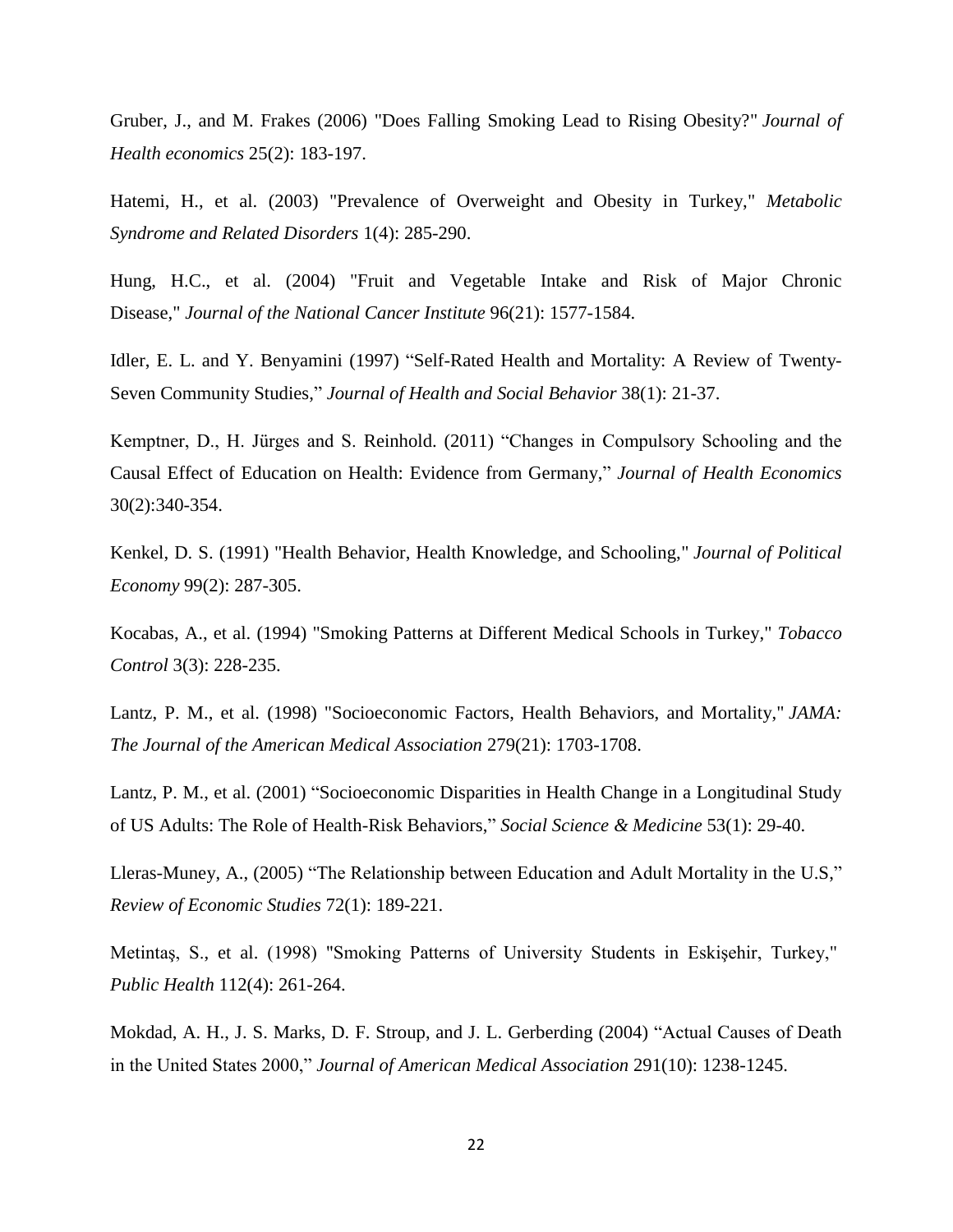Mullahy, J. (1997) "Instrumental-Variable Estimation of Count Data Models: Applications to Models of Tobacco Smoking Behavior," *Review of Economics and Statistics* 79(4): 586-593.

Organization for Economic Cooperation and Development (OECD) (2010) Health Data Set (http://stats.oecd.org)

Reijneveld, S. A. (2002) "Neighbourhood Socioeconomic Context and Self Reported Health and Smoking: a Secondary Analysis of Data on Seven Cities," *J Epidemiol Community Health* 56: 935-942.

Stewart, S. T., D. M. Cutler, and A. B. Rosen (2009) "Forecasting the Effects of Obesity and Smoking on US Life Expectancy," *New England Journal of Medicine* 361(23): 2252-2260.

Tansel, A. (1993) "Tobacco Demand, Health Scares and Education in Turkey," *Applied Economics* 25(4): 521-529.

Webbink, D., N. G. Martin and P. M. Visscher (2010) "Does Education Reduce the Probability of Being Overweight?" *Journal of Health Economics* 29(1):29-38.

Worldbank (2008) World Bank Report.

(http://siteresources.worldbank.org/NUTRITION/Resources/281846- 1271963823772/Turkey.pdf)

Yumuk, V. D. (2005) "Prevalence of Obesity in Turkey," *Obesity Reviews* 6(1): 9-10.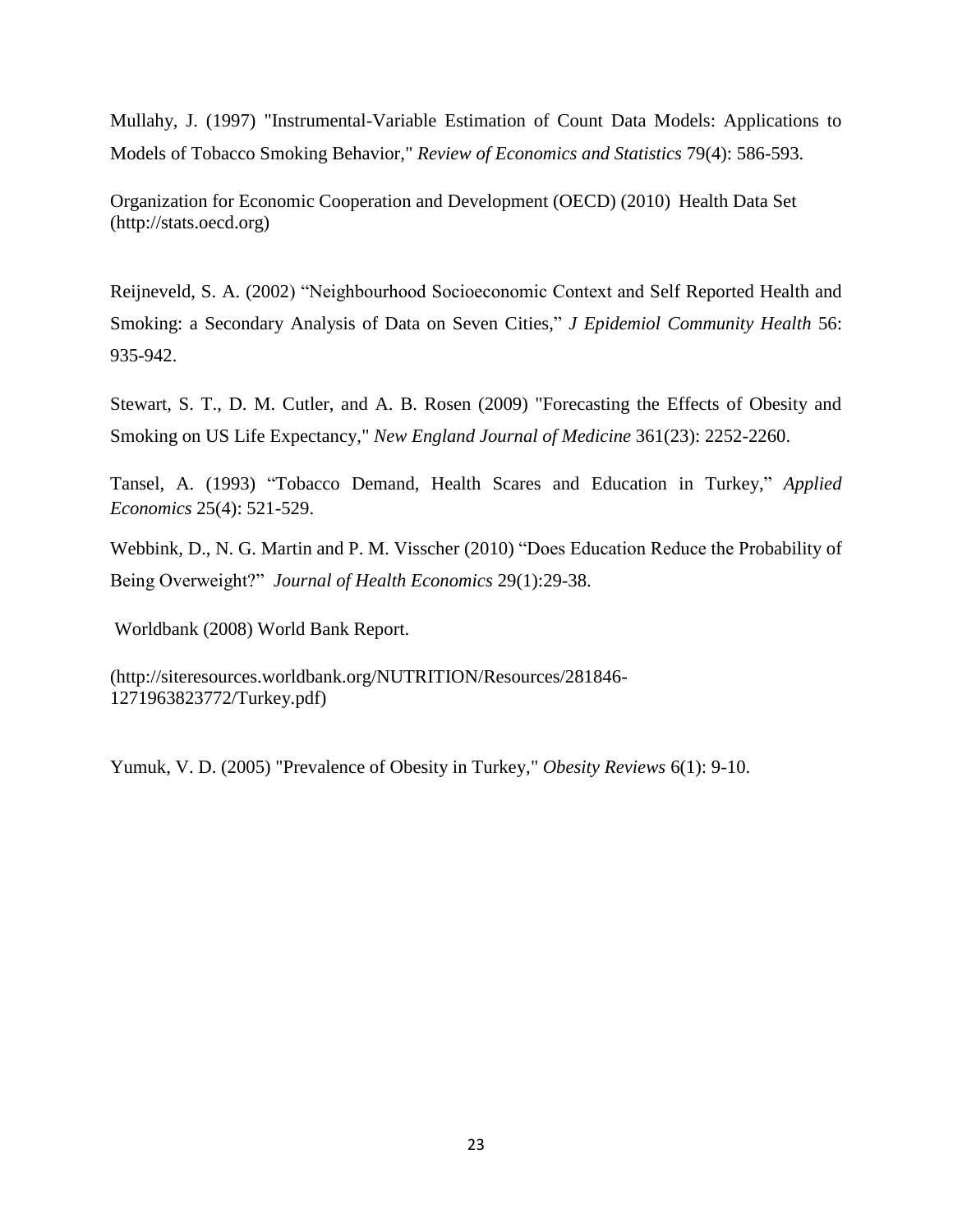| <b>Variable</b>               | <b>Smoker</b>                      | Non-Smoker | <b>Total</b> |
|-------------------------------|------------------------------------|------------|--------------|
| Male*                         | 0.43                               | 0.57       | 1.00         |
|                               | (0.49)                             | (0.49)     |              |
| Female*                       | 0.17                               | 0.83       | 1.00         |
|                               | (0.38)                             | (0.38)     |              |
| Age (Years)                   | 43.32                              | 49.51      | 47.74        |
|                               | (12.04)                            | (15.47)    | (14.83)      |
| <b>Age-Squared</b>            | 2022                               | 2690       | 2499         |
|                               | (1169)                             | (1638)     | (1549)       |
| Urban*                        | 0.31                               | 0.69       | 1.00         |
|                               | (0.46)                             | (0.46)     |              |
| Rural*                        | 0.22                               | 0.78       | 1.00         |
|                               | (0.42)                             | (0.42)     |              |
|                               | <b>Marital Status</b>              |            |              |
| Married*                      | 0.29                               | 0.71       | 1.00         |
|                               | (0.45)                             | (0.45)     |              |
| Single*                       | 0.36                               | 0.64       | 1.00         |
|                               | (0.48)                             | (0.48)     |              |
| Widowed/Divorced*             | 0.20                               | 0.80       | 1.00         |
|                               | (0.40)                             | (0.40)     |              |
|                               | <b>Education</b>                   |            |              |
| <b>Years of Schooling</b>     | 7.78                               | 6.21       | 6.66         |
|                               | (4.00)                             | (4.58)     | (4.48)       |
| <b>Years of Schooling-</b>    | 76.57                              | 59.69      | 64.51        |
| <b>Squared</b>                | (70.75)                            | (72.23)    | (72.21)      |
| Illiterate*                   | 0.08                               | 0.92       | 1.00         |
|                               | (0.27)                             | (0.27)     |              |
| Non-Graduate*                 | 0.16                               | 0.84       | 1.00         |
|                               | (0.36)                             | (0.36)     |              |
| <b>Primary School*</b>        | 0.29                               | 0.71       | 1.00         |
|                               | (0.45)                             | (0.45)     |              |
| Middle School*                | 0.42                               | 0.58       | 1.00         |
|                               | (0.49)                             | (0.49)     |              |
| <b>High School*</b>           | 0.40                               | 0.60       | 1.00         |
|                               | (0.49)                             | (0.49)     |              |
| University+*                  | 0.30                               | 0.70       | 1.00         |
|                               | (0.46)                             | (0.45)     |              |
| Employed*                     | <b>Labor Market Status</b><br>0.41 | 0.59       | 1.00         |
|                               | (0.49)                             | (0.49)     |              |
| Unemployed*                   | 0.51                               | 0.49       | 1.00         |
|                               | (0.50)                             | (0.50)     |              |
| <b>Out of Labor Force*</b>    | 0.18                               | 0.82       | 1.00         |
|                               | (0.39)                             | (0.39)     |              |
| <b>Log Household Income</b>   | 7.05                               | 6.97       | 7.00         |
| (TL)                          | (0.58)                             | (0.60)     | (0.60)       |
| <b>Number of Observations</b> | 3469                               | 8311       | 11780        |
| in 2010                       |                                    |            |              |
| <b>Number of Observations</b> | 6446                               | 16490      | 22936        |
| in 2012                       |                                    |            |              |
| <b>Total Observations</b>     | 9915                               | 24801      | 34716        |

# **Table 1a. Descriptive Statistics for Smoking**

Source: 2010 – 2012 Turkish Health Survey

Notes : (1)\*indicates a dummy variable

(2) The numbers in the paranthesis are standard deviations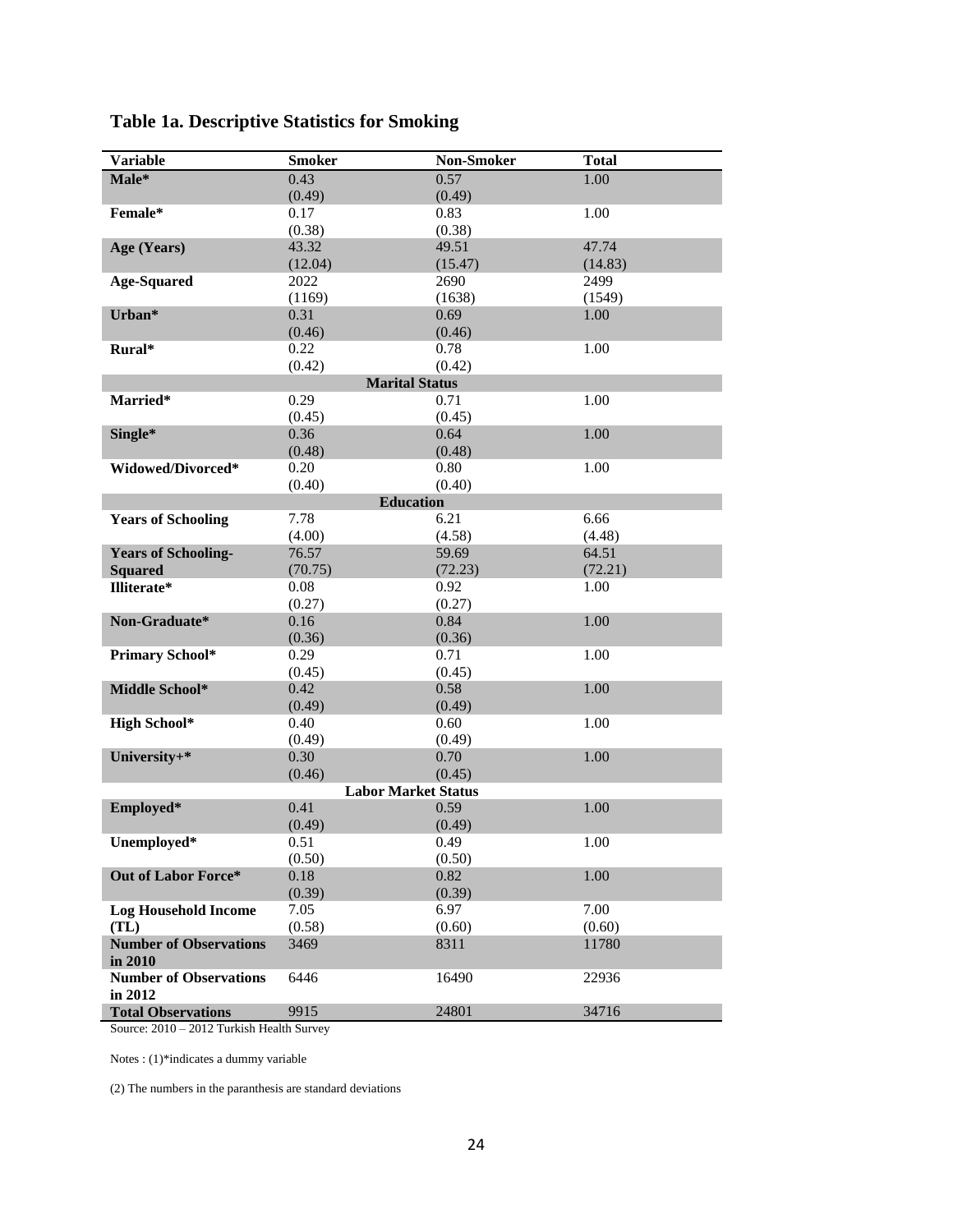| <b>Variable</b>       | (1)        | (2)                       | (3)         | (4)         | (5)         |
|-----------------------|------------|---------------------------|-------------|-------------|-------------|
| <b>Years of</b>       | $6.05***$  | $3.72***$                 | $3.82***$   | $3.87***$   | 3.84***     |
| <b>Schooling</b>      | (0.20)     | (0.21)                    | (0.21)      | (0.21)      | (0.21)      |
| <b>Years of</b>       | $-0.30***$ | $-0.21***$                | $-0.21***$  | $-0.22***$  | $-0.22***$  |
| <b>Schooling</b>      | (0.01)     | (0.01)                    | (0.01)      | (0.01)      | (0.01)      |
| Square                |            |                           |             |             |             |
| <b>Male</b>           | 20.60***   | 22.90***                  | 23.92***    | 20.83***    | 21.00***    |
|                       | (0.43)     | (0.43)                    | (0.43)      | (0.53)      | (0.53)      |
|                       |            |                           |             |             |             |
| $Age(x10^{-1})$       |            | $8.77***$                 | 9.53***     | $8.60***$   | 8.56***     |
|                       |            | (1.18)                    | (1.21)      | (1.19)      | (1.21)      |
| Age                   |            | $-13.96***$               | $-15.32***$ | $-13.55***$ | $-13.59***$ |
| Square $(x10^{-3})$   |            | (1.18)                    | (1.21)      | (1.20)      | (1.21)      |
| Urban                 |            | $5.42***$                 | $5.13***$   | $5.59***$   | 5.61***     |
|                       |            | (0.52)                    | (0.53)      | (0.53)      | (0.55)      |
|                       |            | <b>Marital Status</b>     |             |             |             |
| <b>Married</b>        |            |                           | $-10.96***$ | $-10.07***$ | $-10.28***$ |
|                       |            |                           | (0.86)      | (0.86)      | (0.86)      |
| <b>Single</b>         |            |                           | $-11.57***$ | $-11.52***$ | $-11.78***$ |
|                       |            |                           | (1.19)      | (1.19)      | (1.21)      |
|                       |            | <b>Labor Force Status</b> |             |             |             |
| <b>Employed</b>       |            |                           |             | $5.43***$   | $5.31***$   |
|                       |            |                           |             | (0.58)      | (0.59)      |
| <b>Unemployed</b>     |            |                           |             | $11.05***$  | 10.97***    |
|                       |            |                           |             | (1.31)      | (1.34)      |
| Log                   |            |                           |             |             | 0.36        |
| Household             |            |                           |             |             | (0.47)      |
| <b>Income</b>         |            |                           |             |             |             |
|                       |            |                           |             |             |             |
| Dummy12               | $-2.38***$ | $-2.31***$                | $-2.36***$  | $-2.28***$  | $-2.35***$  |
|                       | (0.48)     | (0.47)                    | (0.47)      | (0.47)      | (0.48)      |
| Pseudo R <sub>2</sub> | 0.09       | 0.12                      | 0.12        | 0.13        | 0.13        |
| $(-)$ Log-            | 18802      | 18240                     | 18163       | 18102       | 17916       |
| Likelihood            |            |                           |             |             |             |
| N                     | 34716      | 34716                     | 34716       | 34716       | 34350       |

**Table 1b. Marginal Effects from Probit Estimation Results for Smoking with Years of Schooling (%)**

Source:Authors' computations using 2010-2012 Turkish Health Survey

Notes:

(1)\*\*\* indicates 1% level of significance, \*\*indicates 5% level of significance, \*indicates 10% level of significance.

(2) Robust standard errors are shown in paranthesis.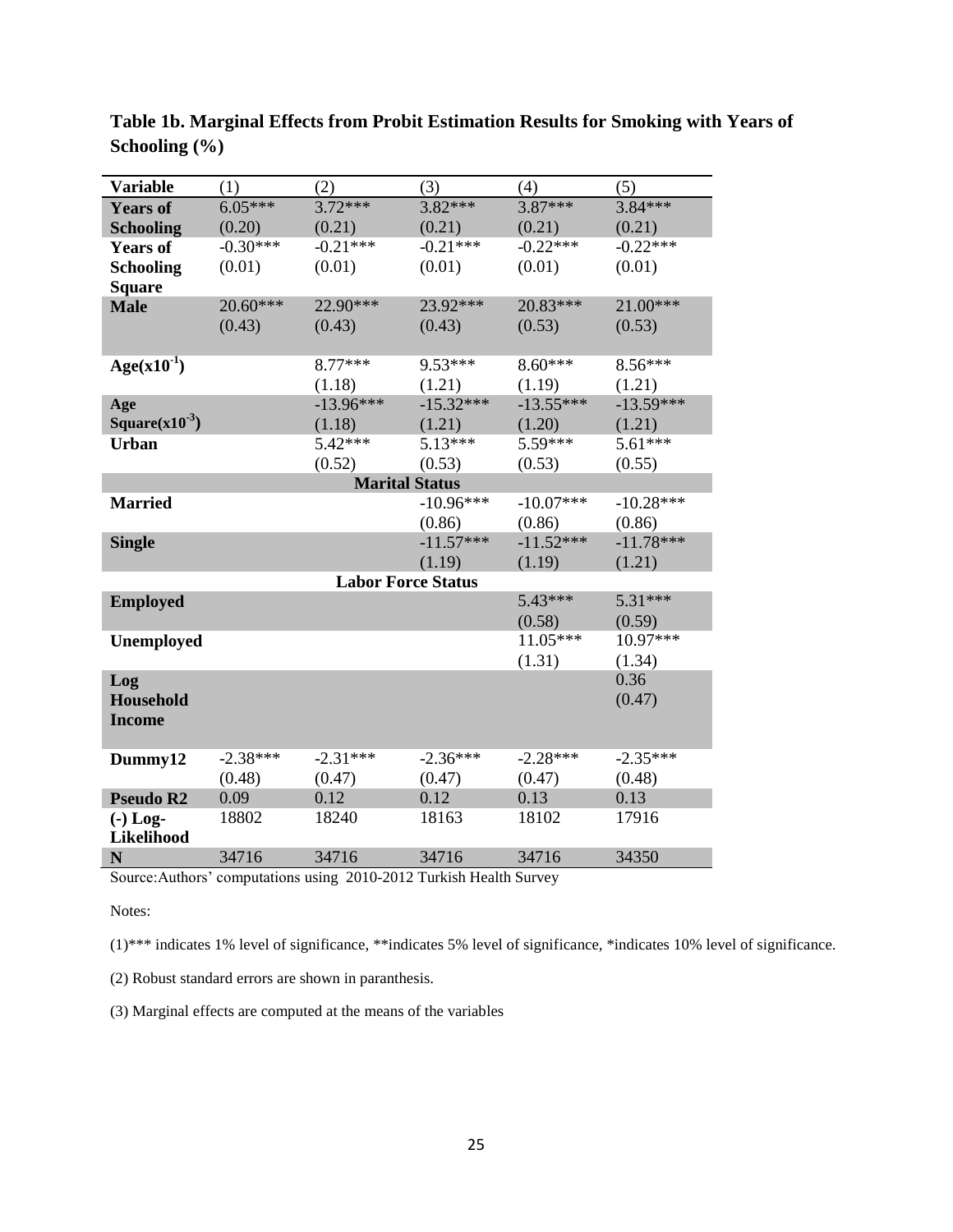| <b>Variable</b>     | (1)        | (2)                       | (3)         | (4)         | (5)         |
|---------------------|------------|---------------------------|-------------|-------------|-------------|
|                     |            | <b>Education</b>          |             |             |             |
| Non-                | 8.50***    | $6.27***$                 | $6.75***$   | 6.84***     | 6.66***     |
| <b>Graduate</b>     | (1.34)     | (1.33)                    | (1.32)      | (1.31)      | (1.32)      |
| <b>Primary</b>      | 20.16***   | 10.98***                  | $11.71***$  | $11.67***$  | 11.50***    |
| <b>School</b>       | (0.91)     | (0.94)                    | (0.95)      | (0.94)      | (0.95)      |
| <b>Middle</b>       | 29.45***   | 17.20***                  | 17.81***    | 17.62***    | 17.27***    |
| <b>School</b>       | (1.09)     | (1.14)                    | (1.14)      | (1.14)      | (1.16)      |
| <b>High School</b>  | 28.08***   | 14.74***                  | 15.34***    | 14.99***    | 14.63***    |
|                     | (1.01)     | (1.08)                    | (1.08)      | (1.08)      | (1.12)      |
| University+         | 19.47***   | 6.29***                   | $7.11***$   | 5.89***     | 5.42***     |
|                     | (1.07)     | (1.14)                    | (1.14)      | (1.15)      | (1.22)      |
| <b>Male</b>         | 20.61***   | 22.90***                  | 23.90***    | 20.79***    | 20.96***    |
|                     | (0.43)     | (0.43)                    | (0.43)      | (0.53)      | (0.53)      |
| Age $(x10^{-1})$    |            | 9.41***                   | $10.05***$  | 9.15***     | 9.09***     |
|                     |            | (1.18)                    | (1.20)      | (1.19)      | (1.20)      |
| Age                 |            | $-14.59***$               | $-15.83***$ | $-14.08***$ | $-14.10***$ |
| Square $(x10^{-3})$ |            | (1.18)                    | (1.21)      | (1.20)      | (1.21)      |
| <b>Urban</b>        |            | 5.30***                   | 5.04***     | 5.49***     | $5.51***$   |
|                     |            | (0.53)                    | (0.52)      | (0.53)      | (0.54)      |
|                     |            | <b>Marital Status</b>     |             |             |             |
| <b>Married</b>      |            |                           | $-10.76***$ | $-9.85***$  | $-10.07***$ |
|                     |            |                           | (0.86)      | (0.86)      | (0.86)      |
| <b>Single</b>       |            |                           | $-11.49***$ | $-11.43***$ | $-11.70***$ |
|                     |            |                           | (1.19)      | (1.19)      | (1.20)      |
|                     |            | <b>Labor Force Status</b> |             |             |             |
| <b>Employed</b>     |            |                           |             | 5.48***     | 5.36***     |
|                     |            |                           |             | (0.58)      | (0.58)      |
| <b>Unemployed</b>   |            |                           |             | 11.07***    | 10.99***    |
|                     |            |                           |             | (1.31)      | (1.34)      |
| Log                 |            |                           |             |             | 0.39        |
| Household           |            |                           |             |             | (0.46)      |
| Income              |            |                           |             |             |             |
|                     |            |                           |             |             |             |
| Dummy12             | $-2.42***$ | $-2.34***$                | $-2.38***$  | $-2.31***$  | $-2.37***$  |
|                     | (0.48)     | (0.47)                    | (0.47)      | (0.47)      | (0.48)      |
| <b>Pseudo R2</b>    | 0.10       | 0.12                      | 0.13        | 0.13        | 0.13        |
| $(-)$ Log-          | 18791      | 18227                     | 18152       | 18091       | 17905       |
| Likelihood          |            |                           |             |             |             |
| N                   | 34716      | 34716                     | 34716       | 34716       | 34350       |

**Table 1c. Marginal Effects from Probit Estimation Results for Smoking with Education Levels (%)**

Source:Authors' computations using 2010-2012 Turkish Health Survey

Notes: (1)\*\*\* indicates 1% level of significance, \*\*indicates 5% level of significance, \*indicates 10% level of significance.

(2) Robust standard errors are shown in paranthesis.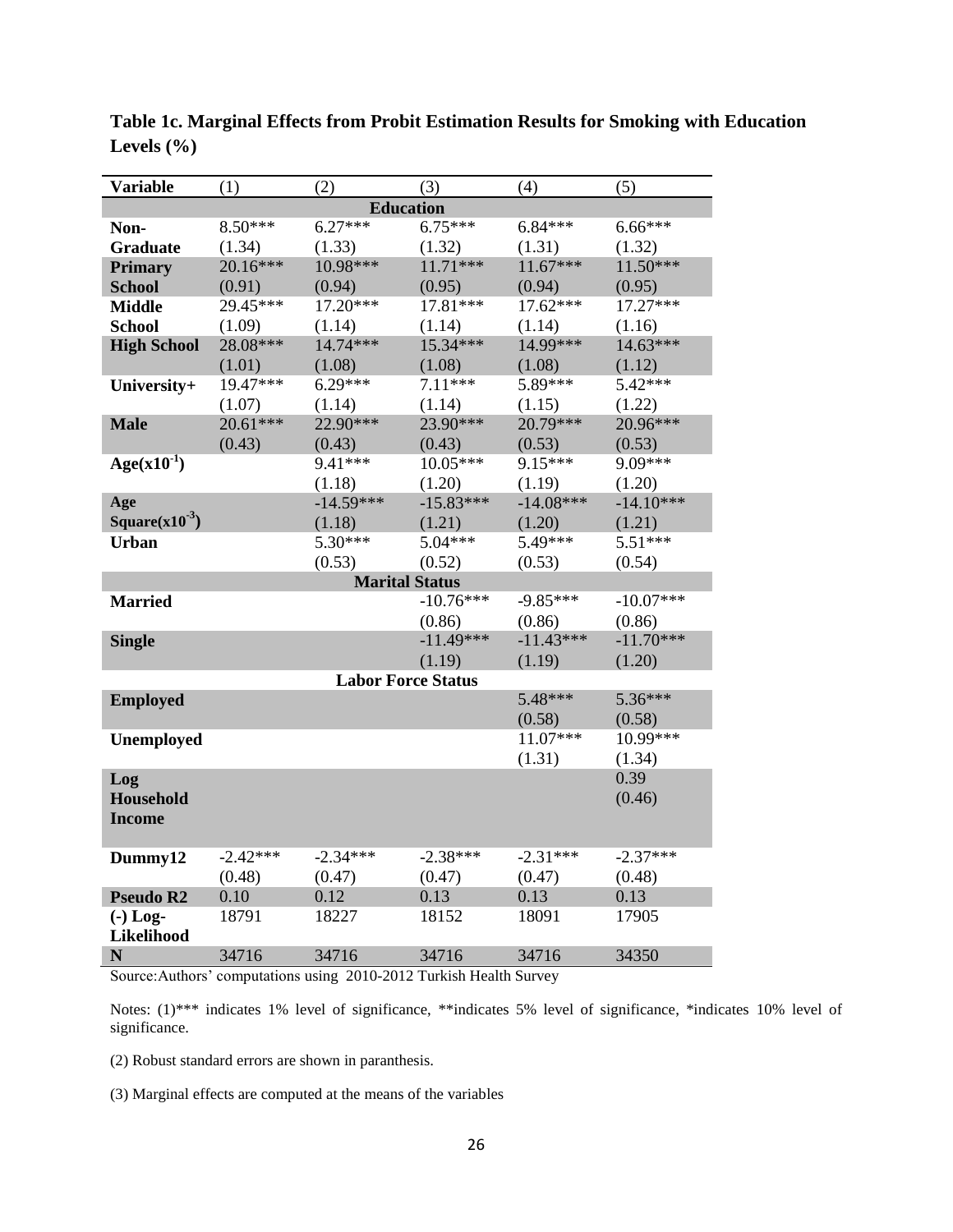| <b>Variable</b>                              | <b>Alcohol Consumer</b>    | Non-Alcohol     | <b>Total</b>    |
|----------------------------------------------|----------------------------|-----------------|-----------------|
|                                              |                            | <b>Consumer</b> |                 |
| Male*                                        | 0.20<br>(0.40)             | 0.80<br>(0.40)  | 1.00            |
| Female*                                      | 0.04                       | 0.96            | 1.00            |
|                                              | (0.21)                     | (0.21)          |                 |
| Age (Years)                                  | 43.52                      | 47.91           | 47.41           |
|                                              | (12.00)                    | (15.06)         | (14.81)         |
| <b>Age-Squared</b>                           | 2038                       | 2522            | 2466            |
|                                              | (1150)                     | (1577)          | (1541)          |
| Urban*                                       | 0.13                       | 0.87            | 1.00            |
|                                              | (0.34)                     | (0.34)          |                 |
| Rural*                                       | 0.08                       | 0.92            | 1.00            |
|                                              | (0.27)                     | (0.27)          |                 |
|                                              | <b>Marital Status</b>      |                 |                 |
| Married*                                     | 0.11                       | 0.89            | 1.00            |
|                                              | (0.32)                     | (0.32)          |                 |
| Single*                                      | 0.20                       | 0.80            | 1.00            |
|                                              | (0.40)                     | (0.40)          |                 |
| Widowed/Divorced*                            | 0.06                       | 0.94            | 1.00            |
|                                              | (0.25)                     | (0.25)          |                 |
|                                              | <b>Education</b><br>9.63   | 6.14            | 6.54            |
| <b>Years of Schooling</b>                    |                            |                 |                 |
|                                              | (4.16)<br>110.11           | (4.33)<br>56.35 | (4.45)<br>62.52 |
| <b>Years of Schooling-</b>                   | (81.60)                    | (67.17)         | (71.08)         |
| <b>Squared</b><br>Illiterate*                | 0.01                       | 0.99            | 1.00            |
|                                              | (0.07)                     | (0.07)          |                 |
| Non-Graduate*                                | 0.02                       | 0.98            | 1.00            |
|                                              | (0.15)                     | (0.15)          |                 |
| <b>Primary School*</b>                       | 0.08                       | 0.92            | 1.00            |
|                                              | (0.28)                     | (0.28)          |                 |
| Middle School*                               | 0.16                       | 0.84            | 1.00            |
|                                              | (0.37)                     | (0.37)          |                 |
| <b>High School*</b>                          | 0.18                       | 0.82            | 1.00            |
|                                              | (0.39)                     | (0.39)          |                 |
| University+*                                 | 0.27                       | 0.73            | 1.00            |
|                                              | (0.45)                     | (0.45)          |                 |
|                                              | <b>Labor Market Status</b> |                 |                 |
| Employed*                                    | 0.20                       | 0.80            | 1.00            |
|                                              | (0.40)                     | (0.40)          |                 |
| Unemployed*                                  | 0.20                       | 0.80            | 1.00            |
|                                              | (0.40)                     | (0.40)          |                 |
| <b>Out of Labor Force*</b>                   | 0.05                       | 0.95            | 1.00            |
|                                              | (0.22)                     | (0.22)          |                 |
| <b>Log Household Income</b>                  | 7.19                       | 6.88            | 6.92            |
| (TL)<br><b>Number of Observations</b>        | (0.60)                     | (0.61)<br>10439 | (0.62)<br>11777 |
| in 2008                                      | 1338                       |                 |                 |
| <b>Number of Observations</b>                | 1495                       | 10285           | 11780           |
| in 2010                                      |                            |                 |                 |
| <b>Number of Observations</b>                | 2500                       | 20436           | 22936           |
| in 2012                                      |                            |                 |                 |
| <b>Total Observations</b>                    | 5333                       | 41160           | 46493           |
| Source: 2008,2010,2012 Turkish Health Survey |                            |                 |                 |

# **Table 2a. Descriptive Statistics for Alcohol Consumption**

Notes : (1)\*indicates a dummy variable

(2) The numbers in the paranthesis are standard deviations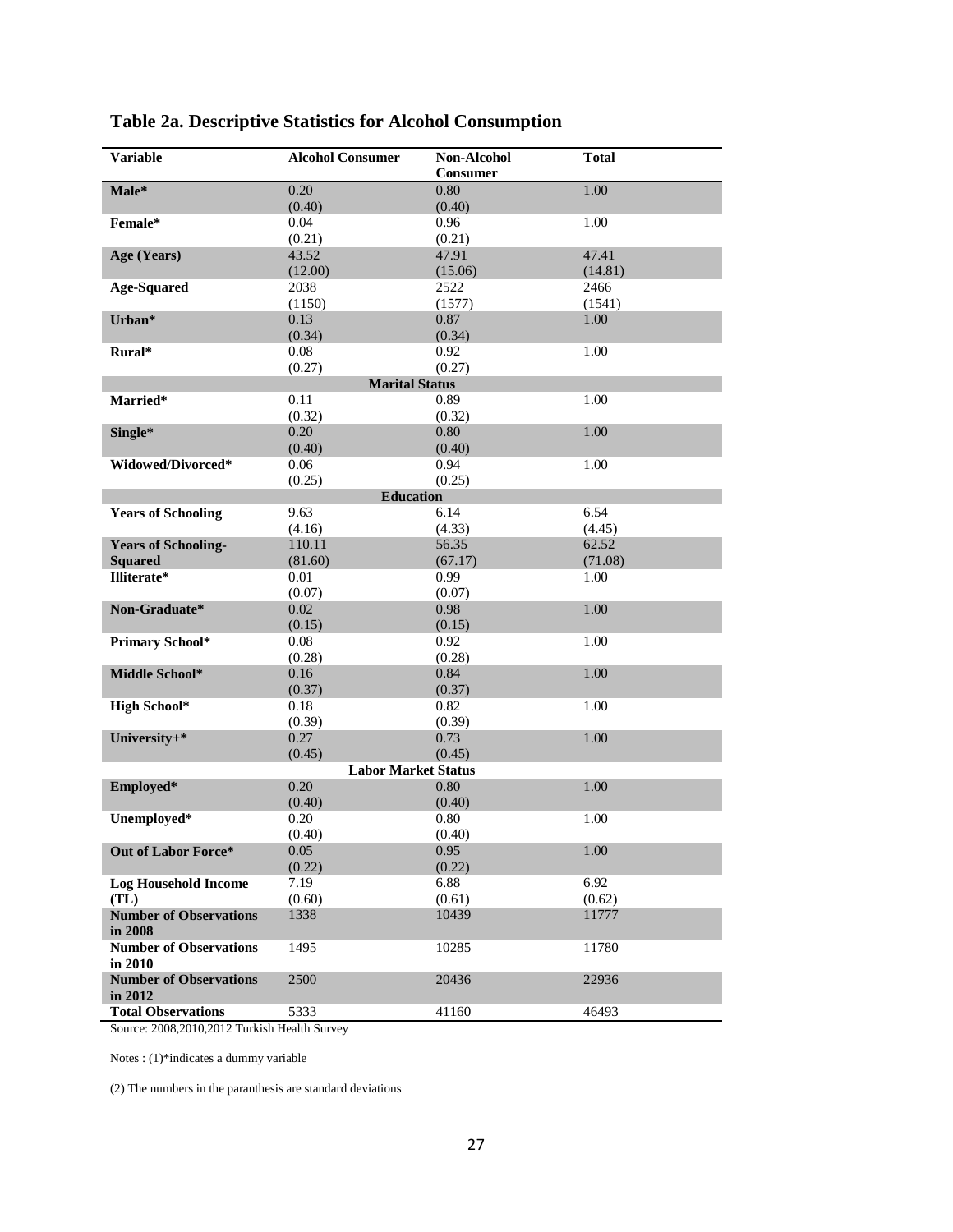| <b>Variable</b>     | (1)        | (2)                       | (3)         | (4)        | (5)        |
|---------------------|------------|---------------------------|-------------|------------|------------|
| <b>Years of</b>     | 2.93***    | 2.44 ***                  | $2.47***$   | $2.57***$  | 2.36***    |
| <b>Schooling</b>    | (0.14)     | (0.15)                    | (0.15)      | (0.15)     | (0.15)     |
| <b>Years of</b>     | $-0.08***$ | $-0.06***$                | $-0.06***$  | $-0.07***$ | $-0.07***$ |
| <b>Schooling</b>    | (0.008)    | (0.008)                   | (0.008)     | (0.008)    | (0.008)    |
| <b>Square</b>       |            |                           |             |            |            |
| <b>Male</b>         | 12.69***   | 12.93***                  | 13.24***    | $11.11***$ | 11.60***   |
|                     | (0.29)     | (0.30)                    | (0.30)      | (0.35)     | (0.35)     |
| $Age(x10^{-1})$     |            | 7.58***                   | 9.09***     | 8.45***    | 7.64***    |
|                     |            | (0.73)                    | (0.75)      | (0.74)     | (0.75)     |
| Age                 |            | $-8.54***$                | $-10.04***$ | $-8.66***$ | $-8.07***$ |
| Square $(x10^{-3})$ |            | (0.74)                    | (0.76)      | (0.75)     | (0.76)     |
| Urban               |            | $1.11***$                 | $1.07***$   | $1.41***$  | 0.40       |
|                     |            | (0.33)                    | (0.33)      | (0.33)     | (0.34)     |
|                     |            | <b>Marital Status</b>     |             |            |            |
| <b>Married</b>      |            |                           | $-4.63***$  | $-4.20***$ | $-4.75***$ |
|                     |            |                           | (0.56)      | (0.56)     | (0.57)     |
| <b>Single</b>       |            |                           | $-1.70***$  | $-1.40**$  | $-2.10***$ |
|                     |            |                           | (0.72)      | (0.72)     | (0.73)     |
|                     |            | <b>Labor Force Status</b> |             |            |            |
| <b>Employed</b>     |            |                           |             | 4.37***    | 3.96***    |
|                     |            |                           |             | (0.36)     | (0.37)     |
| <b>Unemployed</b>   |            |                           |             | 4.74***    | 5.92***    |
|                     |            |                           |             | (0.73)     | (0.75)     |
| Log                 |            |                           |             |            | 3.91***    |
| Household           |            |                           |             |            | (0.28)     |
| <b>Income</b>       |            |                           |             |            |            |
|                     |            |                           |             |            |            |
| Dummy10             | $1.22***$  | $1.30***$                 | $1.26***$   | $1.23***$  | $0.64*$    |
|                     | (0.38)     | (0.38)                    | (0.38)      | (0.38)     | (0.38)     |
|                     | $-1.42***$ | $-1.37***$                | $-1.44***$  | $-1.50***$ | $-2.76***$ |
| Dummy12             | (0.33)     | (0.33)                    | (0.33)      | (0.33)     | (0.35)     |
| Pseudo R2           | 0.15       | 0.16                      | 0.16        | 0.17       | 0.17       |
| $(-)$ Log-          | 13984      | 13883                     | 13836       | 13761      | 13537      |
| Likelihood          |            |                           |             |            |            |
| N                   | 46493      | 46493                     | 46493       | 46493      | 46024      |

**Table 2b. Marginal Effects from Probit Estimation Results for Alcohol Consumption with Years of Schooling (%)**

Source:Authors' computations using 2008-2010-2012 Turkish Health Survey

Notes:

(1)\*\*\* indicates 1% level of significance, \*\*indicates 5% level of significance, \*indicates 10% level of significance.

(2) Robust standard errors are shown in paranthesis.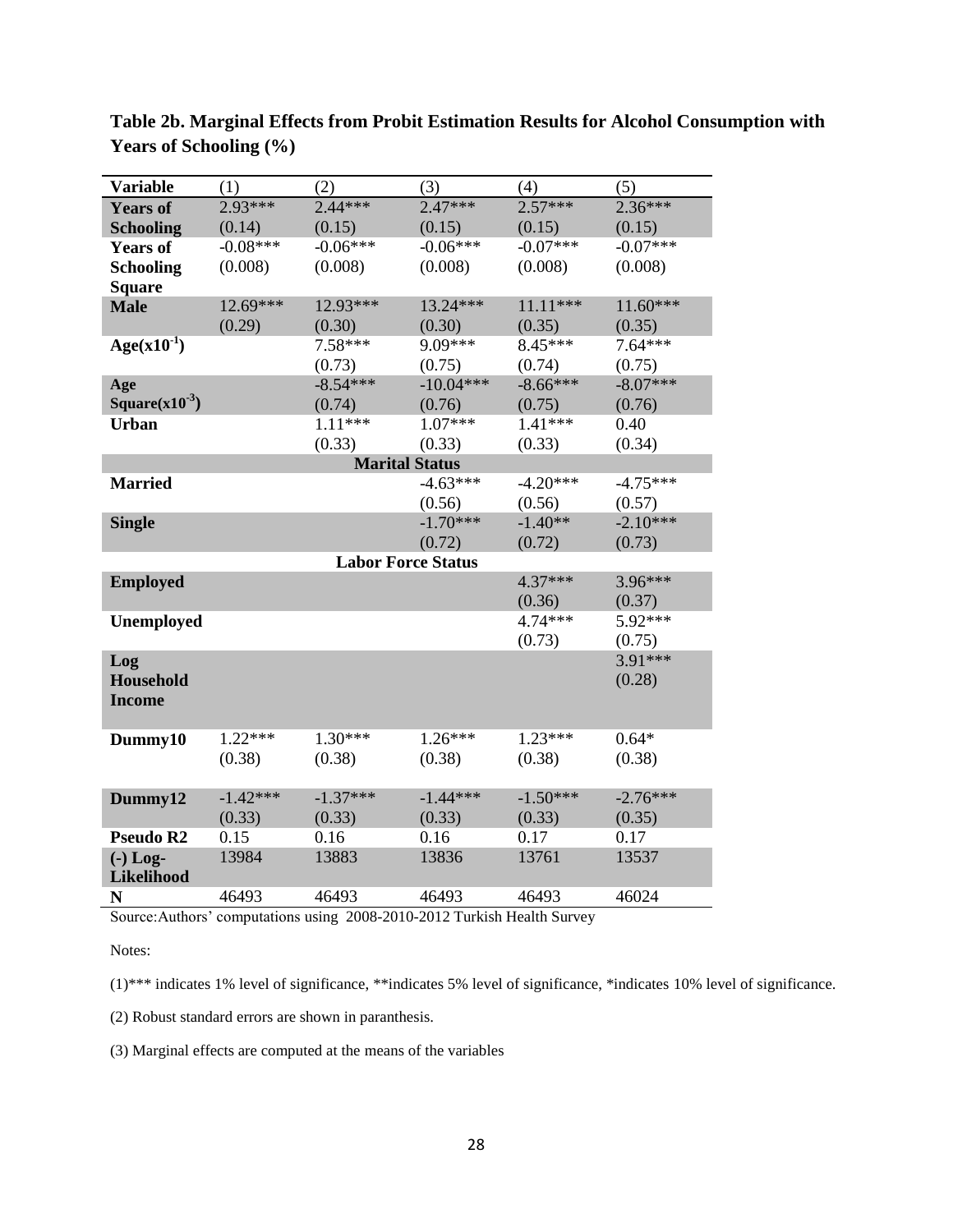| <b>Variable</b>      | (1)        | (2)                       | (3)        | (4)        | (5)        |
|----------------------|------------|---------------------------|------------|------------|------------|
|                      |            | <b>Education</b>          |            |            |            |
| <b>Non-Graduate</b>  | 5.85***    | 5.58***                   | 5.91***    | 5.98***    | 5.64***    |
|                      | (1.37)     | (1.36)                    | (1.35)     | (1.35)     | (1.35)     |
| <b>Primary</b>       | 15.57***   | 13.31***                  | 13.78***   | 13.82***   | 12.59***   |
| <b>School</b>        | (1.05)     | (1.06)                    | (1.06)     | (1.06)     | (1.06)     |
| <b>Middle School</b> | 21.23***   | 18.62***                  | 18.92***   | 18.91***   | 16.91***   |
|                      | (1.11)     | (1.13)                    | (1.13)     | (1.13)     | (1.14)     |
| <b>High School</b>   | 23.25***   | 20.46***                  | 20.72***   | 20.62***   | 17.95***   |
|                      | (1.08)     | (1.11)                    | (1.11)     | (1.11)     | (1.12)     |
| University+          | 28.21***   | 25.43***                  | 25.60***   | 24.83***   | 20.91**    |
|                      | (1.08)     | (1.11)                    | (1.11)     | (1.11)     | (1.14)     |
| <b>Male</b>          | 12.59***   | 12.84***                  | 13.16***   | 11.06***   | 11.56***   |
|                      | (0.29)     | (0.30)                    | (0.30)     | (0.35)     | (0.35)     |
| $Age(x10^{-1})$      |            | 7.31***                   | 8.80***    | 8.18***    | 7.38***    |
|                      |            | (0.73)                    | (0.76)     | (0.75)     | (0.75)     |
| Age                  |            | $-8.24***$                | $-9.74***$ | $-8.38***$ | $-7.82***$ |
| Square $(x10^{-3})$  |            | (0.75)                    | (0.77)     | (0.76)     | (0.76)     |
| Urban                |            | $1.15***$                 | $1.12***$  | $1.44***$  | 0.44       |
|                      |            | (0.33)                    | (0.33)     | (0.33)     | (0.34)     |
|                      |            | <b>Marital Status</b>     |            |            |            |
| <b>Married</b>       |            |                           | $-4.78***$ | $-4.35***$ | $-4.90***$ |
|                      |            |                           | (0.57)     | (0.57)     | (0.57)     |
| <b>Single</b>        |            |                           | $-1.80***$ | $-1.51***$ | $-2.21***$ |
|                      |            |                           | (0.73)     | (0.72)     | (0.73)     |
|                      |            | <b>Labor Force Status</b> |            |            |            |
| <b>Employed</b>      |            |                           |            | 4.30***    | 3.89***    |
|                      |            |                           |            | (0.36)     | (0.37)     |
| Unemployed           |            |                           |            | 4.67***    | 5.85***    |
|                      |            |                           |            | (0.73)     | (0.75)     |
| Log                  |            |                           |            |            | 3.90***    |
| Household            |            |                           |            |            | (0.28)     |
| <b>Income</b>        |            |                           |            |            |            |
|                      |            |                           |            |            |            |
| Dummy10              | $1.22***$  | $1.30***$                 | $1.25***$  | $1.22***$  | $0.63*$    |
|                      | (0.38)     | (0.38)                    | (0.38)     | (0.38)     | (0.38)     |
| Dummy12              | $-1.44***$ | $-1.39***$                | $-1.46***$ | $-1.52***$ | $-2.77***$ |
|                      | (0.33)     | (0.33)                    | (0.33)     | (0.33)     | (0.35)     |
| Pseudo R2            | 0.16       | 0.16                      | 0.17       | 0.17       | 0.18       |
| $(-)$ Log-           | 13961      | 13867                     | 13818      | 13746      | 13523      |
| Likelihood           |            |                           |            |            |            |
| N                    | 46493      | 46493                     | 46493      | 46493      | 46024      |

**Table 2c. Marginal Effects from Probit Estimation Results for Alcohol Consumption with Education Levels (%)**

Source:Authors' computations using 2008-2010-2012 Turkish Health Survey

Notes:

(1)\*\*\* indicates 1% level of significance, \*\*indicates 5% level of significance, \*indicates 10% level of significance.

(2) Robust standard errors are shown in paranthesis.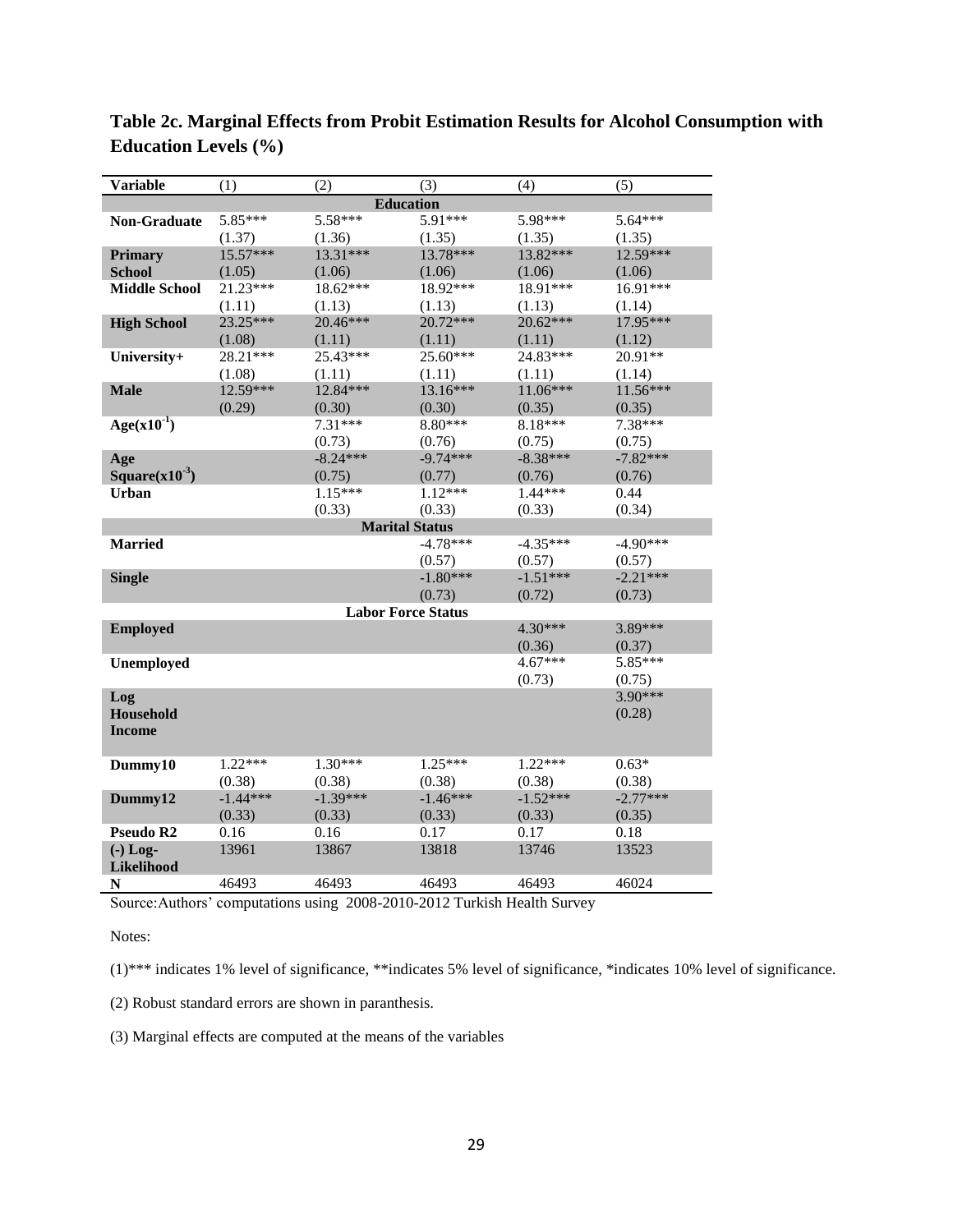| <b>Variable</b>                                                         | <b>Consume FV</b>          | <b>Not Consume FV</b> | <b>Total</b> |
|-------------------------------------------------------------------------|----------------------------|-----------------------|--------------|
|                                                                         | <b>Regularly</b><br>0.59   | 0.41                  | 1.00         |
| Male*                                                                   | (0.49)                     | (0.49)                |              |
| Female*                                                                 | 0.57                       | 0.43                  | 1.00         |
|                                                                         | (0.49)                     | (0.49)                |              |
| Age (Years)                                                             | 46.72                      | 48.34                 | 47.40        |
|                                                                         | (14.68)                    | (14.93)               | (14.81)      |
| <b>Age-Squared</b>                                                      | 2398                       | 2559                  | 2466         |
|                                                                         | (1516)                     | (1571)                | (1541)       |
| Urban*                                                                  | 0.60                       | 0.40                  | 1.00         |
|                                                                         | (0.49)                     | (0.49)                |              |
| Rural*                                                                  | 0.54                       | 0.46                  | 1.00         |
|                                                                         | (0.50)                     | (0.50)                |              |
|                                                                         | <b>Marital Status</b>      |                       |              |
| Married*                                                                | 0.58                       | 0.42                  | 1.00         |
|                                                                         | (0.49)                     | (0.49)                |              |
| Single*                                                                 | 0.65                       | 0.35                  | 1.00         |
|                                                                         | (0.48)                     | (0.48)                |              |
| Widowed/Divorced*                                                       | 0.54                       | 0.46                  | 1.00         |
|                                                                         | (0.50)                     | (0.50)                |              |
|                                                                         | <b>Education</b>           |                       |              |
| <b>Years of Schooling</b>                                               | 6.85                       | 6.11                  | 6.54         |
|                                                                         | (4.46)                     | (4.39)                | (4.45)       |
| <b>Years of Schooling-</b>                                              | 66.80                      | 56.68                 | 62.55        |
| <b>Squared</b>                                                          | (72.81)                    | (68.19)               | (71.08)      |
| Illiterate*                                                             | 0.50                       | 0.50                  | 1.00         |
|                                                                         | (0.50)                     | (0.50)                |              |
| Non-Graduate*                                                           | 0.54                       | 0.46                  | 1.00         |
|                                                                         | (0.50)                     | (0.50)                |              |
| <b>Primary School*</b>                                                  | 0.57                       | 0.43                  | 1.00         |
|                                                                         | (0.50)                     | (0.50)                |              |
| Middle School*                                                          | 0.60                       | 0.40                  | 1.00         |
|                                                                         | (0.49)                     | (0.49)                |              |
| <b>High School*</b>                                                     | 0.62                       | 0.38                  | 1.00         |
|                                                                         | (0.48)                     | (0.48)                |              |
| University+*                                                            | 0.64                       | 0.36                  | 1.00         |
|                                                                         | (0.48)                     | (0.48)                |              |
|                                                                         | <b>Labor Market Status</b> |                       |              |
| Employed*                                                               | 0.59                       | 0.41                  | 1.00         |
|                                                                         | (0.49)                     | (0.49)                |              |
| Unemployed*                                                             | 0.57                       | 0.43                  | 1.00         |
|                                                                         | (0.49)                     | (0.49)                |              |
| Out of Labor Force*                                                     | 0.57                       | 0.43                  | 1.00         |
|                                                                         | (0.49)                     | (0.49)                |              |
| <b>Log Household Income</b>                                             | 6.93                       | 6.89                  | 6.92         |
| (TL)                                                                    | (0.61)                     | (0.62)                | (0.62)       |
| <b>Number of Observations</b>                                           | 9665                       | 2089                  | 11754        |
| in 2008                                                                 |                            |                       |              |
| <b>Number of Observations</b>                                           | 6074                       | 5696                  | 11770        |
| in 2010                                                                 |                            |                       |              |
| <b>Number of Observations</b>                                           | 11199                      | 11731                 | 22930        |
| in 2012                                                                 |                            |                       |              |
| <b>Total Observations</b><br>Course 2008.2010.2012 Turbish Hoolth Curry | 26938                      | 19516                 | 46454        |

# **Table 3a. Descriptive Statistics for Fruit and Vegetables (FV) Consumption**

Source: 2008,2010,2012 Turkish Health Survey

Notes : (1)\*indicates a dummy variable

(2) The numbers in the paranthesis are standard deviations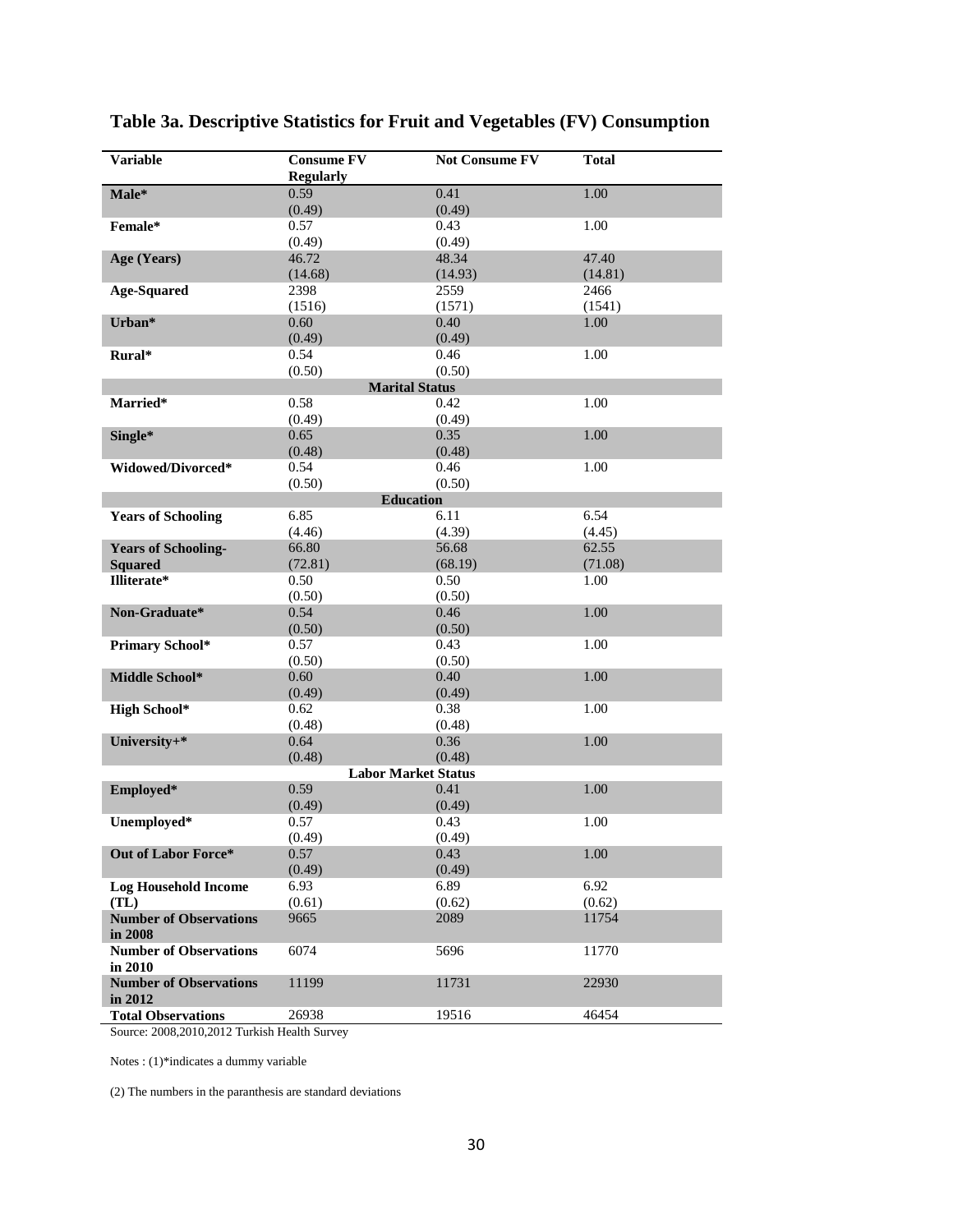| <b>Variable</b>     | (1)         | (2)                       | (3)         | (4)         | (5)         |
|---------------------|-------------|---------------------------|-------------|-------------|-------------|
| <b>Years of</b>     | 1.87***     | 1.76***                   | $1.77***$   | $1.74***$   | $1.42***$   |
| <b>Schooling</b>    | (0.16)      | (0.17)                    | (0.17)      | (0.17)      | (0.17)      |
| <b>Years of</b>     | $-0.05***$  | $-0.05***$                | $-0.05***$  | $-0.05***$  | $-0.05***$  |
| <b>Schooling</b>    | (0.01)      | (0.01)                    | (0.01)      | (0.01)      | (0.01)      |
| <b>Square</b>       |             |                           |             |             |             |
| <b>Male</b>         | $-0.16$     | 0.11                      | $-0.09$     | $1.25**$    | 1.94***     |
|                     | (0.45)      | (0.46)                    | (0.47)      | (0.54)      | (0.55)      |
| $Age(x10^{-1})$     |             | $-3.02***$                | $-2.19**$   | $-2.04**$   | $-3.34***$  |
|                     |             | (1.01)                    | (1.04)      | (1.04)      | (1.05)      |
| Age                 |             | 3.02***                   | $2.44**$    | 1.99**      | $3.02***$   |
| Square $(x10^{-3})$ |             | (0.97)                    | (1.00)      | (1.01)      | (1.01)      |
| <b>Urban</b>        |             | 4.64***                   | 4.71 ***    | 4.47***     | 3.01***     |
|                     |             | (0.50)                    | (0.50)      | (0.50)      | (0.51)      |
|                     |             | <b>Marital Status</b>     |             |             |             |
| <b>Married</b>      |             |                           | 1.01        | 0.63        | $-0.21$     |
|                     |             |                           | (0.78)      | (0.79)      | (0.79)      |
| <b>Single</b>       |             |                           | 4.89***     | 5.03***     | 4.09***     |
|                     |             |                           | (1.16)      | (1.16)      | (1.17)      |
|                     |             | <b>Labor Force Status</b> |             |             |             |
| <b>Employed</b>     |             |                           |             | $-2.42***$  | $-3.01***$  |
|                     |             |                           |             | (0.57)      | (0.58)      |
| <b>Unemployed</b>   |             |                           |             | $-6.33***$  | $-4.52***$  |
|                     |             |                           |             | (1.36)      | (1.38)      |
| Log                 |             |                           |             |             | 5.85***     |
| Household           |             |                           |             |             | (0.44)      |
| <b>Income</b>       |             |                           |             |             |             |
|                     |             |                           |             |             |             |
| Dummy10             | $-32.25***$ | $-32.30***$               | $-32.30***$ | $-32.28***$ | $-33.13***$ |
|                     | (0.59)      | (0.59)                    | (0.59)      | (0.59)      | (0.59)      |
| Dummy12             | $-35.23***$ | $-35.34***$               | $-35.35***$ | $-35.38***$ | $-37.29***$ |
|                     | (0.51)      | (0.51)                    | (0.51)      | (0.50)      | (0.52)      |
| <b>Pseudo R2</b>    | 0.07        | 0.07                      | 0.07        | 0.08        | 0.08        |
| $(-)$ Log-          | 29298       | 29251                     | 29240       | 29225       | 28854       |
| Likelihood          |             |                           |             |             |             |
| N                   | 46454       | 46454                     | 46454       | 46454       | 45990       |

**Table 3b. Marginal Effects from Probit Estimation Results for Fruit and Vegetable Consumption with Years of Schooling (%)**

Source:Authors' computations using 2008-2010-2012 Turkish Health Survey

Notes:

(1)\*\*\* indicates 1% level of significance, \*\*indicates 5% level of significance, \*indicates 10% level of significance.

(2) Robust standard errors are shown in paranthesis.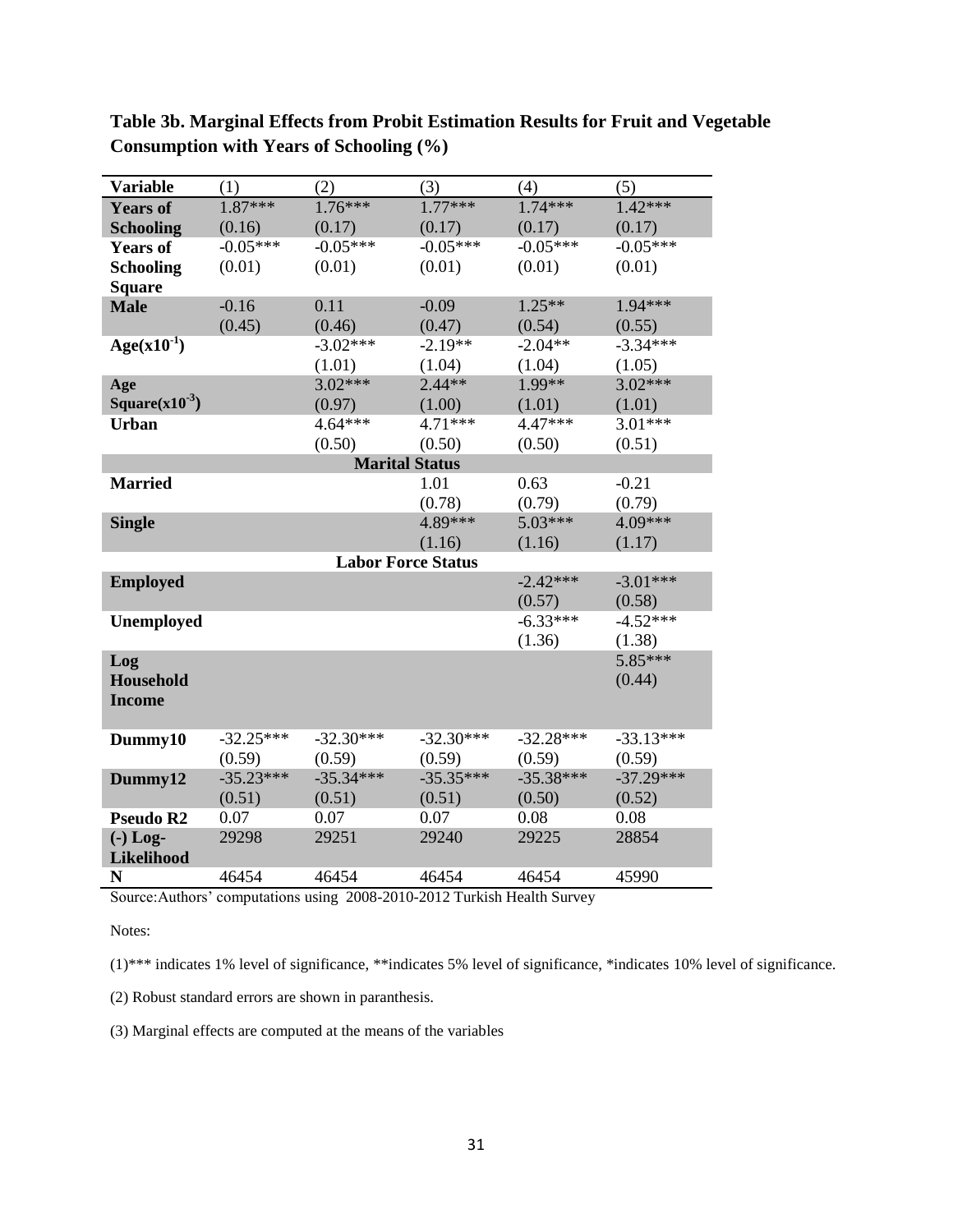| Variable             | (1)         | (2)                       | (3)         | (4)         | (5)         |
|----------------------|-------------|---------------------------|-------------|-------------|-------------|
|                      |             | <b>Education</b>          |             |             |             |
| Non-Graduate         | 4.53***     | 4.27***                   | $4.22***$   | 4.11***     | 3.58***     |
|                      | (1.05)      | (1.05)                    | (1.05)      | (1.05)      | (1.06)      |
| Primary              | 8.12***     | $7.75***$                 | 7.78***     | $7.73***$   | 5.95***     |
| <b>School</b>        | (0.68)      | (0.73)                    | (0.74)      | (0.73)      | (0.75)      |
| <b>Middle School</b> | $12.21***$  | 11.06***                  | $10.96***$  | 10.97***    | 8.12***     |
|                      | (0.95)      | (1.02)                    | (1.02)      | (1.02)      | (1.04)      |
| <b>High School</b>   | 14.02***    | 12.56***                  | $12.35***$  | $12.45***$  | 8.56***     |
|                      | (0.83)      | (0.92)                    | (0.92)      | (0.92)      | (0.97)      |
| University+          | 16.27***    | 14.58***                  | 14.12***    | 14.63***    | 8.81***     |
|                      | (0.88)      | (0.97)                    | (0.98)      | (0.99)      | (1.08)      |
| <b>Male</b>          | $-0.18$     | 0.08                      | $-0.11$     | $1.23**$    | 1.92***     |
|                      | (0.45)      | (0.46)                    | (0.47)      | (0.54)      | (0.55)      |
| $Age(x10^{-1})$      |             | $-3.07***$                | $-2.24***$  | $-2.11**$   | $-3.37***$  |
|                      |             | (1.02)                    | (1.05)      | (1.05)      | (1.06)      |
| Age                  |             | 3.07***                   | 2.49***     | $2.04**$    | $3.05***$   |
| Square $(x10^{-3})$  |             | (0.98)                    | (1.01)      | (1.01)      | (1.02)      |
| Urban                |             | $4.65***$                 | 4.72***     | 4.48***     | 3.02***     |
|                      |             | (0.49)                    | (0.50)      | (0.50)      | (0.52)      |
|                      |             | <b>Marital Status</b>     |             |             |             |
| <b>Married</b>       |             |                           | 0.98        | 0.58        | $-0.24$     |
|                      |             |                           | (0.78)      | (0.79)      | (0.79)      |
| <b>Single</b>        |             |                           | 4.86***     | 5.00***     | 4.06***     |
|                      |             |                           | (1.16)      | (1.16)      | (1.17)      |
|                      |             | <b>Labor Force Status</b> |             |             |             |
| <b>Employed</b>      |             |                           |             | $-2.44***$  | $-3.02***$  |
|                      |             |                           |             | (0.57)      | (0.58)      |
| Unemployed           |             |                           |             | $-6.33***$  | $-4.51***$  |
|                      |             |                           |             | (1.36)      | (1.38)      |
| <b>Log Household</b> |             |                           |             |             | 5.85***     |
| <b>Income</b>        |             |                           |             |             | (0.44)      |
|                      |             |                           |             |             |             |
| Dummy10              | $-32.26***$ | $-32.32***$               | $-32.32***$ | $-32.30***$ | $-33.15***$ |
|                      | (0.59)      | (0.59)                    | (0.59)      | (0.59)      | (0.59)      |
| Dummy12              | $-35.24***$ | $-35.35***$               | $-35.36***$ | $-35.39***$ | $-37.30***$ |
|                      | (0.51)      | (0.51)                    | (0.51)      | (0.51)      | (0.53)      |
|                      |             |                           |             |             |             |
| Pseudo R2            | 0.07        | 0.07                      | 0.07        | 0.08        | 0.08        |
| $(-)$ Log-           | 29297       | 29250                     | 29239       | 29224       | 28853       |
| Likelihood           |             |                           |             |             |             |
| N                    | 46454       | 46454                     | 46454       | 46454       | 45990       |

**Table 3c. Marginal Effects from Probit Estimation Results for Fruit and Vegetable Consumption with Education Levels (%)**

Source:Authors' computations using 2008-2010-2012 Turkish Health Survey

Notes:

(1)\*\*\* indicates 1% level of significance, \*\*indicates 5% level of significance, \*indicates 10% level of significance.

(2) Robust standard errors are shown in paranthesis.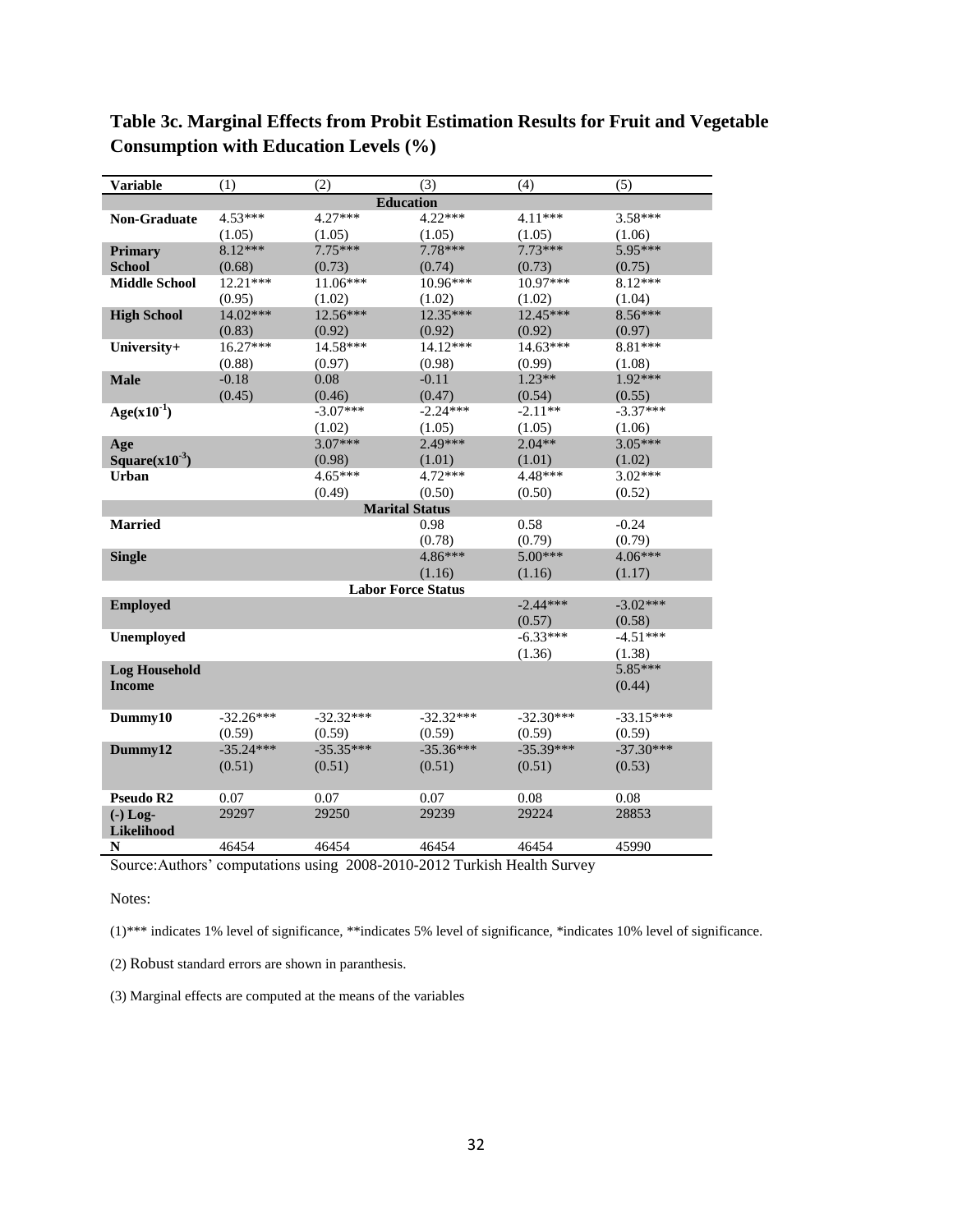| <b>Variable</b>                                                       | <b>Exercise Regularly</b>  | <b>Not Exercise</b> | <b>Total</b> |
|-----------------------------------------------------------------------|----------------------------|---------------------|--------------|
|                                                                       |                            | <b>Regularly</b>    |              |
| $\bf Male^*$                                                          | 0.71                       | 0.29                | 1.00         |
|                                                                       | (0.45)                     | (0.45)              |              |
| Female*                                                               | 0.63                       | 0.37                | 1.00         |
|                                                                       | (0.48)                     | (0.48)              |              |
| Age (Years)                                                           | 46.21                      | 50.07               | 47.50        |
|                                                                       | (13.84)                    | (16.33)             | (14.83)      |
| <b>Age-Squared</b>                                                    | 2326                       | 2774                | 2475         |
|                                                                       | (1405)                     | (1757)              | (1546)       |
| Urban*                                                                | 0.67                       | 0.33                | 1.00         |
|                                                                       | (0.47)                     | (0.47)              |              |
| Rural*                                                                | 0.66                       | 0.34                | 1.00         |
|                                                                       | (0.47)                     | (0.47)              |              |
|                                                                       | <b>Marital Status</b>      |                     |              |
| Married*                                                              | 0.68                       | 0.32                | 1.00         |
|                                                                       | (0.47)                     | (0.47)              |              |
| Single*                                                               | 0.69                       | 0.31                | 1.00         |
|                                                                       | (0.46)                     | (0.46)              |              |
| Widowed/Divorced*                                                     | 0.54                       | 0.46                | 1.00         |
|                                                                       | (0.50)                     | (0.50)              |              |
|                                                                       | <b>Education</b>           |                     |              |
| <b>Years of Schooling</b>                                             | 7.00                       | 5.78                | 6.60         |
|                                                                       | (4.36)                     | (4.48)              | (4.44)       |
| <b>Years of Schooling-</b>                                            | 68.18                      | 53.56               | 63.31        |
| <b>Squared</b>                                                        | (72.66)                    | (67.69)             | (71.37)      |
| Illiterate*                                                           | 0.48                       | 0.52                | 1.00         |
|                                                                       | (0.50)                     | (0.50)              |              |
| Non-Graduate*                                                         | 0.61                       | 0.39                | 1.00         |
|                                                                       | (0.49)                     | (0.49)              |              |
| <b>Primary School*</b>                                                | 0.68                       | 0.32                | 1.00         |
|                                                                       | (0.46)                     | (0.46)              |              |
| Middle School*                                                        | 0.72                       | 0.28                | 1.00         |
|                                                                       | (0.45)                     | (0.45)              |              |
| <b>High School*</b>                                                   | 0.72                       | 0.28                | 1.00         |
|                                                                       | (0.45)                     | (0.45)              |              |
| University+*                                                          | 0.73                       | 0.27                | 1.00         |
|                                                                       | (0.44)                     | (0.44)              |              |
|                                                                       | <b>Labor Market Status</b> |                     |              |
| Employed*                                                             | 0.73                       | 0.27                | 1.00         |
|                                                                       | (0.44)                     | (0.44)              |              |
| Unemployed*                                                           | 0.69                       | 0.31                | 1.00         |
|                                                                       | (0.46)                     | (0.46)              |              |
| Out of Labor Force*                                                   | 0.62                       | 0.38                | 1.00         |
|                                                                       | (0.49)                     | (0.49)              |              |
|                                                                       | 6.95                       | 6.87                | 6.93         |
| <b>Log Household Income</b>                                           |                            |                     |              |
| (TL)                                                                  | (0.61)                     | (0.62)              | (0.61)       |
| <b>Number of Observations</b>                                         | 7029                       | 4078                | 11107        |
| in 2008                                                               |                            |                     |              |
| <b>Number of Observations</b>                                         | 7673                       | 3118                | 10791        |
| in 2010                                                               |                            |                     |              |
| <b>Number of Observations</b>                                         | 14366                      | 7341                | 21707        |
| in 2012                                                               |                            |                     |              |
| <b>Total Observations</b><br>Course 2008.2010.2012 Turbigh Health Cur | 29068                      | 14537               | 43605        |

# **Table 4a. Descriptive Statistics for Exercise**

Source: 2008,2010,2012 Turkish Health Survey

Notes : (1)\*indicates a dummy variable

(2) The numbers in the paranthesis are standard deviations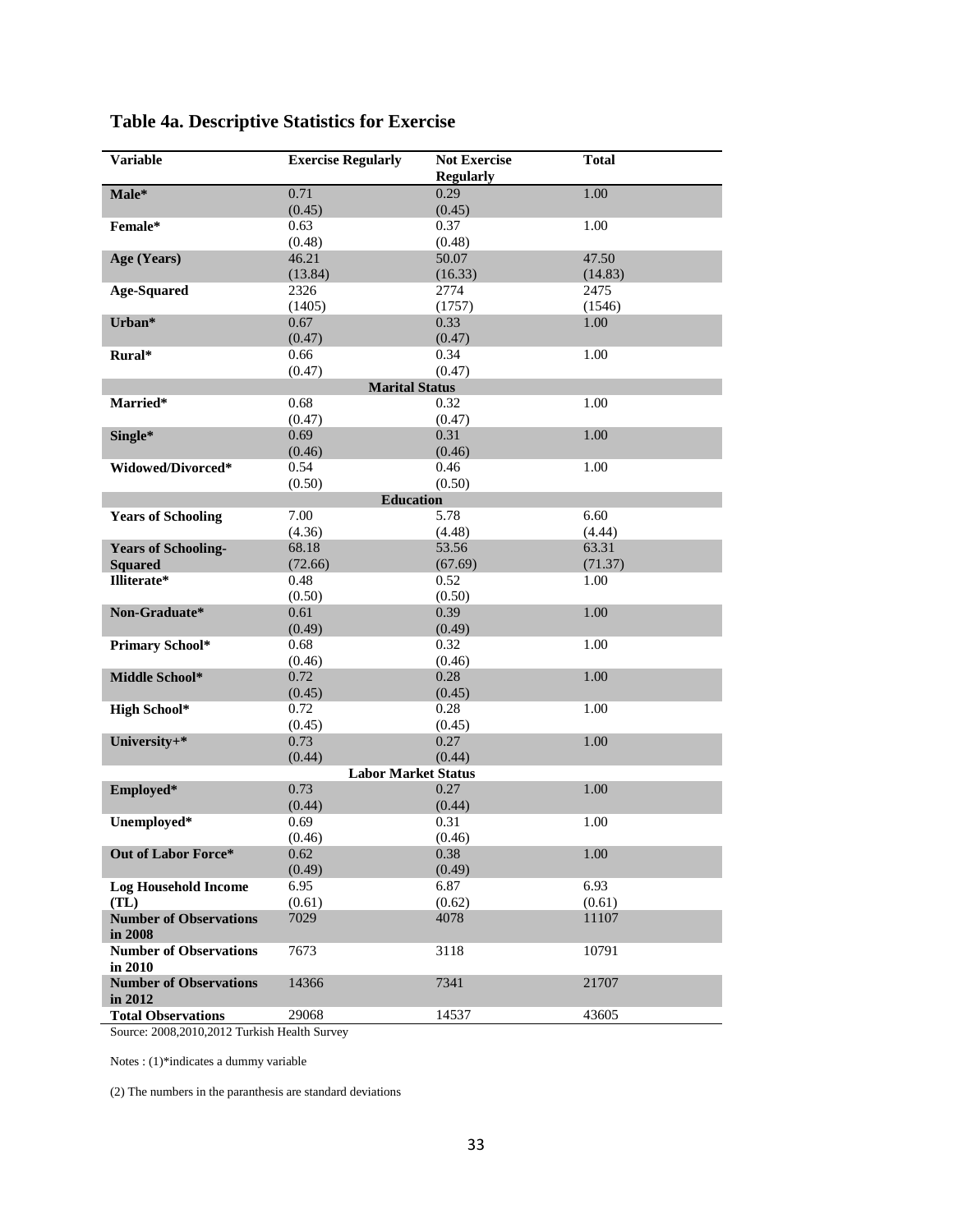| <b>Variable</b>     | (1)        | (2)                       | (3)         | (4)         | (5)         |
|---------------------|------------|---------------------------|-------------|-------------|-------------|
| <b>Years of</b>     | $3.82***$  | $2.64***$                 | $2.60***$   | $2.66***$   | $2.65***$   |
| <b>Schooling</b>    | (0.16)     | (0.17)                    | (0.17)      | (0.17)      | (0.18)      |
| <b>Years of</b>     | $-0.17***$ | $-0.11***$                | $-0.10***$  | $-0.11***$  | $-0.11***$  |
| <b>Schooling</b>    | (0.01)     | (0.01)                    | (0.01)      | (0.01)      | (0.01)      |
| Square              |            |                           |             |             |             |
| <b>Male</b>         | 4.67***    | 5.43***                   | 5.27***     | $3.46***$   | $3.53***$   |
|                     | (0.46)     | (0.46)                    | (0.47)      | (0.55)      | (0.55)      |
| $Age(x10^{-1})$     |            | 16.07***                  | 15.22***    | 14.97***    | 14.83***    |
|                     |            | (1.00)                    | (1.04)      | (1.04)      | (1.05)      |
| Age                 |            | $-18.01***$               | $-17.15***$ | $-16.49***$ | $-16.37***$ |
| Square $(x10^{-3})$ |            | (0.96)                    | (0.99)      | (1.00)      | (1.00)      |
| <b>Urban</b>        |            | $-4.44***$                | $-4.44***$  | $-3.94***$  | $-3.82***$  |
|                     |            | (0.51)                    | (0.51)      | (0.51)      | (0.53)      |
|                     |            | <b>Marital Status</b>     |             |             |             |
| <b>Married</b>      |            |                           | 1.94**      | 2.29***     | $2.10***$   |
|                     |            |                           | (0.78)      | (0.78)      | (0.78)      |
| <b>Single</b>       |            |                           | $-0.29$     | 0.12        | $-0.09$     |
|                     |            |                           | (1.14)      | (1.15)      | (1.15)      |
|                     |            | <b>Labor Force Status</b> |             |             |             |
| <b>Employed</b>     |            |                           |             | 4.06***     | 4.11***     |
|                     |            |                           |             | (0.58)      | (0.58)      |
| <b>Unemployed</b>   |            |                           |             | 0.37        | 0.18        |
|                     |            |                           |             | (1.37)      | (1.39)      |
| Log                 |            |                           |             |             | 0.21        |
| Household           |            |                           |             |             | (0.45)      |
| <b>Income</b>       |            |                           |             |             |             |
|                     |            |                           |             |             |             |
| Dummy10             | 7.78***    | 8.24***                   | 8.26***     | 8.23***     | 8.22***     |
|                     | (0.62)     | (0.62)                    | (0.62)      | (0.62)      | (0.62)      |
| Dummy12             | $2.13***$  | $2.64***$                 | 2.66***     | $2.64***$   | $2.76***$   |
|                     | (0.53)     | (0.53)                    | (0.53)      | (0.53)      | (0.55)      |
| <b>Pseudo R2</b>    | 0.02       | 0.03                      | 0.04        | 0.04        | 0.04        |
| $(-)$ Log-          | 27092      | 26783                     | 26777       | 26752       | 26486       |
| Likelihood          |            |                           |             |             |             |
| N                   | 43605      | 43605                     | 43605       | 43605       | 43206       |

**Table 4b. Marginal Effects from Probit Estimation Results for Exercise with Years of Schooling (%)**

Source:Authors' computations using 2008-2010-2012 Turkish Health Survey

Notes:

(1)\*\*\* indicates 1% level of significance, \*\*indicates 5% level of significance, \*indicates 10% level of significance.

(2) Robust standard errors are shown in paranthesis.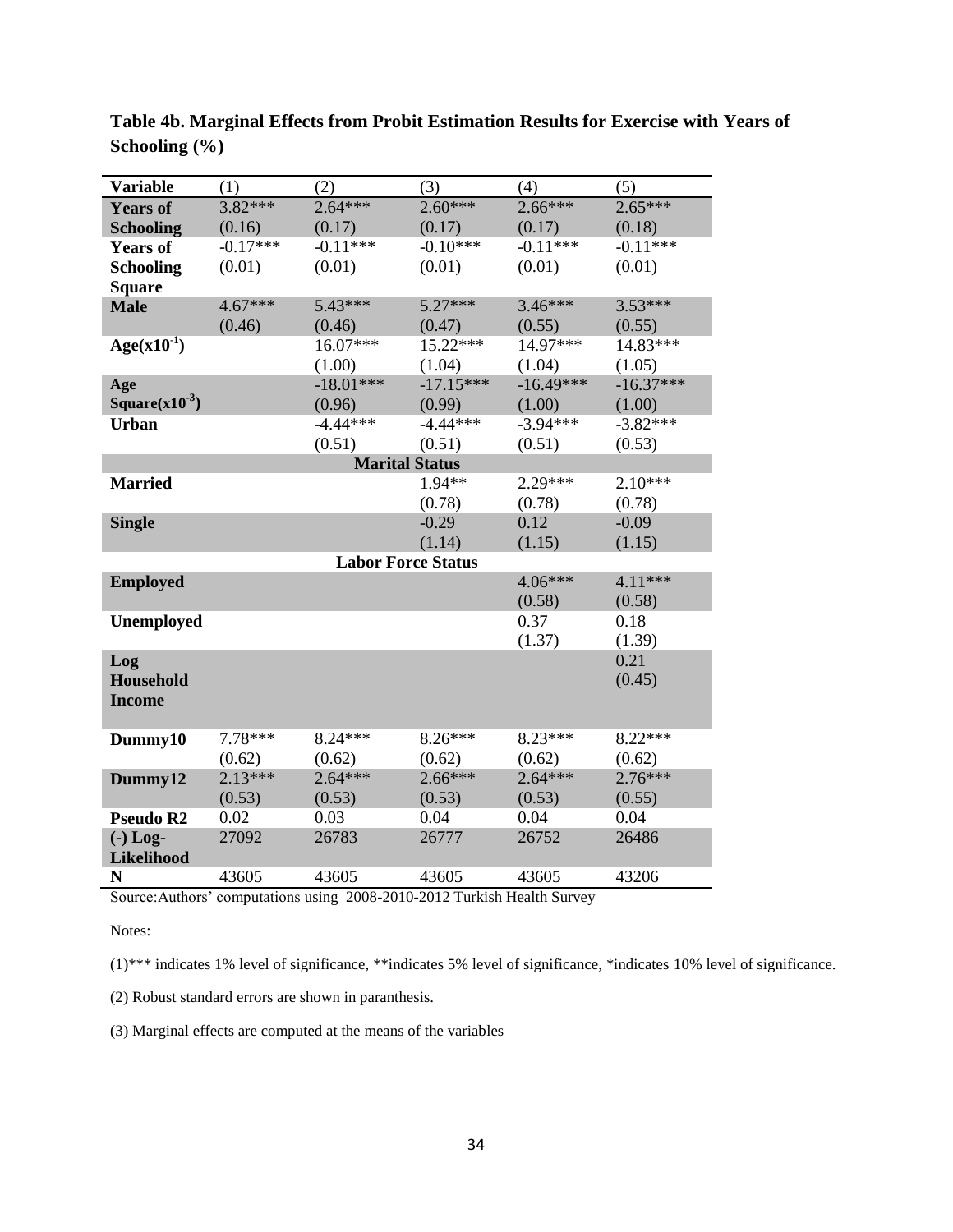| Variable              | (1)        | (2)                       | (3)         | (4)         | (5)         |
|-----------------------|------------|---------------------------|-------------|-------------|-------------|
|                       |            | <b>Education</b>          |             |             |             |
| Non-Graduate          | $10.21***$ | 8.89***                   | 8.78***     | 8.96***     | 8.80***     |
|                       | (1.06)     | (1.06)                    | (1.06)      | (1.06)      | (1.06)      |
| Primary               | 16.80***   | 11.77***                  | 11.56***    | $11.64***$  | $11.57***$  |
| <b>School</b>         | (0.68)     | (0.73)                    | (0.74)      | (0.74)      | (0.75)      |
| <b>Middle School</b>  | 20.26***   | 15.29***                  | 15.19***    | 15.11***    | 14.94***    |
|                       | (0.96)     | (1.03)                    | (1.03)      | (1.03)      | (1.05)      |
| <b>High School</b>    | 20.56***   | 15.59***                  | 15.55***    | 15.26***    | 15.10***    |
|                       | (0.83)     | (0.92)                    | (0.93)      | (0.93)      | (0.97)      |
| University+           | 21.49***   | 16.82***                  | 16.90***    | 15.82***    | 15.57***    |
|                       | (0.88)     | (0.97)                    | (0.98)      | (0.99)      | (1.08)      |
| <b>Male</b>           | 4.58***    | 5.35***                   | 5.21***     | $3.40**$    | 3.47***     |
|                       | (0.46)     | (0.46)                    | (0.47)      | (0.55)      | (0.55)      |
| $Age(x10^{-1})$       |            | 15.88***                  | 15.07***    | 14.83***    | 14.69***    |
|                       |            | (1.01)                    | (1.04)      | (1.04)      | (1.05)      |
| Age                   |            | $-17.84***$               | $-17.03***$ | $-16.38***$ | $-16.26***$ |
| Square $(x10^{-3})$   |            | (0.97)                    | (1.00)      | (1.00)      | (1.01)      |
| Urban                 |            | $-4.41***$                | $-4.38***$  | $-3.92***$  | $-3.81***$  |
|                       |            | (0.51)                    | (0.51)      | (0.51)      | (0.53)      |
|                       |            | <b>Marital Status</b>     |             |             |             |
| <b>Married</b>        |            |                           | 1.81**      | 2.16***     | 1.97**      |
|                       |            |                           | (0.78)      | (0.78)      | (0.78)      |
| <b>Single</b>         |            |                           | $-0.43$     | $-0.01$     | $-0.21$     |
|                       |            |                           | (1.14)      | (1.15)      | (1.15)      |
|                       |            |                           |             |             |             |
|                       |            | <b>Labor Force Status</b> |             |             |             |
| <b>Employed</b>       |            |                           |             | $4.06***$   | 4.11***     |
|                       |            |                           |             | (0.58)      | (0.58)      |
| Unemployed            |            |                           |             | 0.38        | 0.18        |
|                       |            |                           |             | (1.37)      | (1.39)      |
| <b>Log Household</b>  |            |                           |             |             | 0.20        |
| <b>Income</b>         |            |                           |             |             | (0.45)      |
|                       |            |                           |             |             |             |
| Dummy10               | $7.74***$  | $8.20***$                 | $8.22***$   | 8.19***     | $8.17***$   |
|                       | (0.62)     | (0.62)                    | (0.62)      | (0.62)      | (0.62)      |
| Dummy12               | 2.13***    | $2.64***$                 | $2.66***$   | $2.64***$   | $2.76***$   |
|                       | (0.53)     | (0.53)                    | (0.53)      | (0.53)      | (0.55)      |
| Pseudo R <sub>2</sub> | 0.02       | 0.04                      | 0.04        | 0.04        | 0.04        |
| $(-)$ Log-            | 27076      | 26773                     | 26767       | 26741       | 26476       |
| Likelihood            |            |                           |             |             |             |
| N                     | 43605      | 43605                     | 43605       | 43605       | 43206       |

**Table 4c. Marginal Effects from Probit Estimation Results for Exercise with Education Levels (%)**

Source:Authors' computations using 2008-2010-2012 Turkish Health Survey

Notes:

(1)\*\*\* indicates 1% level of significance, \*\*indicates 5% level of significance, \*indicates 10% level of significance.

(2) Robust standard errors are shown in paranthesis.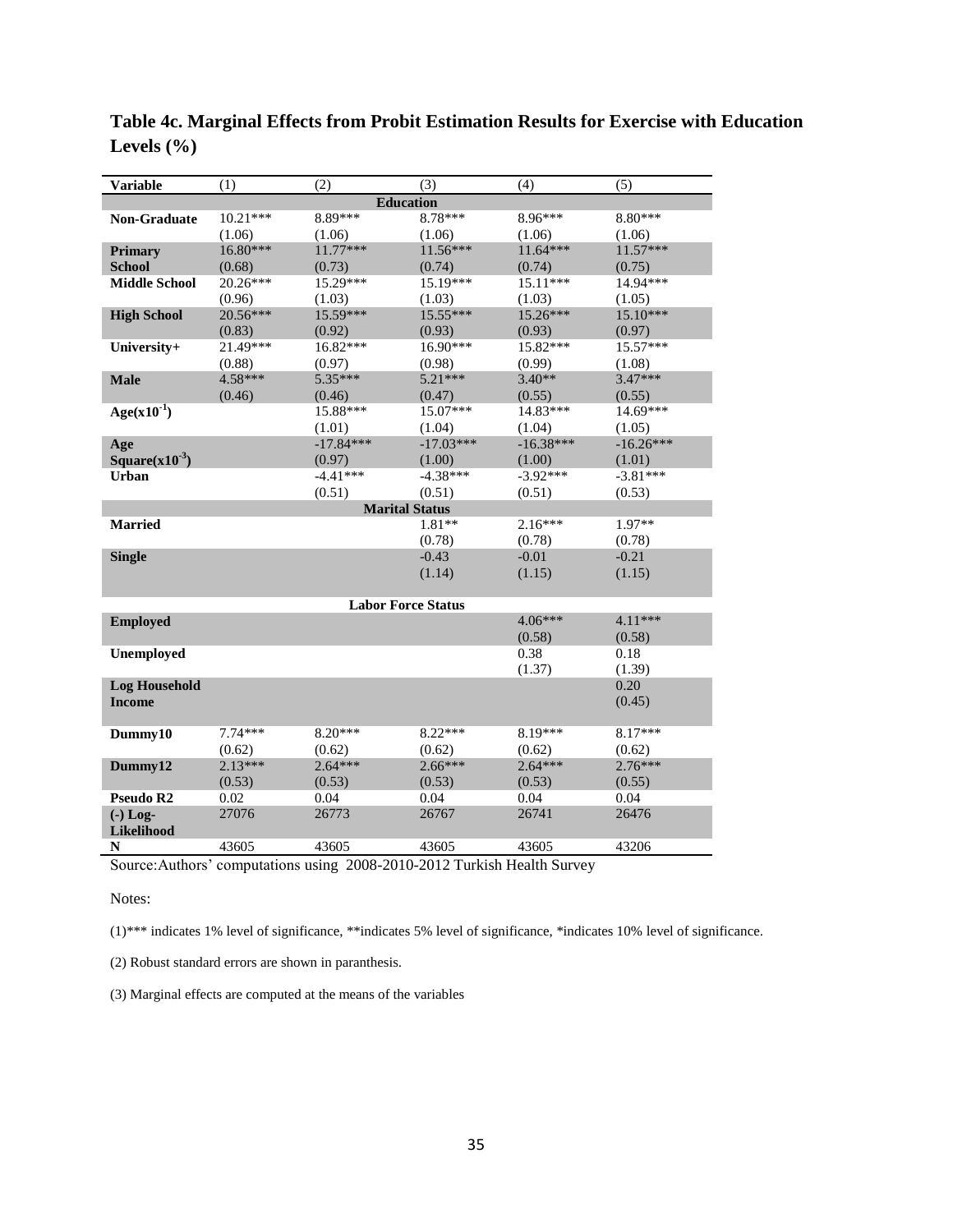| <b>Variable</b>                          | Underweight    | <b>Normal Weight</b>            | Overweight          | <b>Obese</b>   | <b>Total</b>   |  |  |
|------------------------------------------|----------------|---------------------------------|---------------------|----------------|----------------|--|--|
|                                          | (BMI<18.5)     | $(18.5 < = BMI < 24.99)$        | $(25 < = BMI < 30)$ | $(BMI>=30)$    |                |  |  |
| Male*                                    | 0.01           | 0.37                            | 0.45                | 0.17           | 1.00           |  |  |
|                                          | (0.10)         | (0.48)                          | (0.50)              | (0.38)         |                |  |  |
| Female*                                  | 0.02           | 0.38                            | 0.34                | 0.26           | 1.00           |  |  |
|                                          | (0.15)         | (0.48)                          | (0.47)              | (0.44)         |                |  |  |
| Age (Years)                              | 42.57          | 43.77                           | 47.47               | 50.51          | 46.65          |  |  |
|                                          | (16.79)        | (14.96)                         | (13.94)             | (13.08)        | (14.44)        |  |  |
| <b>Age-Squared</b>                       | 2093           | 2139                            | 2447                | 2722           | 2385           |  |  |
|                                          | (1759)         | (1534)                          | (1443)              | (1385)         | (1489)         |  |  |
| Urban*                                   | $0.02\,$       | 0.37                            | 0.39                | 0.22           | 1.00           |  |  |
|                                          | (0.13)<br>0.02 | (0.48)<br>0.37                  | (0.49)<br>0.39      | (0.41)<br>0.22 | 1.00           |  |  |
| Rural*                                   |                |                                 |                     |                |                |  |  |
|                                          | (0.14)         | (0.48)<br><b>Marital Status</b> | (0.48)              | (0.41)         |                |  |  |
| Married*                                 | $0.01\,$       | 0.35                            | 0.41                | 0.23           | 1.00           |  |  |
|                                          | (0.12)         | (0.48)                          | (0.49)              | (0.42)         |                |  |  |
| Single*                                  | 0.05           | 0.62                            | 0.25                | $0.08\,$       | 1.00           |  |  |
|                                          | (0.23)         | (0.49)                          | (0.44)              | (0.26)         |                |  |  |
| Widowed/Divorced*                        | 0.02           | 0.35                            | 0.35                | 0.28           | 1.00           |  |  |
|                                          | (0.14)         | (0.48)                          | (0.48)              | (0.45)         |                |  |  |
| <b>Education</b>                         |                |                                 |                     |                |                |  |  |
| <b>Years of Schooling</b>                | 7.73           | 7.56                            | 6.99                | 5.81           | 6.96           |  |  |
|                                          | (4.82)         | (4.54)                          | (4.30)              | (4.02)         | (4.39)         |  |  |
| <b>Years of Schooling-</b>               | 82.87          | 77.77                           | 67.39               | 49.98          | 67.78          |  |  |
| <b>Squared</b>                           | (80.44)        | (76.78)                         | (71.75)             | (61.99)        | (72.65)        |  |  |
| Illiterate*                              | 0.02           | 0.34                            | 0.34                | 0.30           | 1.00           |  |  |
|                                          | (0.14)         | (0.47)                          | (0.48)              | (0.46)         |                |  |  |
| Non-Graduate*                            | 0.02           | 0.31                            | 0.37                | 0.30           | 1.00           |  |  |
|                                          | (0.12)         | (0.46)                          | (0.48)              | (0.46)         |                |  |  |
| <b>Primary School*</b>                   | 0.01           | 0.34                            | 0.40                | 0.25           | 1.00           |  |  |
|                                          | (0.11)         | (0.47)                          | (0.49)              | (0.43)         |                |  |  |
| Middle School*                           | 0.02           | 0.40                            | 0.40                | $0.18\,$       | 1.00           |  |  |
|                                          | (0.14)         | (0.49)                          | (0.49)              | (0.38)         |                |  |  |
| <b>High School*</b>                      | 0.02           | 0.44                            | 0.39                | 0.15           | 1.00           |  |  |
|                                          | (0.14)         | (0.50)                          | (0.49)              | (0.36)         |                |  |  |
| University+*                             | 0.02           | 0.47                            | 0.38                | 0.13           | 1.00           |  |  |
|                                          | (0.16)         | (0.50)                          | (0.49)              | (0.33)         |                |  |  |
| <b>Labor Market Status</b>               |                |                                 |                     |                |                |  |  |
| Employed*                                | 0.02           | 0.41                            | 0.41                | 0.16           | 1.00           |  |  |
|                                          | (0.13)         | (0.49)                          | (0.49)              | (0.37)         |                |  |  |
| Unemployed*                              | 0.03           | 0.53                            | 0.35                | 0.09           | 1.00           |  |  |
|                                          | (0.17)         | (0.50)                          | (0.48)              | (0.28)         |                |  |  |
| Out of Labor Force*                      | 0.02           | 0.34                            | 0.38                | 0.26           | 1.00           |  |  |
|                                          | (0.14)         | (0.47)                          | (0.48)              | (0.44)         |                |  |  |
| <b>Log Household Income</b>              | 6.88           | 6.95                            | 6.98                | 6.95           | 6.96           |  |  |
| (TL)                                     | (0.64)         | (0.63)<br>3998                  | (0.59)<br>3764      | (0.59)<br>1943 | (0.61)<br>9914 |  |  |
| <b>Number of Observations</b><br>in 2008 | 209            |                                 |                     |                |                |  |  |
| <b>Number of Observations</b>            | 201            | 3844                            | 3928                | 2317           | 10290          |  |  |
| in 2010                                  |                |                                 |                     |                |                |  |  |
| <b>Number of Observations</b>            | 322            | 7570                            | 8331                | 4647           | 20870          |  |  |
| in 2012                                  |                |                                 |                     |                |                |  |  |
| <b>Total Observations</b>                | 732            | 15412                           | 16023               | 8907           | 41074          |  |  |
|                                          |                |                                 |                     |                |                |  |  |

# **Table 5a. Descriptive Statistics for BMI**

Source: 2008,2010,2012 Turkish Health Survey

Notes : (1)\*indicates a dummy variable

(2) The numbers in the paranthesis are standard deviations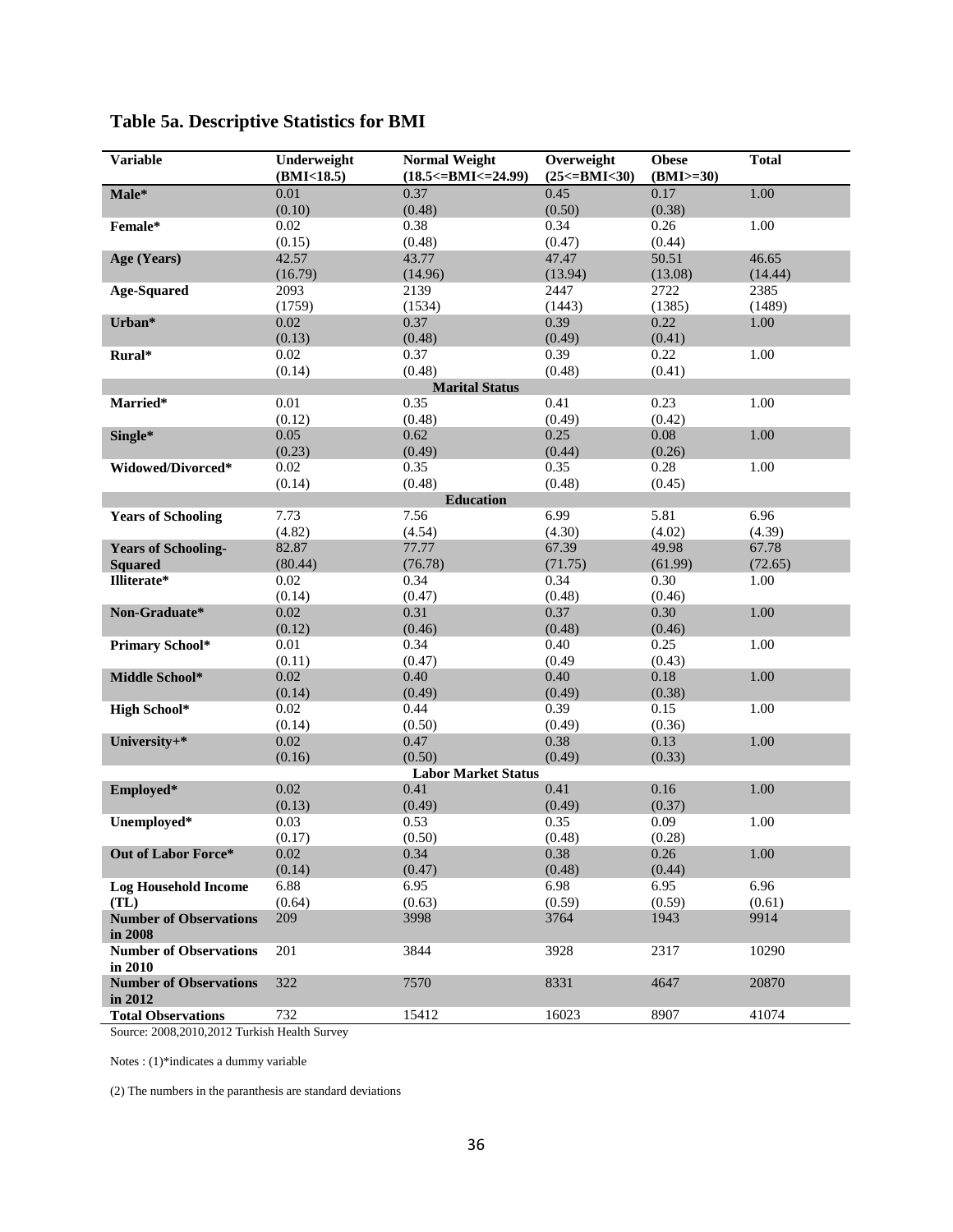| Variable              | (1)        | (2)         | (3)                       | (4)         | (5)         |  |
|-----------------------|------------|-------------|---------------------------|-------------|-------------|--|
| <b>Years of</b>       | $-0.13***$ | $-0.07***$  | $-0.08***$                | $-0.09***$  | $-0.11***$  |  |
| <b>Schooling</b>      | (0.02)     | (0.02)      | (0.02)                    | (0.02)      | (0.02)      |  |
| <b>Years of</b>       | $-0.003**$ | $-0.003***$ | $-0.001***$               | $-0.001***$ | $-0.001***$ |  |
| <b>Schooling</b>      | (0.001)    | (0.001)     | (0.001)                   | (0.001)     | (0.001)     |  |
| <b>Square</b>         |            |             |                           |             |             |  |
| <b>Male</b>           | $-0.22***$ | $-0.41***$  | $-0.36***$                | $-0.13***$  | $-0.08***$  |  |
|                       | (0.04)     | (0.04)      | (0.04)                    | (0.05)      | (0.05)      |  |
| $Age(x10^{-1})$       |            | $5.11***$   | 4.73***                   | 4.76***     | 4.64***     |  |
|                       |            | (0.10)      | (0.10)                    | (0.10)      | (0.10)      |  |
| Age                   |            | $-4.50***$  | $-4.20***$                | $-4.28***$  | $-4.19***$  |  |
| Square $(x10^{-3})$   |            | (0.10)      | (0.10)                    | (0.10)      | (0.10)      |  |
| Urban                 |            | $0.46***$   | $0.44***$                 | $0.40***$   | $0.30***$   |  |
|                       |            | (0.05)      | (0.05)                    | (0.05)      | (0.05)      |  |
| <b>Marital Status</b> |            |             |                           |             |             |  |
| <b>Married</b>        |            |             | $-0.12$                   | $-0.19**$   | $-0.25***$  |  |
|                       |            |             | (0.09)                    | (0.09)      | (0.09)      |  |
| <b>Single</b>         |            |             | $-1.55***$                | $-1.52***$  | $-1.60***$  |  |
|                       |            |             | (0.12)                    | (0.12)      | (0.12)      |  |
|                       |            |             | <b>Labor Force Status</b> |             |             |  |
| <b>Employed</b>       |            |             |                           | $-0.41***$  | $-0.44***$  |  |
|                       |            |             |                           | (0.05)      | (0.05)      |  |
| <b>Unemployed</b>     |            |             |                           | $-1.12***$  | $-0.96***$  |  |
|                       |            |             |                           | (0.11)      | (0.11)      |  |
| Log                   |            |             |                           |             | $0.43***$   |  |
| Household             |            |             |                           |             | (0.04)      |  |
| <b>Income</b>         |            |             |                           |             |             |  |
|                       |            |             |                           |             |             |  |
| Dummy10               | $0.41***$  | $0.31***$   | $0.32***$                 | $0.32***$   | $0.27***$   |  |
|                       | (0.06)     | (0.06)      | (0.06)                    | (0.06)      | (0.06)      |  |
| Dummy12               | $0.57***$  | $0.44***$   | $0.44***$                 | $0.44***$   | $0.29***$   |  |
|                       | (0.05)     | (0.05)      | (0.05)                    | (0.05)      | (0.05)      |  |
| R <sub>2</sub>        | 0.03       | 0.10        | 0.10                      | 0.10        | 0.11        |  |
| <b>Adjusted R2</b>    | 0.03       | 0.10        | 0.10                      | 0.10        | 0.11        |  |
| N                     | 41074      | 41074       | 41074                     | 41074       | 40699       |  |

### **Table 5b. OLS Estimation Results for BMI with Years of Schooling**

Source:Authors' computations using 2008, 2010 and 2012 Turkish Health Survey

Notes:

(1)\*\*\* indicates 1% level of significance, \*\*indicates 5% level of significance, \*indicates 10% level of significance.

(2) Robust standard errors are shown in paranthesis.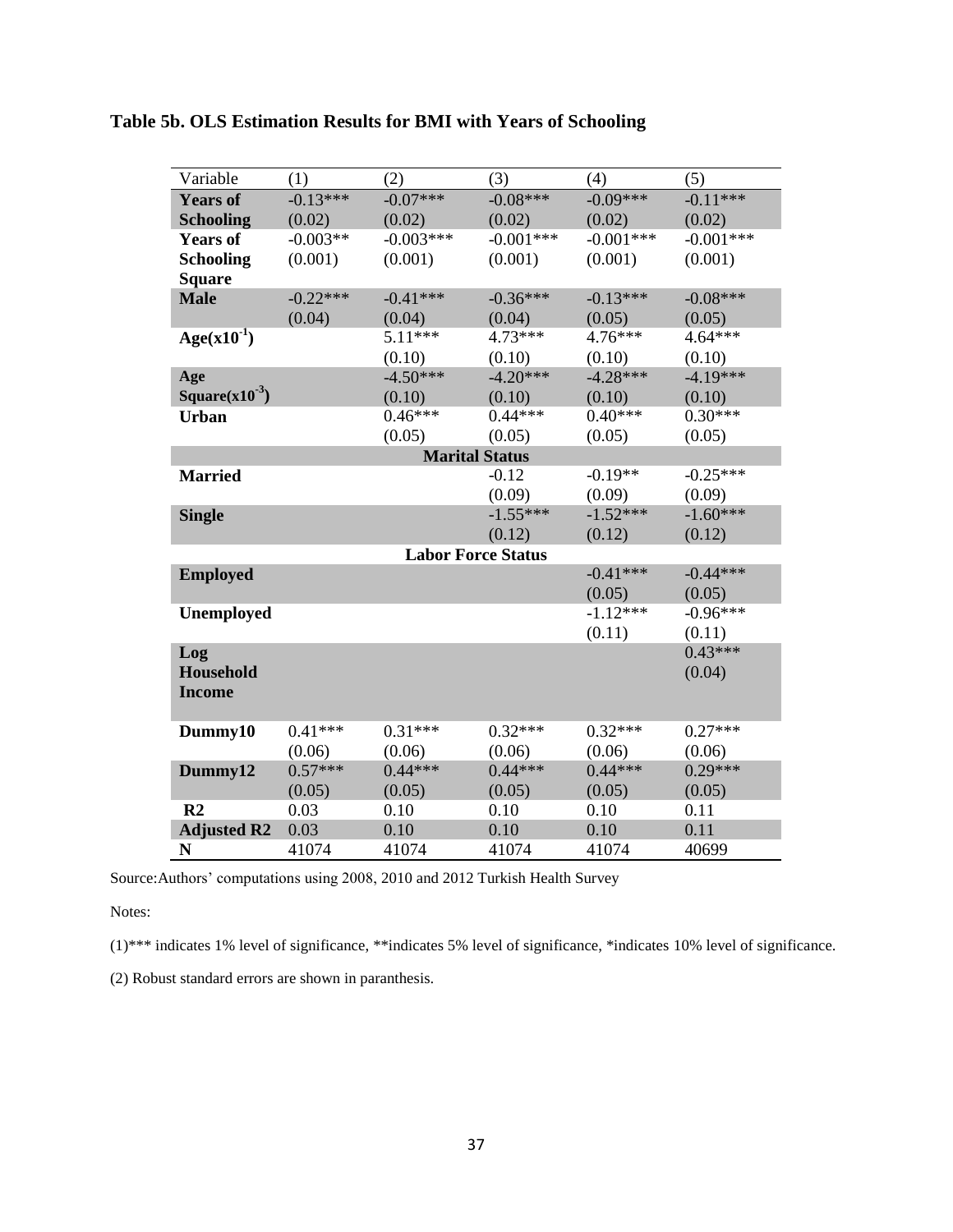| Variable                  | (1)        | (2)                   | (3)        | (4)        | (5)        |  |  |
|---------------------------|------------|-----------------------|------------|------------|------------|--|--|
| <b>Education</b>          |            |                       |            |            |            |  |  |
| Non-                      | 0.20       | $0.24*$               | $0.25*$    | $0.23*$    | 0.21       |  |  |
| Graduate                  | (0.14)     | (0.13)                | (0.13)     | (0.13)     | (0.13)     |  |  |
| <b>Primary</b>            | $-0.33***$ | $-0.22**$             | $-0.25***$ | $-0.26***$ | $-0.38***$ |  |  |
| <b>School</b>             | (0.09)     | (0.09)                | (0.09)     | (0.09)     | (0.09)     |  |  |
| <b>Middle</b>             | $-1.19***$ | $-0.69***$            | $-0.67***$ | $-0.67***$ | $-0.87***$ |  |  |
| <b>School</b>             | (0.11)     | (0.11)                | (0.11)     | (0.11)     | (0.11)     |  |  |
| <b>High School</b>        | $-1.76***$ | $-1.15***$            | $-1.09***$ | $-1.08***$ | $-1.35***$ |  |  |
|                           | (0.10)     | (0.10)                | (0.10)     | (0.10)     | (0.11)     |  |  |
| University+               | $-2.12***$ | $-1.55***$            | $-1.40***$ | $-1.32***$ | $-1.72***$ |  |  |
|                           | (0.10)     | (0.10)                | (0.10)     | (0.10)     | (0.11)     |  |  |
| <b>Male</b>               | $-0.24***$ | $-0.42***$            | $-0.37***$ | $-0.14***$ | $-0.09$    |  |  |
|                           | (0.04)     | (0.04)                | (0.04)     | (0.05)     | (0.05)     |  |  |
| $Age(x10^{-1})$           |            | 5.07***               | 4.71***    | 4.73***    | 4.61***    |  |  |
|                           |            | (0.10)                | (0.10)     | (0.10)     | (0.11)     |  |  |
| Age                       |            | $-4.46***$            | $-4.18***$ | $-4.26***$ | $-4.16***$ |  |  |
| Square $(x10^{-3})$       |            | (0.10)                | (0.10)     | (0.10)     | (0.10)     |  |  |
| <b>Urban</b>              |            | $0.46***$             | $0.45***$  | $0.41***$  | $0.30***$  |  |  |
|                           |            | (0.05)                | (0.05)     | (0.05)     | (0.05)     |  |  |
|                           |            | <b>Marital Status</b> |            |            |            |  |  |
| <b>Married</b>            |            |                       | $-0.14$    | $-0.21**$  | $-0.27**$  |  |  |
|                           |            |                       | (0.09)     | (0.09)     | (0.09)     |  |  |
| <b>Single</b>             |            |                       | $-1.56***$ | $-1.54***$ | $-1.62***$ |  |  |
|                           |            |                       | (0.12)     | (0.12)     | (0.12)     |  |  |
| <b>Labor Force Status</b> |            |                       |            |            |            |  |  |
| <b>Employed</b>           |            |                       |            | $-0.41***$ | $-0.45***$ |  |  |
|                           |            |                       |            | (0.05)     | (0.05)     |  |  |
| <b>Unemployed</b>         |            |                       |            | $-1.12***$ | $-0.96***$ |  |  |
|                           |            |                       |            | (0.11)     | (0.11)     |  |  |
| Log                       |            |                       |            |            | $0.43***$  |  |  |
| Household                 |            |                       |            |            | (0.04)     |  |  |
| <b>Income</b>             |            |                       |            |            |            |  |  |
|                           |            |                       |            |            |            |  |  |
| Dummy10                   | $0.42***$  | $0.31***$             | $0.32***$  | $0.32***$  | $0.26***$  |  |  |
|                           | (0.06)     | (0.06)                | (0.06)     | (0.06)     | (0.06)     |  |  |
| Dummy12                   | $0.58***$  | $0.44***$             | $0.44***$  | $0.44***$  | 0.29***    |  |  |
|                           | (0.05)     | (0.05)                | (0.05)     | (0.05)     | (0.05)     |  |  |
| R <sub>2</sub>            | 0.03       | 0.10                  | 0.10       | 0.10       | 0.11       |  |  |
| <b>Adjusted R2</b>        | 0.03       | 0.10                  | 0.10       | 0.10       | 0.10       |  |  |
| N                         | 41074      | 41074                 | 41074      | 41074      | 40699      |  |  |

**Table 5c. OLS Estimation Results for BMI with Education Levels**

Source:Authors' computations using 2008-2010-2012 Turkish Health Survey

Notes:

(1)\*\*\* indicates 1% level of significance, \*\*indicates 5% level of significance, \*indicates 10% level of significance.

(2) Robust standard errors are shown in paranthesis.